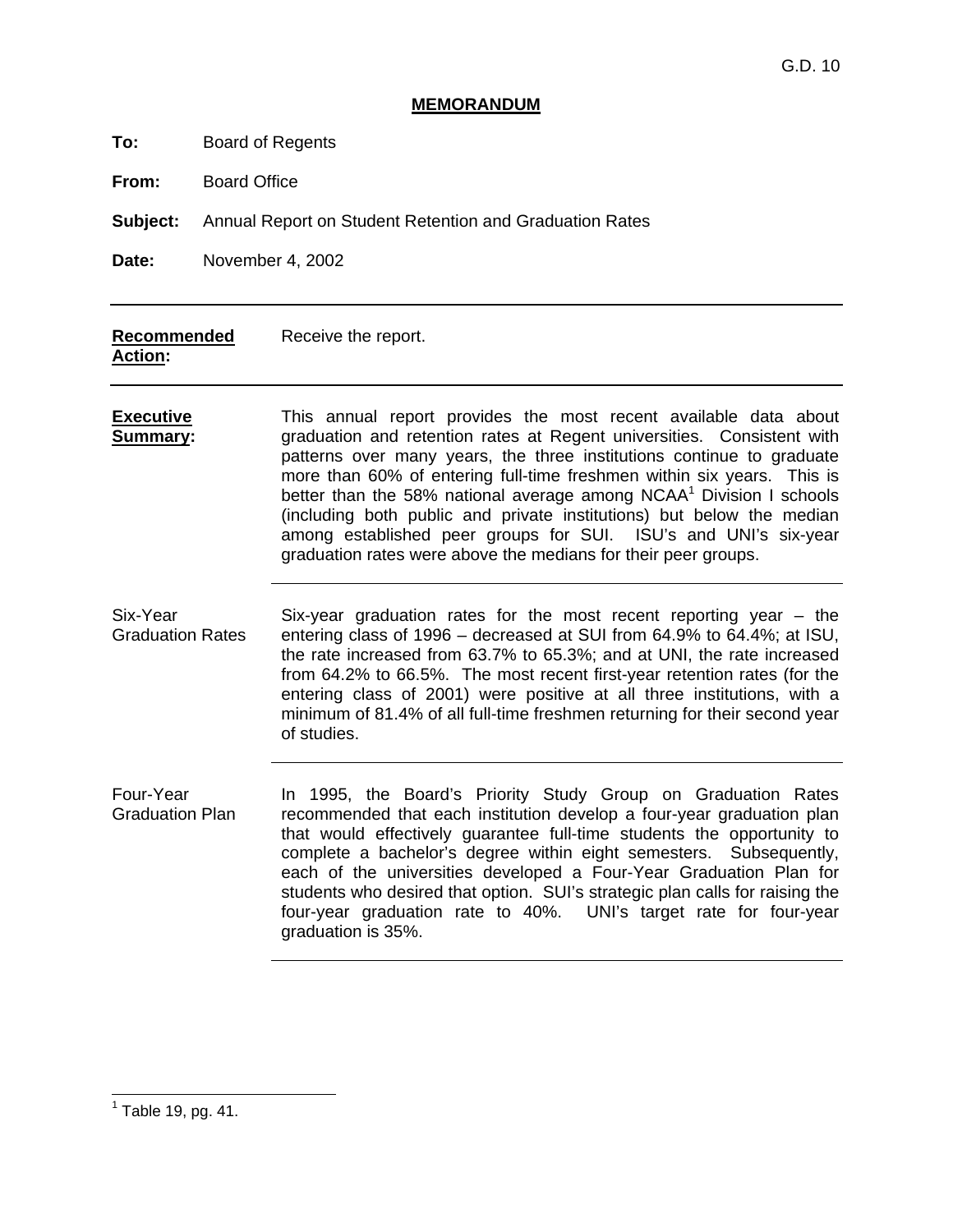Four-Year Graduation Rates ISU and UNI are expanding the use of the four-year graduation plan, as is evident from their increased rates for the entering class of 1998: ! ISU's four-year graduation rate increased from 27.0% to 29.2%; \* UNI's four-year graduation rate increased from 28.8% to 29.5%. \* The University of Iowa's four-year graduation rate of 35.8%, which is the highest among the Regent institutions, is a decrease from last year's rate of 37.6%. Variations Among Cohorts Variations in graduation and retention rates occur among different student cohorts. \* Freshmen who enter with higher ACT scores and class ranks have better retention and graduation rates. \* Women have higher retention and graduation rates than men at all Regent universities. \* In addition to lower retention rates, ethnic and racial minority students generally have lower graduation rates than non-minority students in the traditional four-year format as well as in the sixyear time frame<sup>2</sup>. \* Freshmen who achieve a first-term GPA of at least 2.50 have higher retention and graduation rates than do freshmen whose first-term GPA is below 2.50. \* The entering class of 1996 transfer students had higher six-year graduation rates than the entering freshmen class of 1996. \* The entering class of 1996 who transferred from Iowa community colleges and had completed an Associate of Arts (AA) degree had higher one-year retention rates and six-year graduation rates than the general population of entering transfer students. Leaver Studies 1n October 2002, the institutions implemented the first annual non-persistence studies to collect information from entering freshmen who are eligible to return to the university but do not re-enroll the following year. These new efforts resulted from significant planning efforts by the institutions and the Board Office in response to the Board's directive to conduct timely studies that determine the reasons why students withdraw from the Regent universities prior to graduation. The results of the studies should assist the institutions to determine whether intervention strategies are appropriate and whether initiatives and services need to be developed to reduce the attrition rates.

 2 In addition, the ethnic/racial minority student cohort sizes vary significantly from year-to-year. See Attachments A-C, pgs. 40-42.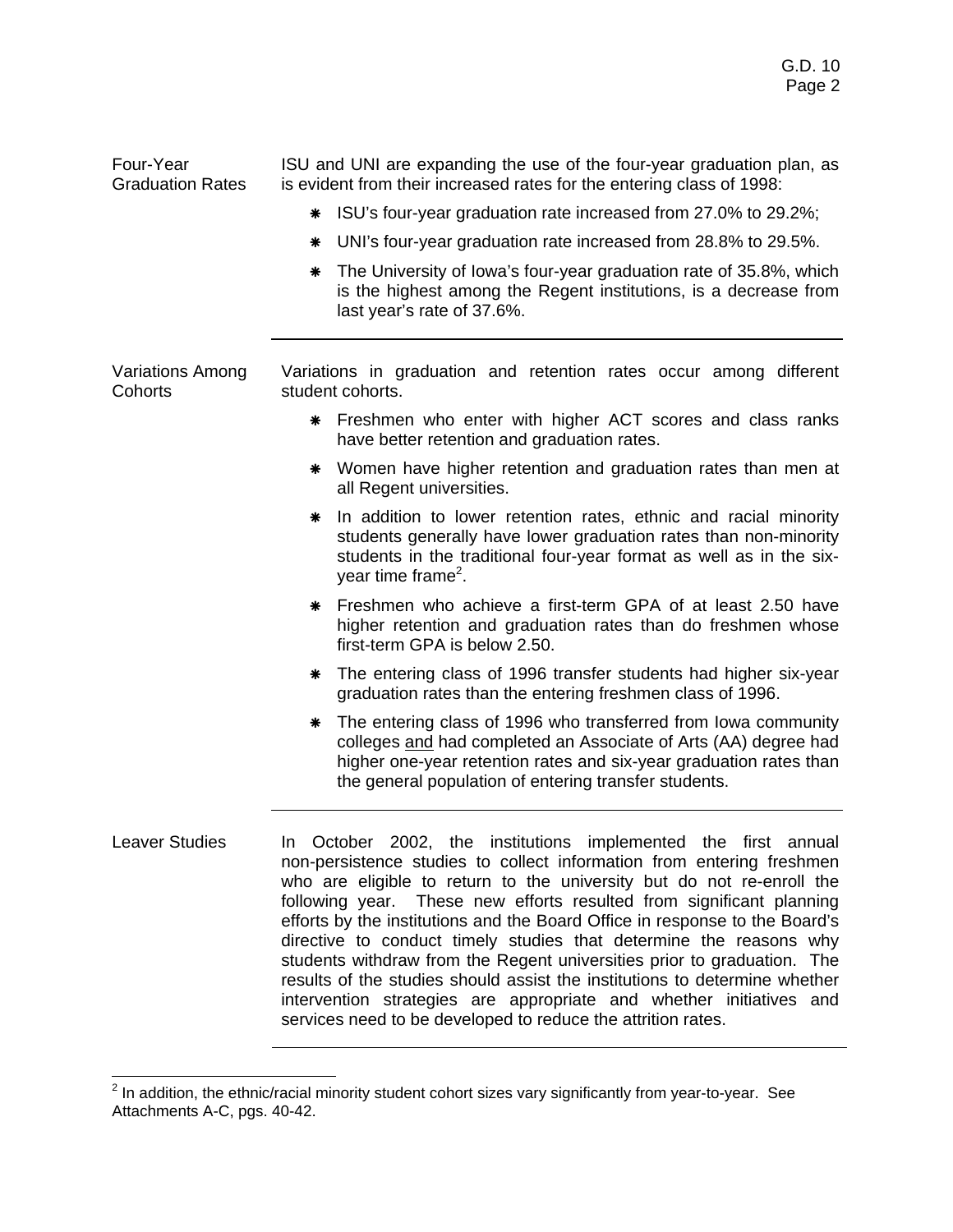Graduation and Retention Rates **Policy** 

In March 2000, the Board of Regents adopted a Graduation and Retention Rates Policy aimed at improving the two-year retention and sixyear graduation rates of racial/ethnic minority students. Specifically, each university was expected to establish targets to increase the rates for the minority groups to the majority rate. The policy included an expectation of substantial progress on attainment of the two-year retention rate target by 2002.

- For the entering class of 2000 at SUI, the two-year retention rate for non-minority students was 75.5%. None of the minority groups met or exceeded this rate.
- For the entering class of 2000 at ISU, the two-year retention rate for non-minority students was 75.1%. The only minority group that met or exceeded this rate was Asian-American students.
- For the entering class of 2000 at UNI, the two-year retention rate for non-minority students was 76.7%. The only minority group that met or exceeded this rate was Asian-American students.

- Summary The one-year retention rates decreased at all three Regent universities from the prior year.
	- \* The one-year retention rates increased only for Native American students at ISU and African-American and Hispanic-American students at SUI from the prior year.
	- The four-year graduation rates increased at ISU and UNI from the prior year.
		- \* The four-year graduation rates increased for African-American students at all three Regent institutions; and for Asian-American and Hispanic-American students at UNI from the prior year.
	- The six-year graduation rates increased at ISU and UNI from the prior year. This is the third year of consecutive increases for ISU.
		- \* The six-year graduation rates increased for Native American students at UNI, African-American students at SUI, and for Hispanic-American students at ISU and UNI from the prior year.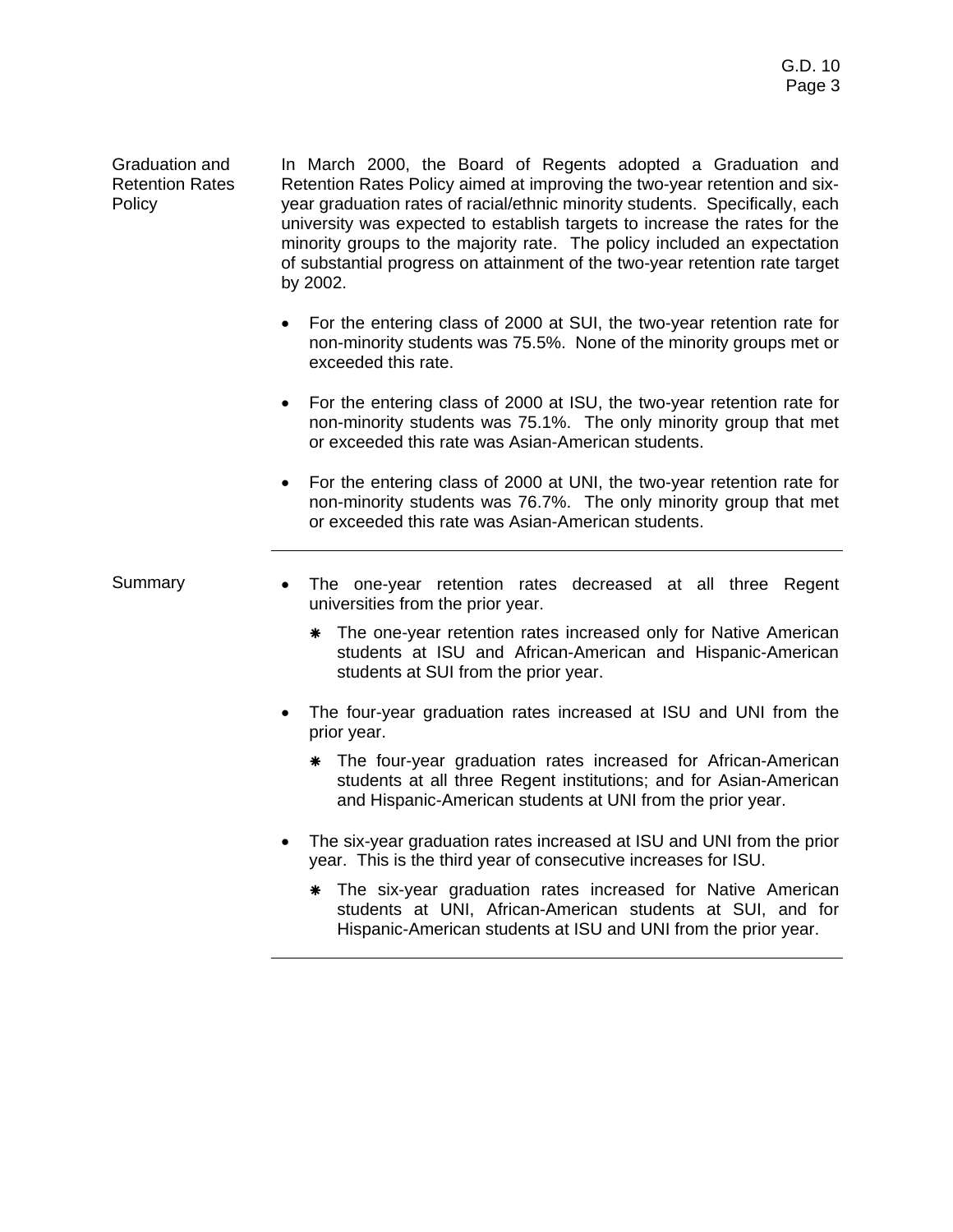Features of the Report The report includes one-year retention and six-year graduation rates for entering freshmen by high school rank (Tables 5-6, pgs. 25-27), ACT score (Tables 7-8, pgs. 28-29), first-term GPA (Tables 11-12, pgs. 30-32), Gender (Tables 11-12, pgs. 33-34), and Residence (Tables 13-14, pgs. 35-36). The six-year graduation rates of transfer students by type of transfer college (Tables 15-16, pgs. 37-38), transfer GPA (Table 17, pg. 39), and race/ethnicity (Table 18, pgs. 40) are also included in the report. A new feature of the report describes the graduation rates of community college transfer students who completed an associate of arts (AA) degree prior to transfer.

**Link to Strategic Plan:**  The following action step in the Board's Strategic Plan is addressed in this report:

- 2.1.1.2 Develop and implement effective strategies for retention of students.
- **Background:** This annual report presents information about graduation and retention rates at each of the Regent universities. The report includes information by race/ethnicity, gender, residence, ACT scores, high school rank, and first-term GPA data. It presents 3-year, 4-year, 5-year, and 6-year graduation rates as well as 1-year and 2-year retention rate data. The undergraduate student retention and graduation rates for ethnic/racial minority students relate to the Board's performance indicator #42.
- Definitions of **Cohorts** Most data in this report include only first-time, full-time freshmen who enrolled at a Regent university directly from high school in the fall or preceding summer of the entering class year. However, because approximately 6% of the enrollment at Regent universities is comprised of transfer students, the report also includes retention and graduation rates of students who transfer into Regent universities from community colleges in Iowa, from independent colleges and universities in Iowa, and from colleges outside of Iowa.
- Definition of Graduation Rates Graduation rates are normally measured on a cumulative six-year time frame that is 150% of the typical eight-semester time frame to complete a baccalaureate program<sup>3</sup>. Students who earned undergraduate degrees from the institution at which they first matriculated as freshmen in six or fewer years<sup>4</sup> are included in this calculation. The most recent data report the graduation rates for the entering class of Fall 1996, which would have graduated no later than August 2002.

 $\frac{3}{3}$  As defined by the U. S. Department of Education – Student Right to Know.

<sup>&</sup>lt;sup>4</sup> The majority of graduates actually complete their program in five years or less.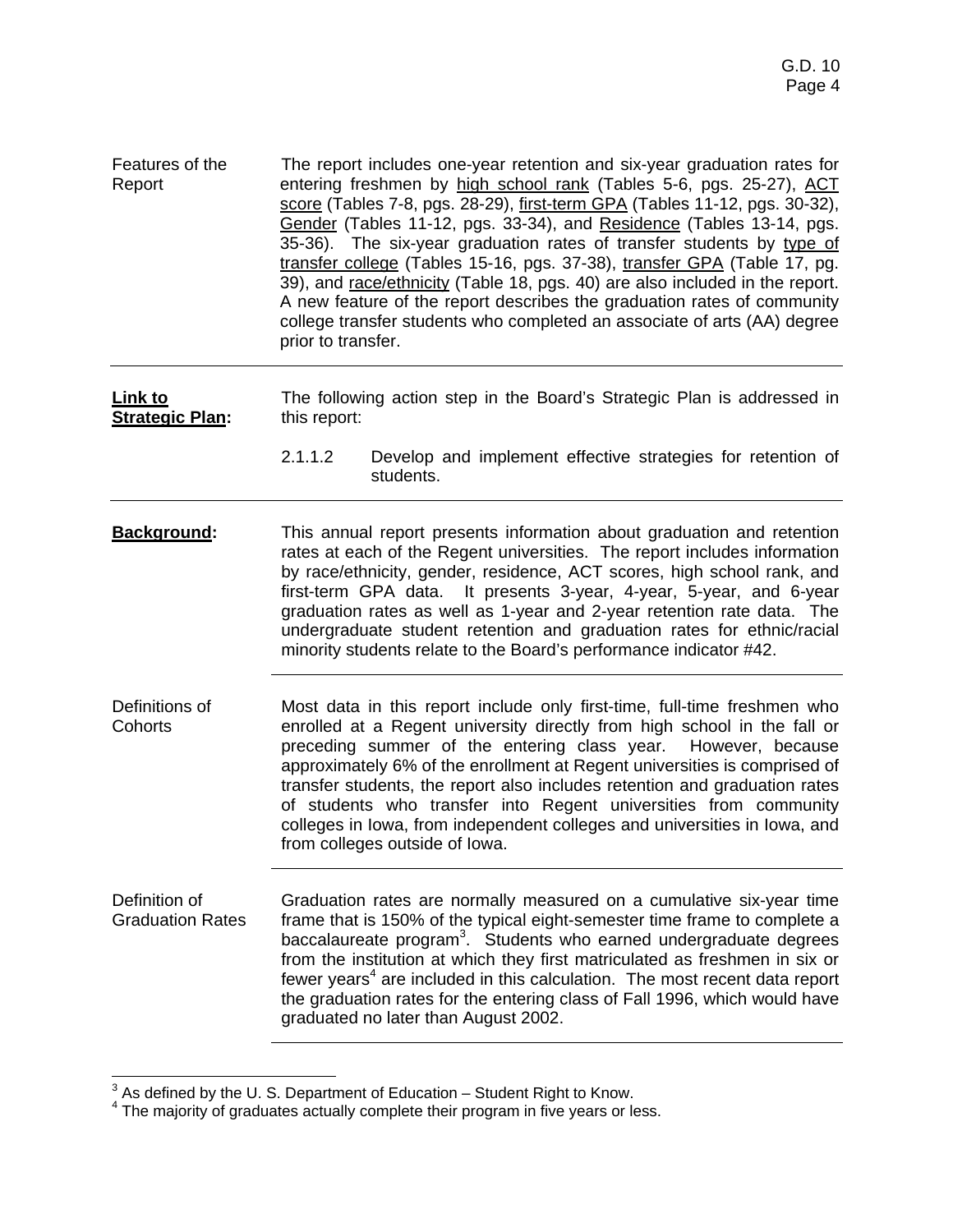| Definition of<br><b>Graduation Rates</b><br>for Transfer<br><b>Students</b> | Graduation rates for transfer students are calculated from the date of<br>admission to a Regent university. Years of study completed at previous<br>institutions are not included in the determination of time-to-degree.<br>Therefore, graduation rates of transfer students are not truly comparable<br>to graduation rates for entering freshmen because of the difference in<br>time frames. |
|-----------------------------------------------------------------------------|--------------------------------------------------------------------------------------------------------------------------------------------------------------------------------------------------------------------------------------------------------------------------------------------------------------------------------------------------------------------------------------------------|
| Definition of<br><b>Retention Rates</b>                                     | Retention is the rate at which members of an entering freshman class<br>return to that same institution in successive years until the completion of<br>a degree. Research shows that the majority of students who withdraw,<br>transfer, or otherwise leave an institution do so during the first two years<br>of college.                                                                       |
| <b>Analysis:</b><br><b>Retention Rates</b>                                  | The transition from high school to university life poses significant<br>challenges for many entering students. A variety of academic, social,<br>cultural, economic, and personal factors can influence the success of that<br>transition.                                                                                                                                                       |
|                                                                             | Previous national and state studies, as well as the Regent universities'<br>own experience over many years, have demonstrated that the following<br>factors contribute significantly to the retention rate:                                                                                                                                                                                      |
|                                                                             | Student input factors of entering freshmen (high school rank, ACT<br>$\bullet$<br>scores, socioeconomic status);                                                                                                                                                                                                                                                                                 |
|                                                                             | Institutional environment factors (housing, advising, orientation,<br>extracurricular activities, support services); and                                                                                                                                                                                                                                                                         |
|                                                                             | Academic standards factors (major field<br>requirements,<br>core<br>curriculum requirements, development courses, grading practices).                                                                                                                                                                                                                                                            |
|                                                                             | Highly selective private institutions have higher graduation rates and<br>lower dropout rates than traditionally selective public institutions,<br>according to studies by the American College Testing Service.                                                                                                                                                                                 |
| <b>Best Practices in</b><br>Retention                                       | According to John Gardner, executive director of the Policy Center on the<br>First Year of College at Brevard College, the first-year experience is the<br>key factor in a student's success in college and "colleges typically do not<br>focus on this phase of student life." Rather than emphasizing "retention,"<br>colleges need to foster student success.                                 |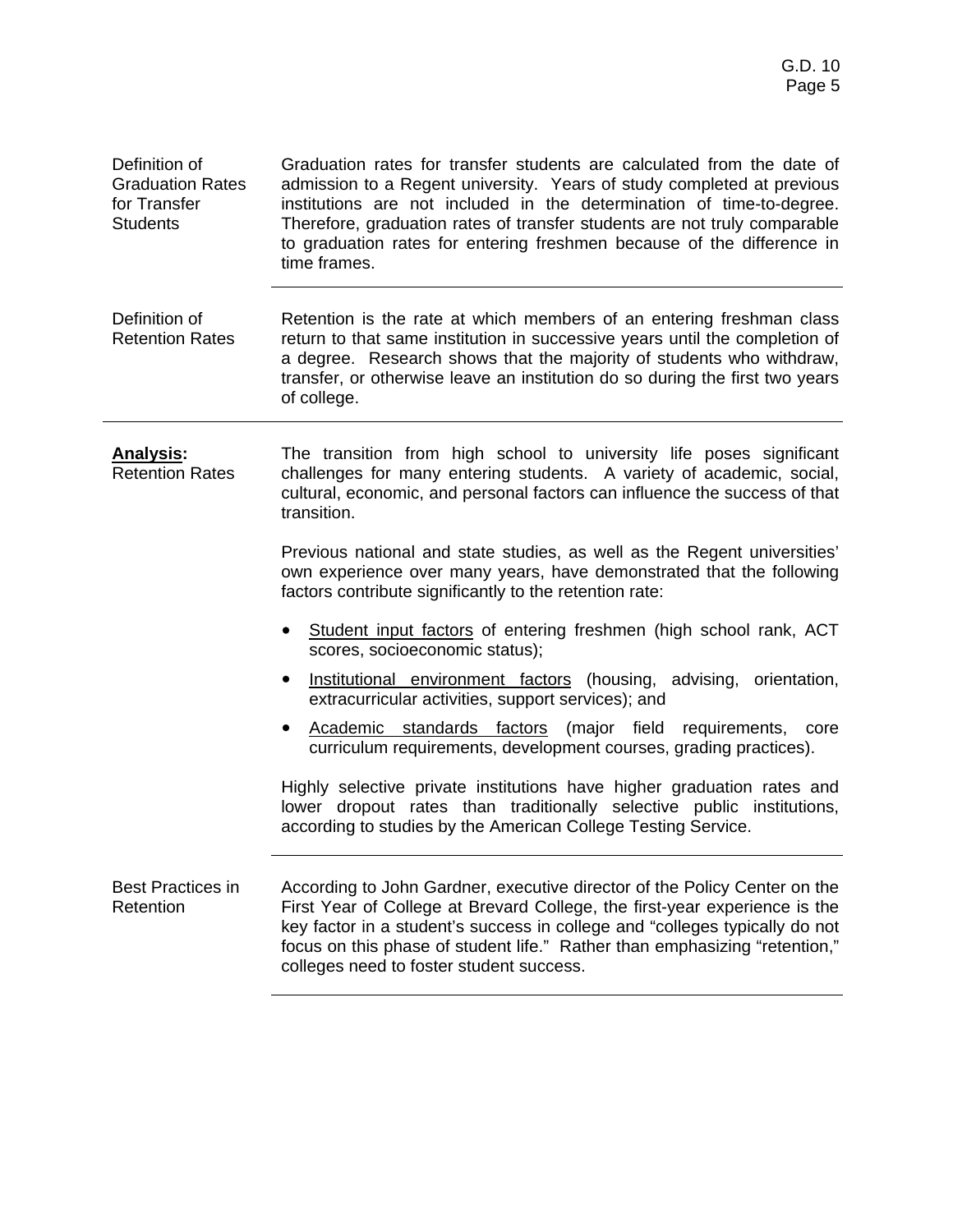Institutional **Experiences** The Regent universities are committed to the academic success of their students. Reducing attrition and improving retention are important priorities on each campus. Undergraduate admissions standards are designed to ensure that each student has the appropriate academic background and potential to complete a degree program. The institutions have established a variety of initiatives, programs, and services (such as tutoring labs, academic advising, career development services, and learning communities) to help students make a successful transition both to the rigors of postsecondary learning and to the challenges of independence and adulthood.

> Despite these and other efforts, the Regent universities regularly lose 25% to 30% of each year's entering full-time freshmen within two years. A part of this loss may occur when students change or refine educational goals that require transfer to another institution or suspension of their studies. There may be other reasons (including financial aid) that the universities need to be aware of in order to assist students.

> The charts and detailed tables in this report document relatively stable one-year retention rates that are consistent with or somewhat better than national indices. More than 81% of last year's entering freshmen at each institution returned for their second year of studies. ISU is to be commended for establishing a significant benchmark in its strategic plan performance indicators to increase its first-year retention rate to 90%. Realization of the 90% target will require sustained and comprehensive efforts to address the many factors that influence student persistence. UNI's target rate for one-year retention is 85%.

One-Year Retention Rates The one-year retention rate at SUI decreased slightly from 82.6% for the entering class of 2000 to 82.5% for the entering class of 2001. At ISU, the one-year retention rate decreased from 83.7% for the entering class of 2000 to 83.4% for the entering class of 2001. At UNI, the one-year retention rate decreased from 84.0% for the entering class of 2000 to 81.4% for the entering class of 2001.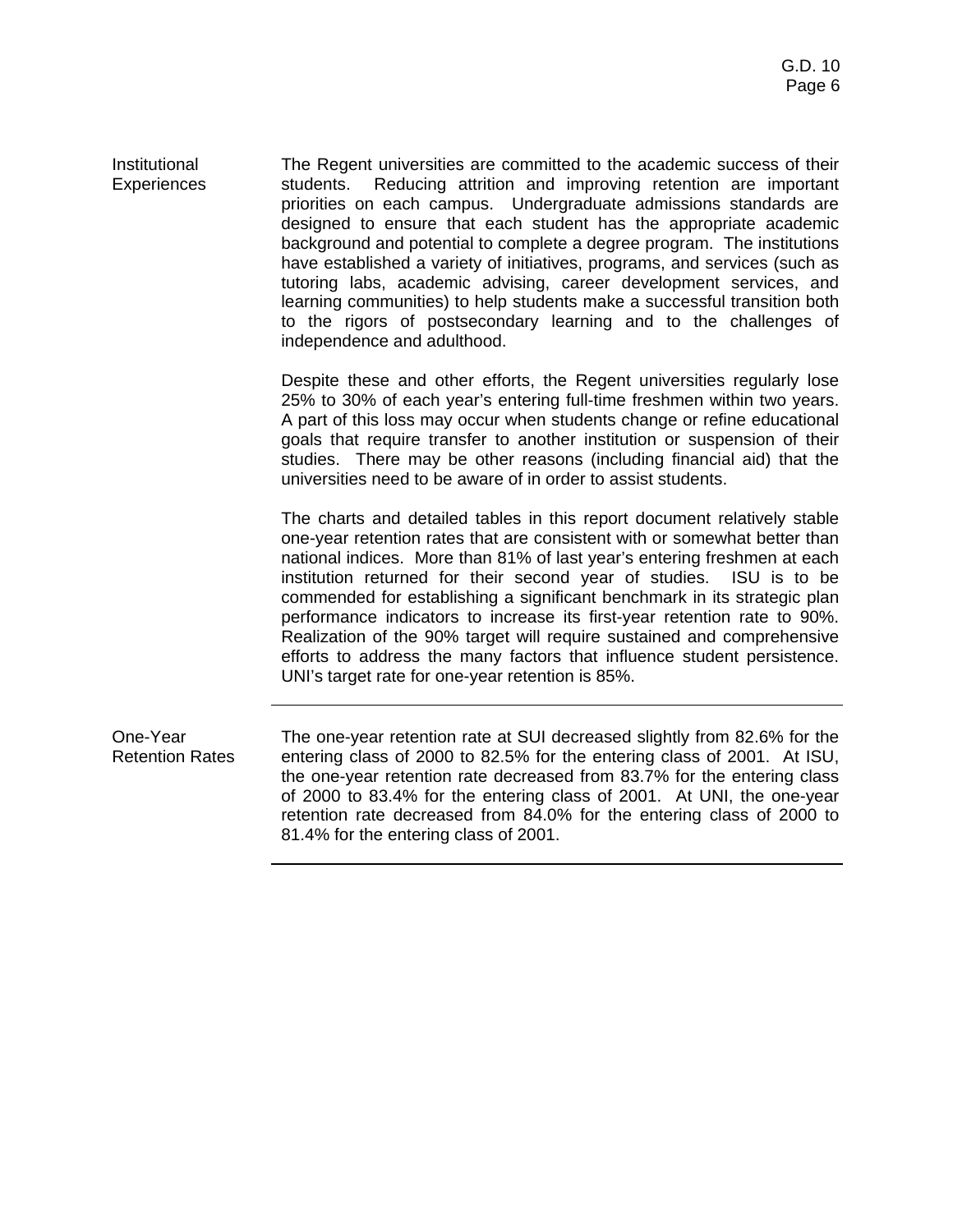- Graduation Rates Earning a college degree is one important and widely used outcome measure of institutional effectiveness. Graduation rates are also one of the required reporting elements under the federal government's Student Right-to-Know legislation.
	- Graduation rates are often referenced to demonstrate that institutions are achieving their missions with a high level of efficiency and productivity.
	- However, a student who does not earn a degree from the institution at which he/she matriculated does not necessarily reflect failure on the part of the institution or of the student. Many legitimate, unexpected, and uncontrollable factors can lead to this result; for example, some students may not set the completion of a degree as their educational goal.

Four-Year **Graduation** Rates SUI has identified a target of 40% for its four-year graduation rate. SUI will index its four-, five-, and six-year graduation rate targets to ACT scores, with higher rates expected for those with higher scores. UNI has identified a target of 35% for its four-year graduation rate. The following table lists the four-year graduation rates between 1988 and 1998 at the Regent universities.

#### **FOUR-YEAR GRADUATION PERCENTAGE RATES FOR ENTERING CLASSES OF 1988 – 1998**

|            | 1988       | 1989 | 1990 | 1991 | 1992 | 1993 | 1994 | 1995 | 1996 | 1997 | 1998 |
|------------|------------|------|------|------|------|------|------|------|------|------|------|
|            | %          | $\%$ | $\%$ | $\%$ | %    | %    | %    | %    | %    | $\%$ | %    |
| <b>SUI</b> | 30.4       | 30.7 | 32.9 | 32.3 | 32.3 | 34.6 | 34.3 | 34.5 | 37.8 | 37.6 | 35.8 |
| <b>ISU</b> | 21<br>21.5 | 20.3 | 19.0 | 20.6 | 21.7 | 22.3 | 24.0 | 25.1 | 28.4 | 27.0 | 29.2 |
| UNI        | 27.8       | 24.9 | 24.3 | 24.1 | 26.2 | 27.  | 29.0 | 30.1 | 33.4 | 28.8 | 29.5 |

Six-Year Graduation Rates

Six-year graduation rates for all three Regent universities have remained at 60% or higher since 1986. Minor fluctuations in these rates occur every year but they have not indicated any significant trend. Changes in the size and composition of each entering class may account for modest variations in rates. UNI has identified a target of 65% for its six-year graduation rate.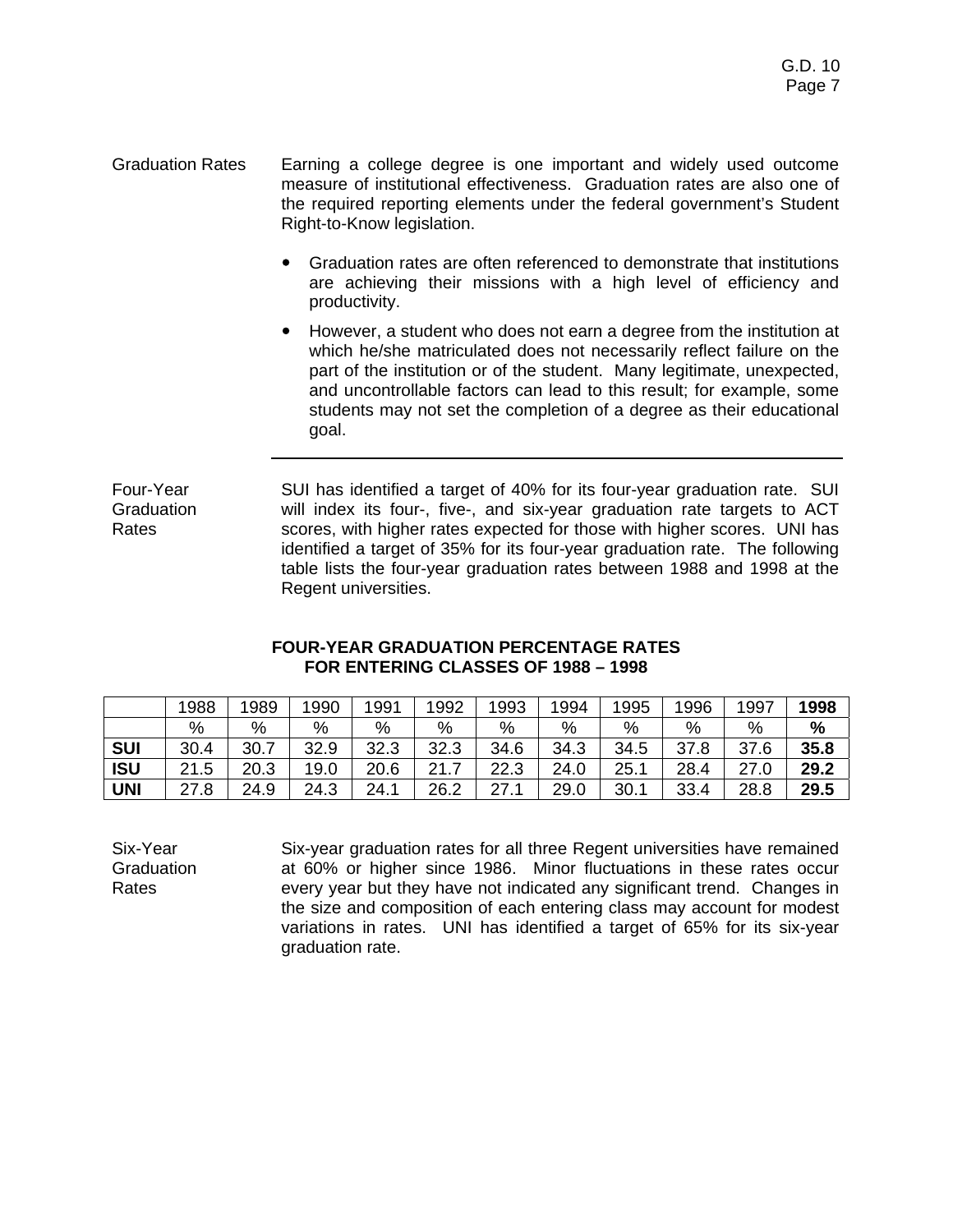#### **SIX-YEAR GRADUATION PERCENTAGE RATES FOR ENTERING CLASSES OF 1988** – **1996**

|            | 1988 | 1989 | 1990 | 1991 | 1992 | 1993 | 1994 | 1995 | 1996 |
|------------|------|------|------|------|------|------|------|------|------|
|            | %    | %    | %    | %    | %    | %    | %    | %    | %    |
| <b>SUI</b> | 61.2 | 60.9 | 62.6 | 63.1 | 63.7 | 62.8 | 64.0 | 64.9 | 64.4 |
| <b>ISU</b> | 63.6 | 61.6 | 60.0 | 60.1 | 61.1 | 60.4 | 62.4 | 63.7 | 65.3 |
| <b>UNI</b> | 60.4 | 61.9 | 59.4 | 60.4 | 62.2 | 62.9 | 62.2 | 64.2 | 66.5 |

Charts The charts on the following pages illustrate the academic status of the entering class of 1996 at the beginning of the seventh year. The charts depict graduation and retention rates at each university for that year's total cohort of 9,028 students, which was an increase of 285 students (+3.3%) from the prior year.

University of Iowa For the most recent reporting year (the entering class of 1996), SUI's cumulative six-year graduation rate decreased from 64.9% to 64.4%; approximately 38% of these students graduated within four years. An additional 2.3% of that entering class returned for the seventh year in Fall 2002, illustrating persistence in excess of six years toward a bachelor's degree. However, 33.2% of the entering class of 1996 did not graduate.



#### **UNIVERSITY OF IOWA ENTERING CLASS OF 1996**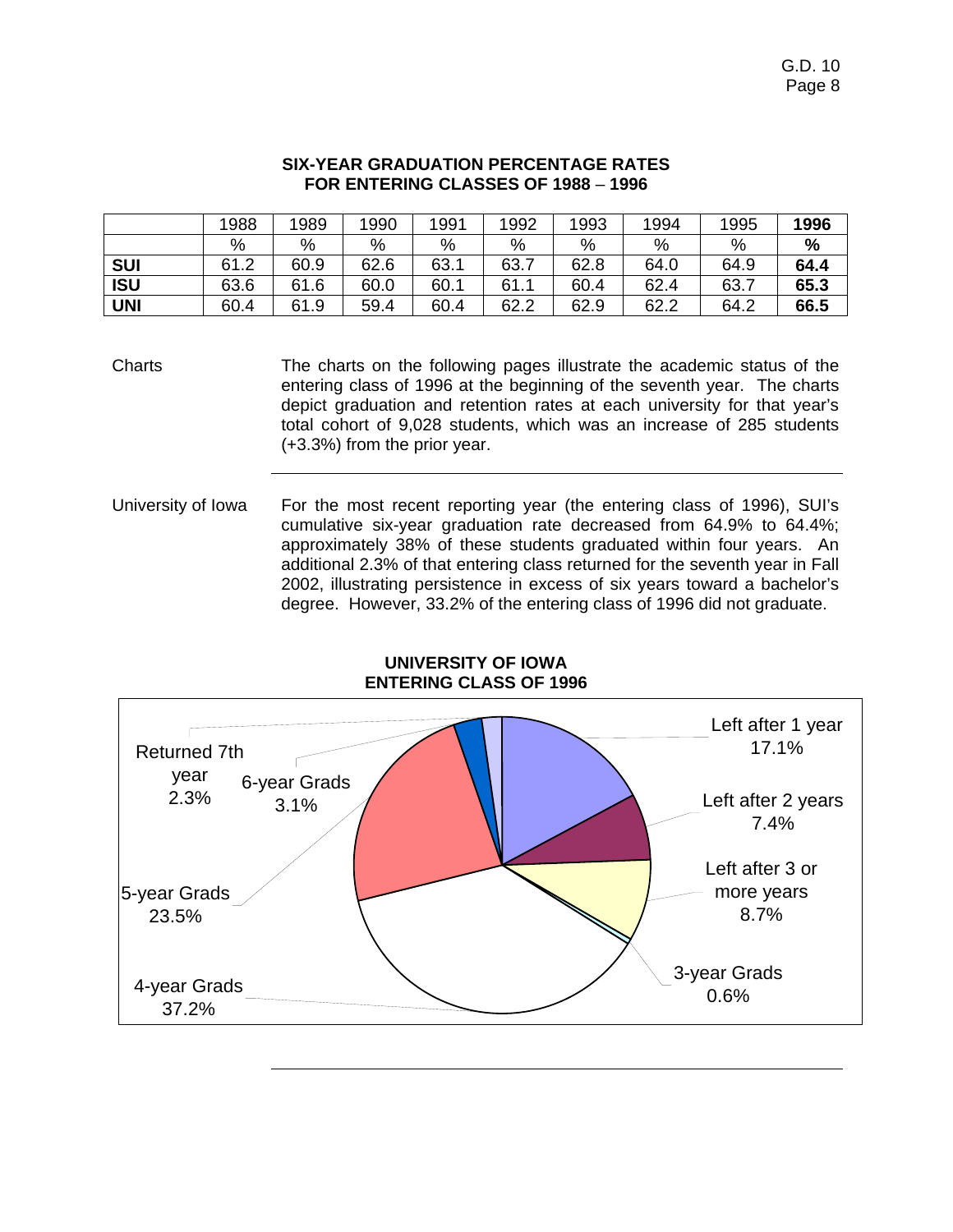Iowa State **University** ISU's six-year graduation rate increased from 63.7% to 65.3% for the 1996 entering class; approximately 28% of these students graduated within four years. An additional 3.0% of that entering class returned for the seventh year in Fall 2002, illustrating persistence in excess of six years toward a bachelor's degree. However, 31.7% of the entering class of 1996 did not graduate.

> As one the benchmarks for its strategic plan, ISU has established a sixyear graduation rate target of 70%. If achieved, this would place ISU near the top of its established peer group of land-grant institutions.



### **IOWA STATE UNIVERSITY ENTERING CLASS OF 1996**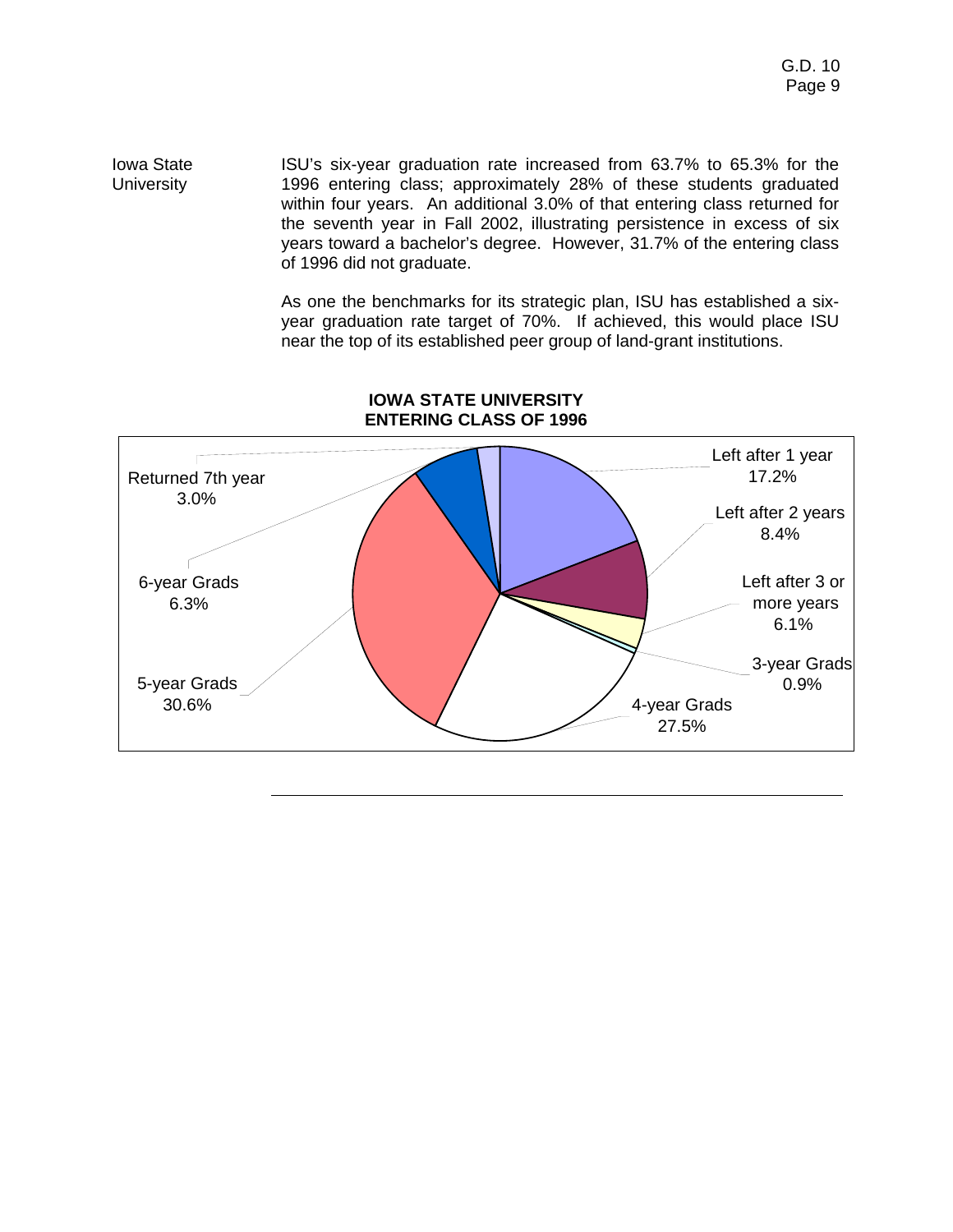University of Northern Iowa UNI's six-year graduation rate increased from 64.2% to 66.5% for the entering class of 1996; approximately 33% of these students graduated within four years. An additional 1.3% of that entering class returned for the seventh year in Fall 2002, illustrating persistence in excess of six years toward a bachelor's degree. However, 32.2% of the entering class of 1996 did not graduate.



#### **UNIVERSITY OF NORTHERN IOWA ENTERING CLASS OF 1996**

Qualifications of Entering Freshmen The relationship between the academic qualifications of entering freshmen and their subsequent retention and graduation rates has been well established in previous research studies, including those by Regent institutions. One-year retention and six-year graduation rates correlate positively with the upper and lower ranges of high school class rank, ACT scores, and first-term GPA for entering freshmen.

### **ONE-YEAR RETENTION RATES COMPARED TO ACT SCORES FOR THE ENTERING CLASS OF 2001 (Table 7, pg. 28)**

| <b>ACT Score</b> | <b>SUI</b> | <b>ISU</b> | <b>UNI</b> |
|------------------|------------|------------|------------|
| $32+$            | 93.7%      | 91.5%      | 92.9%      |
| $27 - 31$        | 86.4%      | 88.4%      | 87.7%      |
| $22 - 26$        | 83.3%      | 83.5%      | 83.9%      |
| $19 - 21$        | 76.7%      | 78.8%      | 77.9%      |
| Less than 19     | 72.6%      | 72.4%      | 70.2%      |
| <b>TOTAL</b>     | 82.5%      | 83.4%      | 81.4%      |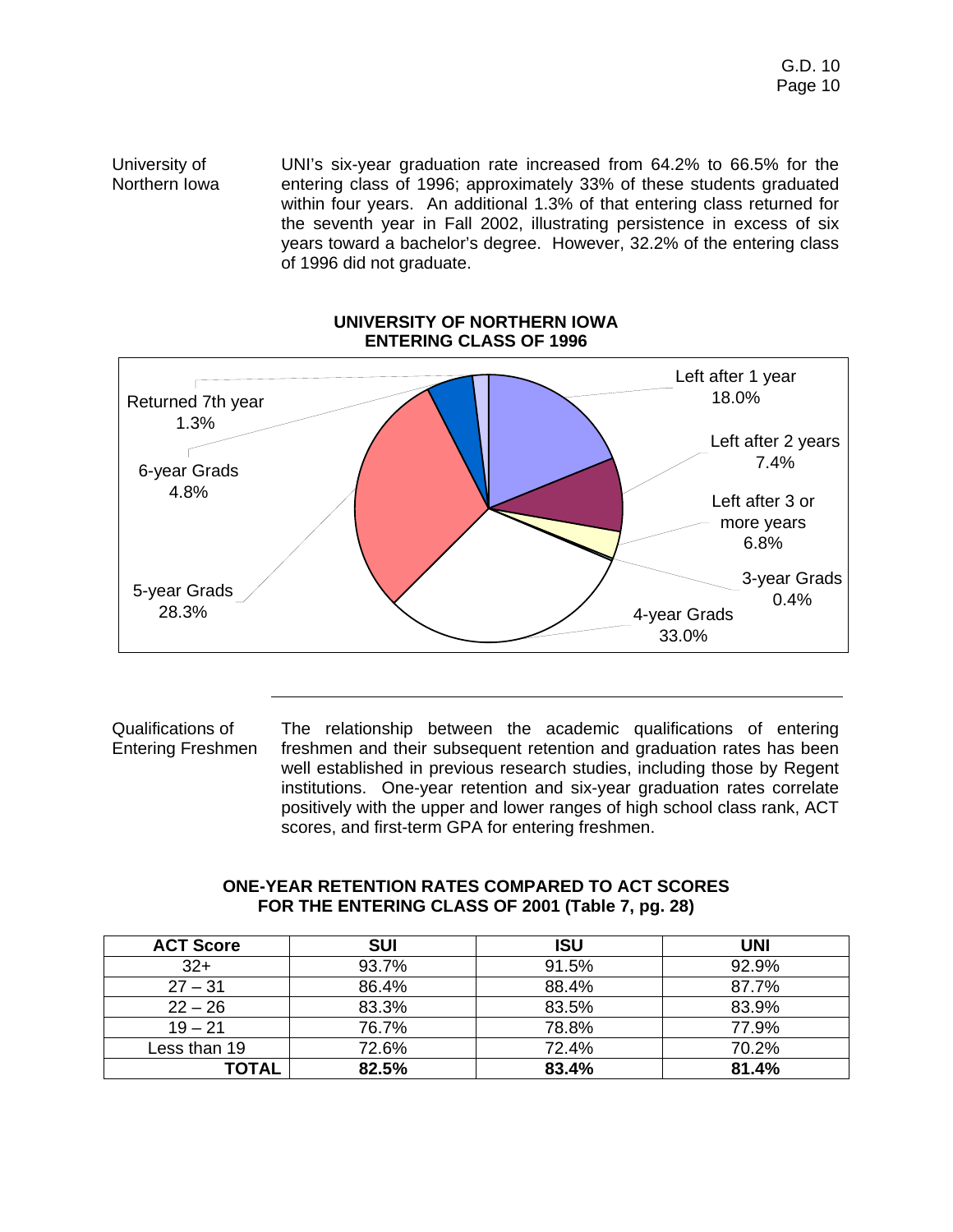| SIX-YEAR GRADUATION RATES COMPARED TO ACT SCORES |
|--------------------------------------------------|
| FOR THE ENTERING CLASS OF 1996 (Table 8, pg. 29) |

| <b>ACT Score</b> | <b>SUI</b> | <b>ISU</b> | UNI   |
|------------------|------------|------------|-------|
| $32+$            | 71.1%      | 82.4%      | 85.7% |
| $27 - 31$        | 69.7%      | 74.3%      | 72.8% |
| $22 - 26$        | 64.1%      | 63.8%      | 68.7% |
| $19 - 21$        | 61.2%      | 57.7%      | 59.3% |
| Less than 19     | 46.9%      | 49.8%      | 59.0% |
| <b>TOTAL</b>     | 64.4%      | 65.3%      | 66.5% |

#### **ONE-YEAR RETENTION RATES COMPARED TO HIGH SCHOOL CLASS RANK FOR THE ENTERING CLASS OF 2001 (Table 5, pg. 25**)

| H. S. Class Rank | <b>SUI</b> | <b>ISU</b> | <b>UNI</b> |
|------------------|------------|------------|------------|
| $90 - 99\%$ ile  | 91.9%      | 93.5%      | 93.0%      |
| $80 - 89\%$ ile  | 89.2%      | 88.3%      | 85.7%      |
| 70 - 79%ile      | 81.0%      | 83.2%      | 82.7%      |
| $60 - 69\%$ ile  | 78.3%      | 77.7%      | 79.0%      |
| $50 - 59\%$ ile  | 74.0%      | 73.5%      | 69.0%      |
| $40 - 49\%$ ile  | 74.2%      | 72.8%      | 73.5%      |
| $30 - 39\%$ ile  | 69.0%      | 68.8%      | 74.5%      |
| $20 - 29\%$ ile  | 77.8%      | 68.0%      | 71.4%      |
| Below 19%ile     | 0.0%       | 35.7%      | 75.0%      |
| TOTAL            | 82.5%      | 83.4%      | 81.4%      |

### **SIX-YEAR GRADUATION RATES COMPARED TO HIGH SCHOOL CLASS RANK FOR THE ENTERING CLASS OF 1996 (Table 6, pg. 26)**

| H. S. Class Rank | <b>SUI</b> | <b>ISU</b> | <b>UNI</b> |
|------------------|------------|------------|------------|
| $90 - 99\%$ ile  | 78.5%      | 83.7%      | 81.8%      |
| $80 - 89\%$ ile  | 72.5%      | 69.1%      | 74.9%      |
| 70 - 79%ile      | 66.0%      | 63.6%      | 67.6%      |
| $60 - 69\%$ ile  | 58.0%      | 57.8%      | 58.7%      |
| $50 - 59\%$ ile  | 51.7%      | 50.8%      | 54.0%      |
| $40 - 49\%$ ile  | 51.1%      | 42.9%      | 57.1%      |
| $30 - 39\%$ ile  | 34.7%      | 38.7%      | 48.6%      |
| $20 - 29\%$ ile  | 44.4%      | 37.5%      | 25.0%      |
| Below 19%ile     | 0.0%       | 23.1%      | 50.0%      |
| <b>TOTAL</b>     | 64.4%      | 65.3%      | 66.5%      |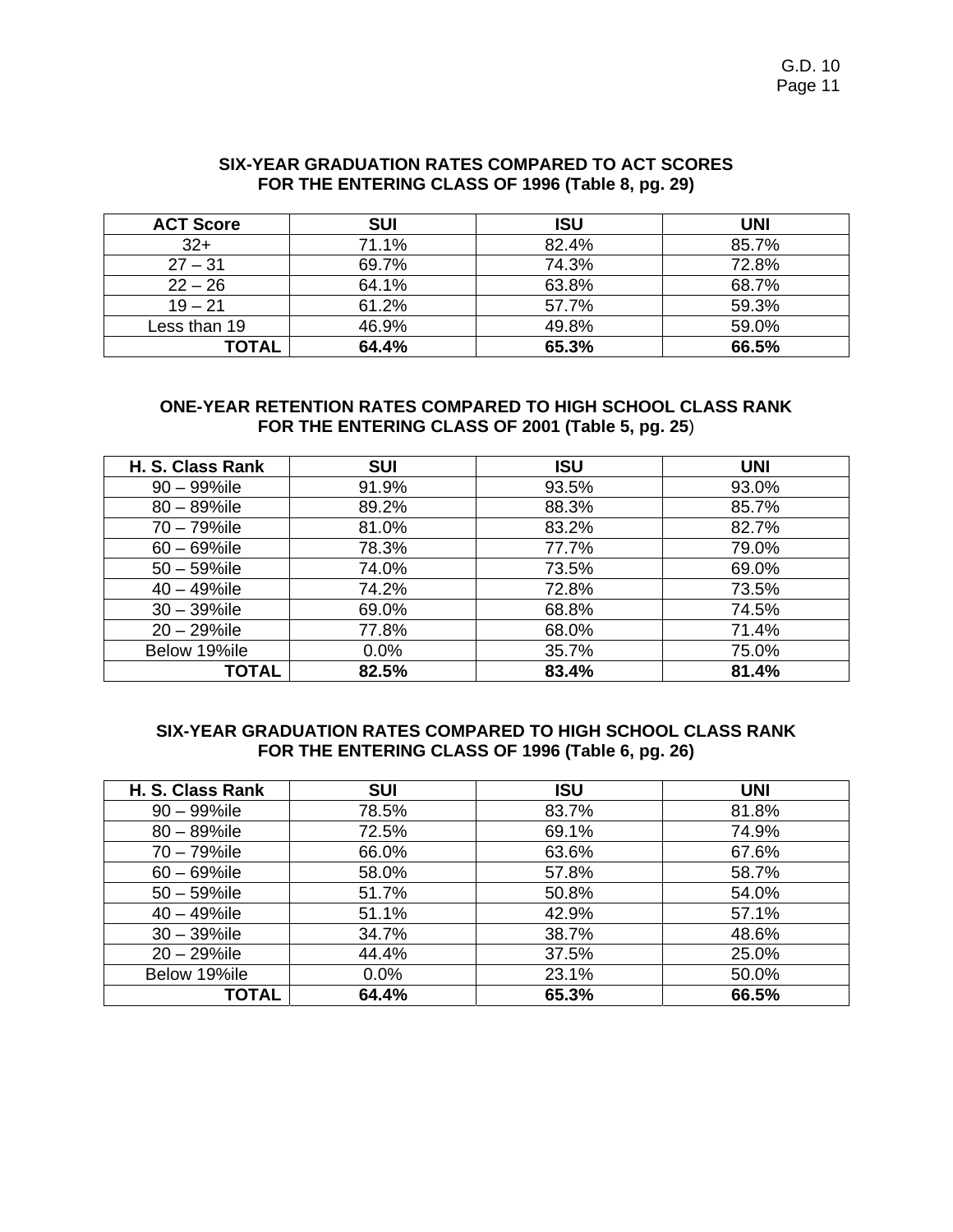G.D. 10 Page 12

| <b>FIRST-TERM GPA</b> | <b>SUI</b> | <b>ISU</b> | <b>UNI</b> |
|-----------------------|------------|------------|------------|
| $3.50 - 4.00$         | 92.1%      | 94.4%      | 93.8%      |
| $3.25 - 3.49$         | 91.5%      | 91.8%      | 89.7%      |
| $3.00 - 3.24$         | 90.1%      | 88.9%      | 87.6%      |
| $2.75 - 2.99$         | 87.7%      | 89.6%      | 91.6%      |
| $2.50 - 2.74$         | 87.0%      | 90.2%      | 89.2%      |
| $2.25 - 2.49$         | 84.5%      | 88.4%      | 84.6%      |
| $2.00 - 2.24$         | 81.1%      | 81.9%      | 78.6%      |
| $1.00 - 1.99$         | 50.9%      | 70.0%      | 56.8%      |
| $0.00 - 0.99$         | 14.8%      | 28.3%      | 12.0%      |
| <b>TOTAL</b>          | 82.5%      | 83.4%      | 81.4%      |

### **ONE-YEAR RETENTION RATES COMPARED TO FIRST-TERM GPA FOR THE ENTERING CLASS OF 2001 (Table 9, pg. 30)**

### **SIX-YEAR GRADUATION RATES COMPARED TO FIRST-TERM GPA FOR THE ENTERING CLASS OF 1996 (Table 10, pg. 31)**

| <b>FIRST-TERM GPA</b> | <b>SUI</b> | <b>ISU</b> | <b>UNI</b> |
|-----------------------|------------|------------|------------|
| $3.50 - 4.00$         | 87.7%      | 88.3%      | 83.1%      |
| $3.25 - 3.49$         | 79.6%      | 84.3%      | 87.8%      |
| $3.00 - 3.24$         | 79.0%      | 78.3%      | 77.7%      |
| $2.75 - 2.99$         | 78.1%      | 77.0%      | 72.2%      |
| $2.50 - 2.74$         | 71.2%      | 71.9%      | 74.6%      |
| $2.25 - 2.49$         | 59.1%      | 68.5%      | 63.2%      |
| $2.00 - 2.24$         | 49.1%      | 55.4%      | 63.6%      |
| $1.00 - 1.99$         | 28.3%      | 36.6%      | 41.5%      |
| $0.00 - 0.99$         | 4.3%       | 3.8%       | 4.9%       |
| TOTAL                 | 64.4%      | 65.3%      | 66.5%      |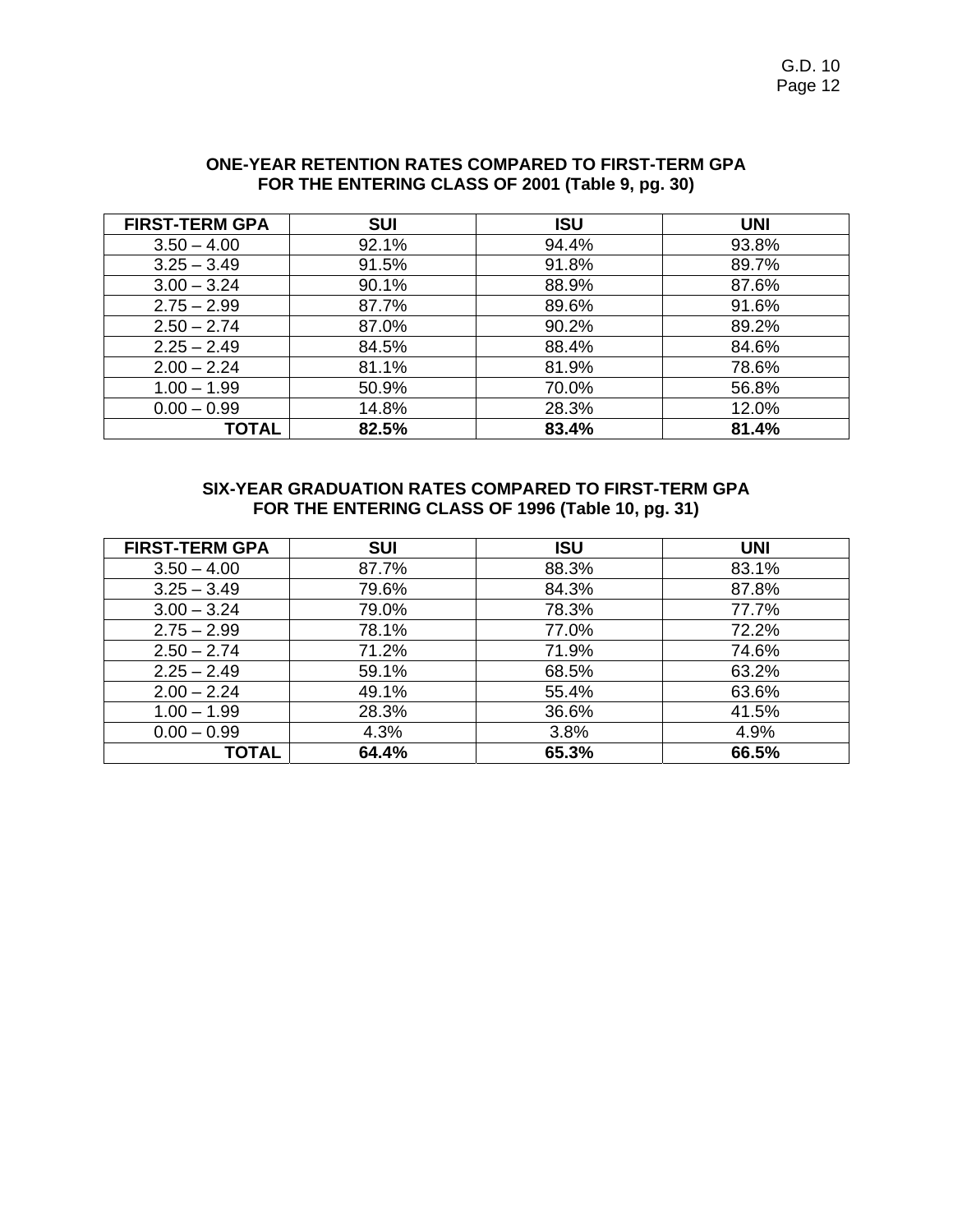Tables Detailed data tables on the graduation and retention rates at each institution are included at the end of this report on the following pages:

| Table 1 (pg. 21)     | One-Year Retention Rates by Race/Ethnicity     |
|----------------------|------------------------------------------------|
| Table 2 (pg. 22)     | Two-Year Retention Rates by Race/Ethnicity     |
| Table 3 (pg. 23)     | Four-Year Graduation Rates by Race/Ethnicity   |
| Table 4 (pg. 24)     | Six-Year Graduation Rates by Race/Ethnicity    |
| Table 5 (pgs. 25-26) | One-year Retention Rates by High School Rank   |
| Table 6 (pg. 27)     | Six-Year Graduation Rates by High School Rank  |
| Table 7 (pg. 28)     | One-Year Retention Rates by ACT Score          |
| Table 8 (pg. 29)     | Six-Year Graduation Rates by ACT Score         |
| Table 9 (pg. 30-31)  | One-Year Retention Rates by First-Term GPA     |
| Table 10 (pg. 32)    | Six-Year Graduation Rates by First-Term GPA    |
| Table 11 (pg. 33)    | One-Year Retention Rates by Gender             |
| Table 12 (pg. 34)    | Six-Year Graduation Rates by Gender            |
| Table 13 (pg. 35)    | One-Year Retention Rates by Residence          |
| Table 14 (pg. 36)    | Six-Year Graduation Rates by Residence         |
| Table 15 (pg. 37)    | One-Year Retention Rates by Transfer College   |
| Table 16 (pg. 38)    | Six-Year Graduation Rates by Transfer College  |
| Table 17 (pg. 39)    | Six-Year Graduation Rates by Transfer GPA      |
| Table 18 (pg. 40)    | Six-Year Graduation Rates of Transfer Students |
|                      | by Race/Ethnicity                              |
| Table 19 (pg. 41)    | Six-Year Graduation Rates at Peer Institutions |
| Attachments A-C      | Size of First-Time Freshman Cohort by Ethnic   |
| (pgs. 42-44)         | Group                                          |

Graduation Rates Although a portion of new students may transfer, withdraw, or otherwise drop out of Regent universities each year, more than 4,100 students transfer annually into Regent institutions after initial enrollment at other postsecondary institutions. This number also includes students who transfer between Regent universities.

> Students who transferred to Regent universities in the 1996 cohort had higher six-year graduation rates than the entering freshman cohort:

- At SUI, the transfer student six-year graduation rate was 65.8% compared to 64.4% for entering freshmen.
- At ISU, the transfer student six-year graduation rate was 66.1% compared to 65.3% for entering freshmen.
- At UNI, the transfer student six-year graduation rate was 67.7% compared to 66.5% for entering freshmen.

of Transfer **Students**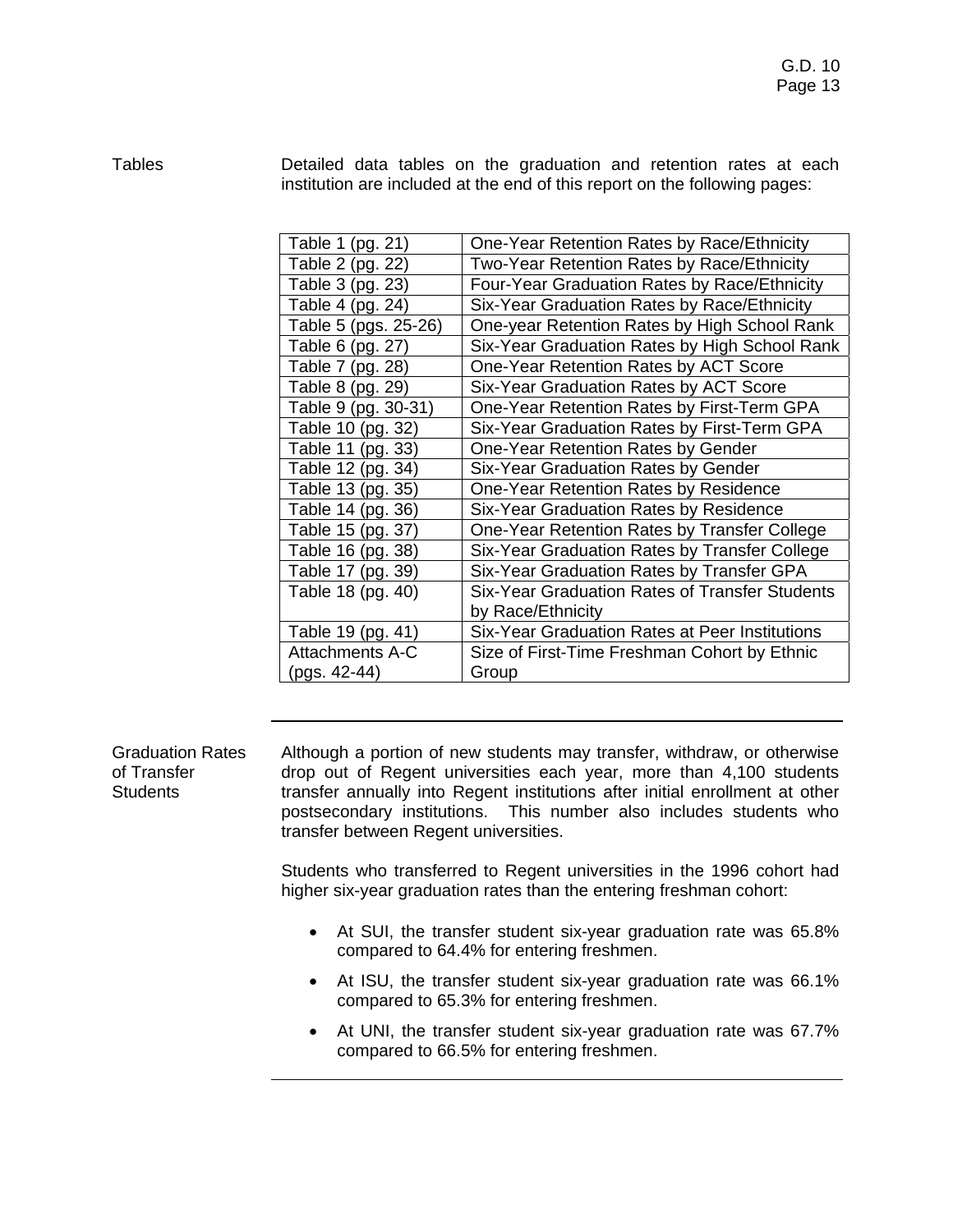| <b>Transfers from</b><br><b>Iowa Community</b><br>Colleges | The largest number of students who transfer to Regent universities<br>comes from lowa's public community colleges (2,081 in Fall 1996). For<br>the past six reporting years, these students have posted an average<br>six-year graduation rate of 55.6% compared to 63.8% for entering<br>freshmen at SUI; 63.6% compared to 62.2% for entering freshmen at<br>ISU; and 69.0% compared to 63.1% for entering freshmen at UNI.                                                                                                                                                                                            |
|------------------------------------------------------------|--------------------------------------------------------------------------------------------------------------------------------------------------------------------------------------------------------------------------------------------------------------------------------------------------------------------------------------------------------------------------------------------------------------------------------------------------------------------------------------------------------------------------------------------------------------------------------------------------------------------------|
|                                                            | A new feature of the report compares the six-year graduation rates of<br>public community college transfer students who completed an AA degree<br>with those transfer students who did not complete an AA degree. For the<br>past six reporting years, the students who completed an AA degree<br>posted an average six-year graduation rate of 70.4% compared to 57.7%<br>for those students who did not complete an AA degree prior to transfer.<br>However, the majority (55.6%) of students who transferred from public<br>community colleges during that six-year reporting period did not possess<br>an AA degree. |
| <b>Transfers</b><br>Between Regent<br><b>Universities</b>  | Students who transfer from one Regent university to another (348 in Fall<br>1996) have the highest graduation rates of all transfer students, reaching<br>an average of 77.7% at SUI, 71.6% at ISU, and 73.8% at UNI during the<br>past six years.                                                                                                                                                                                                                                                                                                                                                                       |
| <b>Transfers from</b><br><b>Colleges Outside</b><br>lowa   | In 1996, there were 1,509 students who transferred to Regent institutions<br>from colleges outside lowa. Over a six-year period, those students who<br>attend SUI have had an average six-year graduation rate of 63.5%; those<br>who attend ISU have had a 63.5% average six-year graduation rate; and<br>those who attend UNI have had a 62.2% average six-year graduation<br>rate.                                                                                                                                                                                                                                    |
|                                                            |                                                                                                                                                                                                                                                                                                                                                                                                                                                                                                                                                                                                                          |

Tables The following tables provide detailed information about transfer students and their retention and graduation rates by sector.

### **ONE-YEAR RETENTION RATES OF TRANSFER STUDENTS (BY SECTOR) TO REGENT UNIVERSITIES FOR THE ENTERING CLASS OF 2001 (Table 15, pg. 37)**

|                                | <b>SUI</b> | <b>ISU</b> | <b>UNI</b> |
|--------------------------------|------------|------------|------------|
| Iowa 2-yr Public, AA Degree    | 80.8%      | 81.4%      | 86.2%      |
| Iowa 2-yr Public, No AA Degree | 69.8%      | 78.7%      | 73.0%      |
| All Iowa 2-yr Public           | 74.2%      | 79.4%      | 80.9%      |
| Iowa Private 2-yr              | 75.0%      | 76.9%      | 66.7%      |
| Iowa Private 4-yr              | 72.4%      | 79.5%      | 81.4%      |
| Iowa Public 4-yr               | 81.4%      | 77.0%      | 71.6%      |
| Colleges Outside Iowa          | 79.3%      | 73.5%      | 80.6%      |
| <b>TOTAL</b>                   | 76.9%      | 77.7%      | 80.2%      |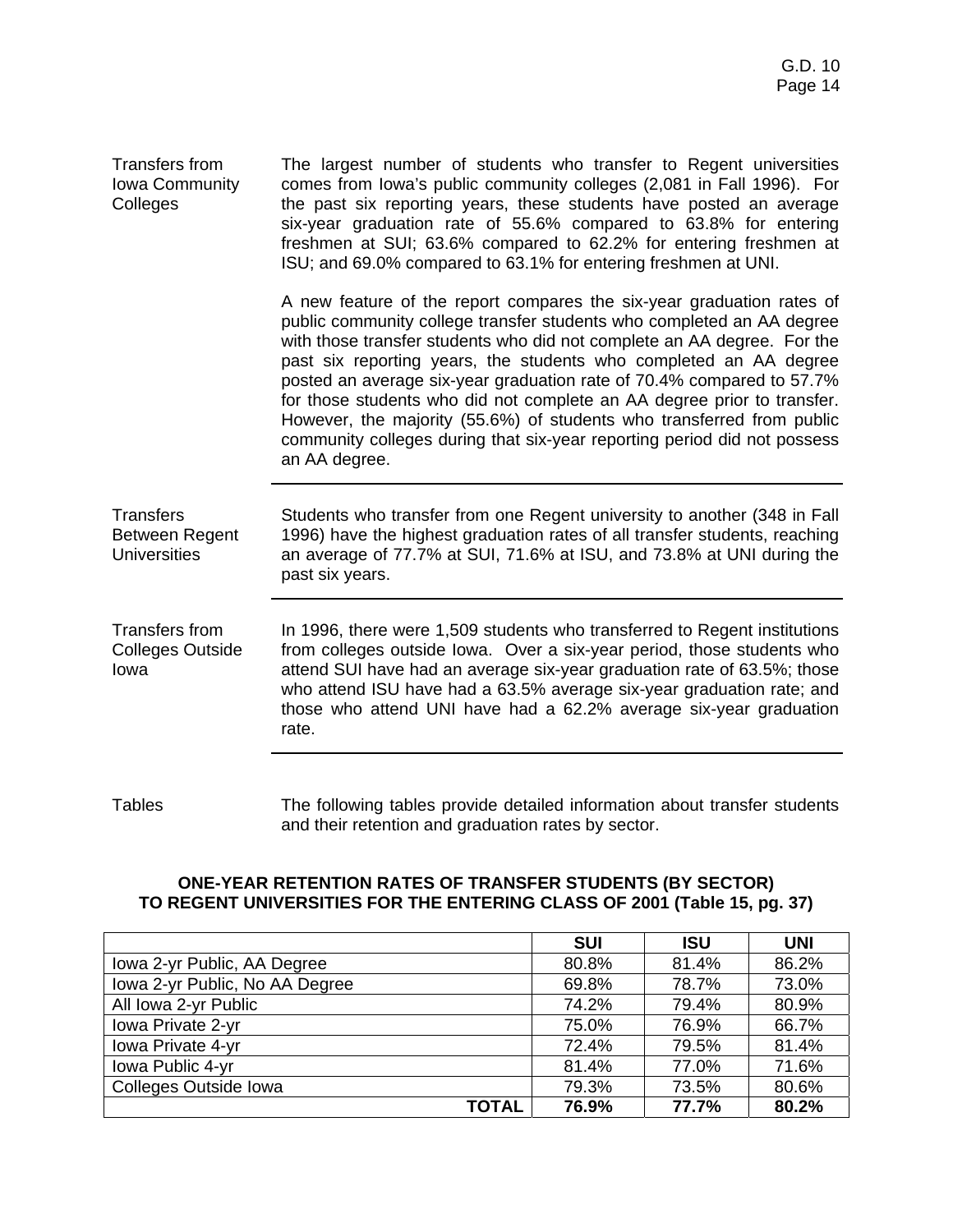|                                | <b>SUI</b> | <b>ISU</b> | <b>UNI</b> |
|--------------------------------|------------|------------|------------|
| Iowa 2-yr Public, AA Degree    | 65.5%      | 67.8%      | 71.0%      |
| Iowa 2-yr Public, No AA Degree | 56.2%      | 63.9%      | 61.3%      |
| All Iowa 2-yr Public           | 60.6%      | 65.0%      | 66.9%      |
| Iowa Private 2-yr              | 25.0%      | 53.8%      | 47.4%      |
| Iowa Private 4-yr              | 60.4%      | 65.9%      | 77.3%      |
| Iowa Public 4-yr               | 79.5%      | 76.3%      | 71.8%      |
| Colleges Outside Iowa          | 68.4%      | 66.3%      | 65.1%      |
| <b>TOTAL</b>                   | 65.8%      | 66.1%      | 66.7%      |

#### **SIX-YEAR GRADUATION RATES OF TRANSFER STUDENTS (BY SECTOR) TO REGENT UNIVERSITIES FOR THE ENTERING CLASS OF 1996 (Table 16, pg. 38)**

Graduation Rates by Gender In support of Regent and institutional strategic plans, the universities are continually seeking to increase the numbers and relative percentages of women and minority students, not only through initial enrollment but also through graduation. After matriculation, the retention of women and minority students becomes a critical factor in achieving the goals of student diversity.

> Graduation rates for women are traditionally better than those for men. This trend has continued for the past nine years at ISU and SUI. At UNI, the six-year graduation rate for women has exceeded that for men at UNI for six out of the past nine years.

|              | 1988 | 1989 | 1990 | 1991 | 1992 | 1993 | 1994 | 1995 | 1996 |
|--------------|------|------|------|------|------|------|------|------|------|
|              | %    | %    | %    | %    | %    | %    | %    | %    | %    |
| <b>SUI</b>   | 61.1 | 60.9 | 62.6 | 63.1 | 63.7 | 62.8 | 64.0 | 64.9 | 64.4 |
| Males        | 59.8 | 57.3 | 61.0 | 62.1 | 61.1 | 58.9 | 62.4 | 63.0 | 63.2 |
| Females      | 62.3 | 64.3 | 63.9 | 63.9 | 66.0 | 65.8 | 65.4 | 66.3 | 65.4 |
|              |      |      |      |      |      |      |      |      |      |
| <b>ISU</b>   | 63.6 | 61.6 | 60.0 | 60.1 | 61.1 | 60.4 | 62.4 | 63.7 | 65.3 |
| <b>Males</b> | 60.8 | 59.5 | 57.7 | 56.5 | 58.2 | 57.7 | 59.3 | 61.8 | 63.0 |
| Females      | 67.3 | 64.6 | 63.0 | 65.0 | 64.8 | 64.0 | 66.2 | 66.0 | 68.1 |
|              |      |      |      |      |      |      |      |      |      |
| <b>UNI</b>   | 60.4 | 61.9 | 59.4 | 60.4 | 62.2 | 62.9 | 62.2 | 64.2 | 66.5 |
| <b>Males</b> | 59.5 | 62.2 | 60.9 | 60.6 | 61.0 | 61.4 | 58.1 | 62.4 | 66.1 |
| Females      | 61.0 | 61.7 | 58.5 | 60.2 | 63.0 | 63.8 | 64.8 | 65.4 | 66.8 |

#### **SIX-YEAR GRADUATION RATES BY GENDER FOR ENTERING CLASSES OF 1988 – 1996 (Table 12, pg. 34)**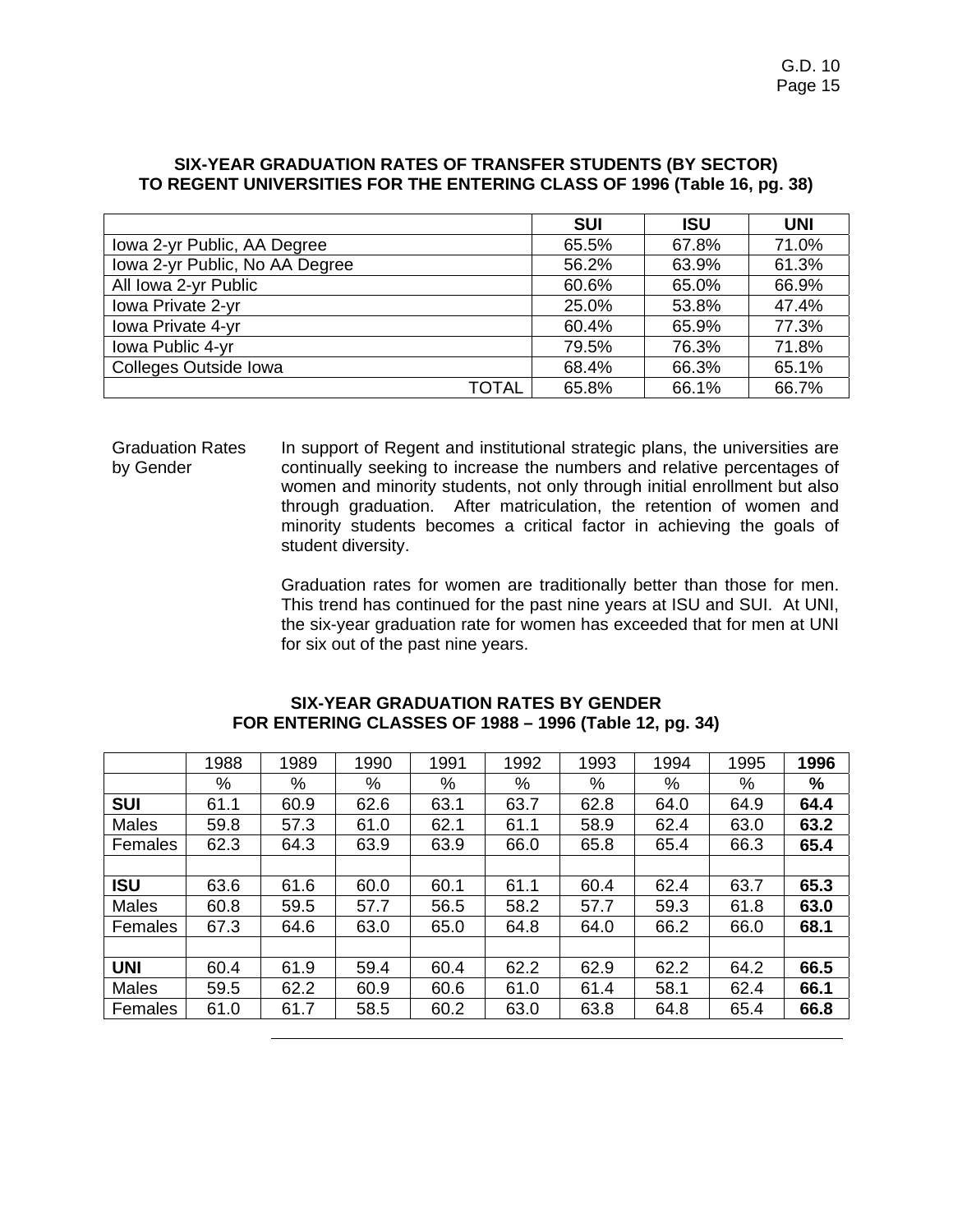Graduation Rates by Race/Ethnicity With few exceptions, all racial and ethnic minority groups at all three universities have consistently lower graduation and retention rates than non-minority students. It should be noted, that, in some cases, the number of students in the racial/ethnic minority cohort changes significantly from year to year, causing either an upward or downward swing in the graduation and retention rates.

University of Iowa At SUI, the six-year graduation rate of non-minority students in the entering class of 1996 was 65.5%. It exceeded the six-year graduation rates of all minority students:

- African-American students by 4.6 percentage points (60.9%);
- Asian-American students by 11.3 percentage points (54.2%);
- Native American students by 7.2 percentage points (58.3%); and
- Hispanic-American students by 18.7 percentage points (46.8%).

Iowa State **University** At ISU, the six-year graduation rate of non-minority students in the entering class of 1996 was 66.5%. It exceeded the six-year graduation rates of all minority students:

- African-American students by 26.5 percentage points (40.0%);
- Hispanic-American students by 21.5 percentage points (45.0%);
- Asian-American students by 5.5 percentage points (61.0%); and
- Native American students by 23.6 percentage points (42.9%).

University of Northern Iowa

At UNI, the six-year graduation rate of non-minority students in the entering class of 1996 was 67.4%. It exceeded the six-year graduation rates of all minority students:

- African-American students by 35.3 percentage points (32.1%);
- Native American students by 17.4 percentage points (50.0%);
- Hispanic-American students by 17.4 percentage points (50.0%); and
- Asian-American students by 27.4 percentage points (40.0%).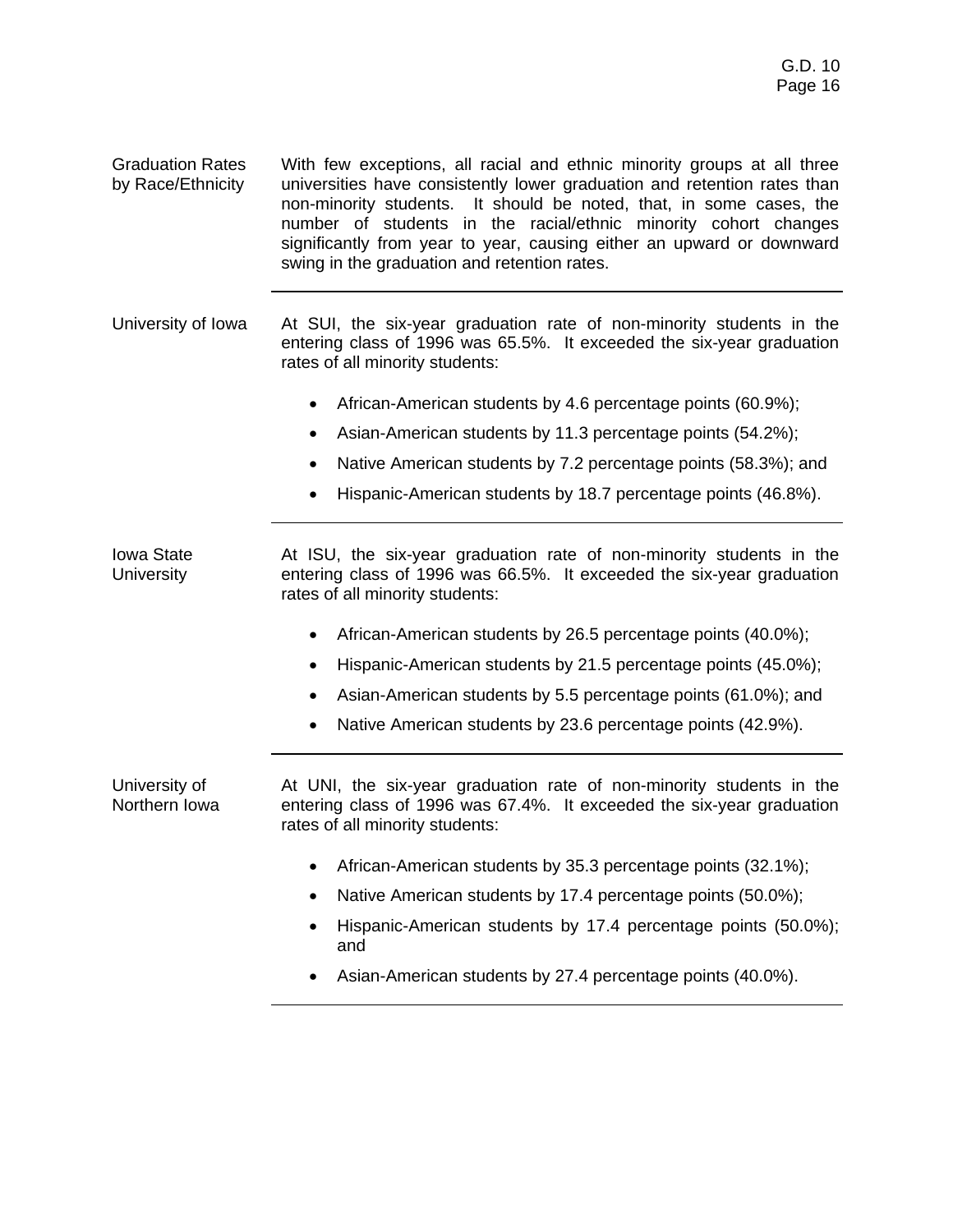Six-Year **Graduation** Rates of African-**American Students** Between 1995 and 1996, there was a significant increase in the six-year graduation rate of African-American students at SUI and decreases at ISU and UNI. However, between 1988 and 1996, there have been major fluctuations from year to year. During that period, SUI and ISU have each had only three consecutive increases; UNI has had four years of consecutive increases.

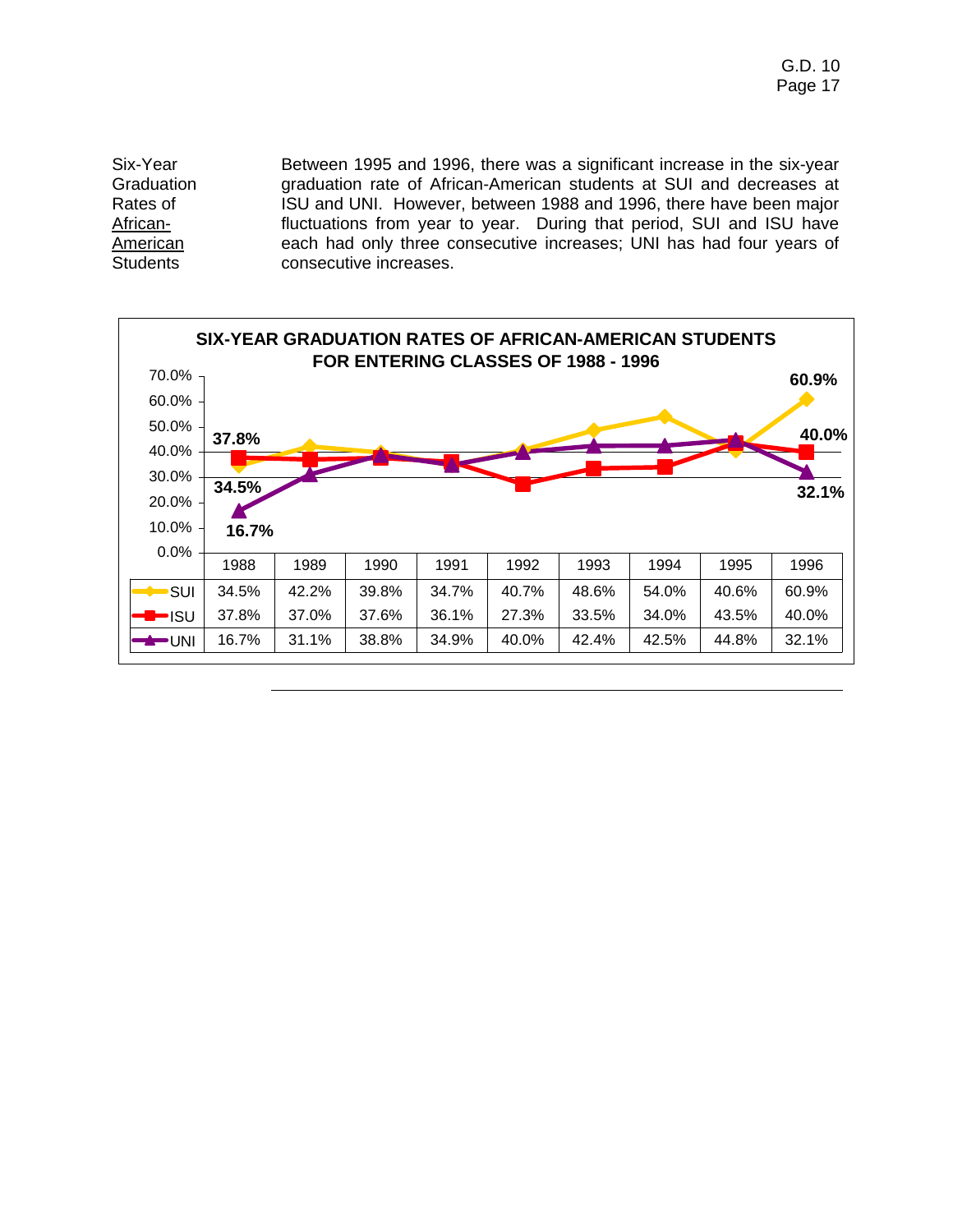Six-Year **Graduation** Rates of Asian-American **Students** 

- At SUI, between 1988 and 1996, there have been only two years of consecutive increases; all other years have had an increase followed by a decrease.
- At ISU, each annual increase has been followed by a decrease except for 1991, which was unchanged from 1990; and 1996 which had the second year of consecutive decreases.
- At UNI, each year of increase has been followed by a year of decrease except for 1993 and 1994 which had consecutive decreases.
- Between 1995 and 1996, the six-year graduation rates of Asian-American students decreased at all three Regent institutions.

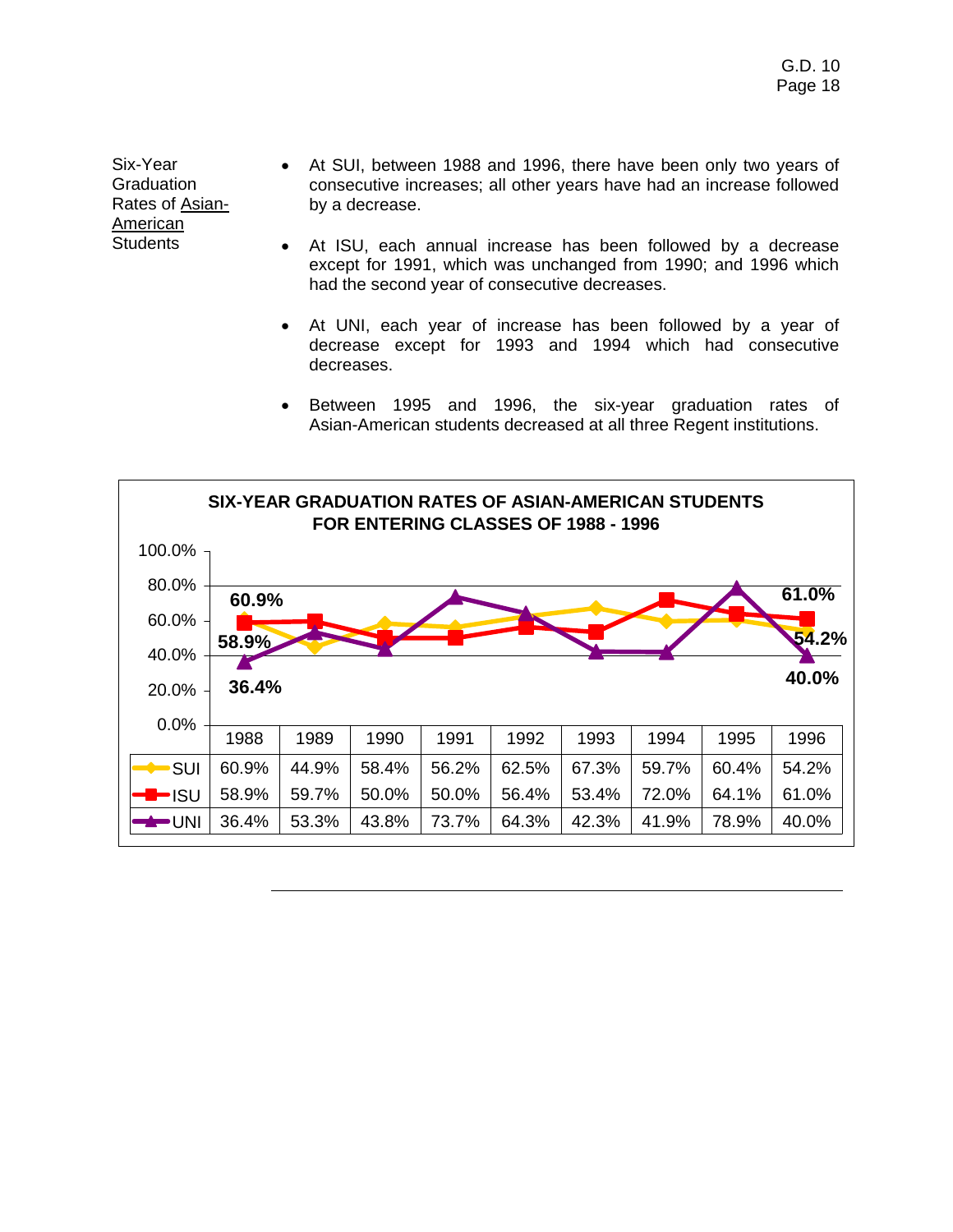Six-Year **Graduation** Rates of Native American **Students** 

- At SUI, between 1988 and 1996, there have only been two years of consecutive increases; all other years have either had no change from the prior year or have had one year of increase followed by one year of decrease.
- At ISU, increases have been followed by decreases, except for the last two years which have had consecutive decreases.
- At UNI, the pattern has been the same as for the other two Regent institutions – increases followed by decreases.
- Between 1995 and 1996, the six-year graduation rates for Native American students increased at UNI and decreased at SUI and ISU. The sizes of the Native American student cohorts have been the smallest of all ethnic/racial minority groups at all three Regent universities.

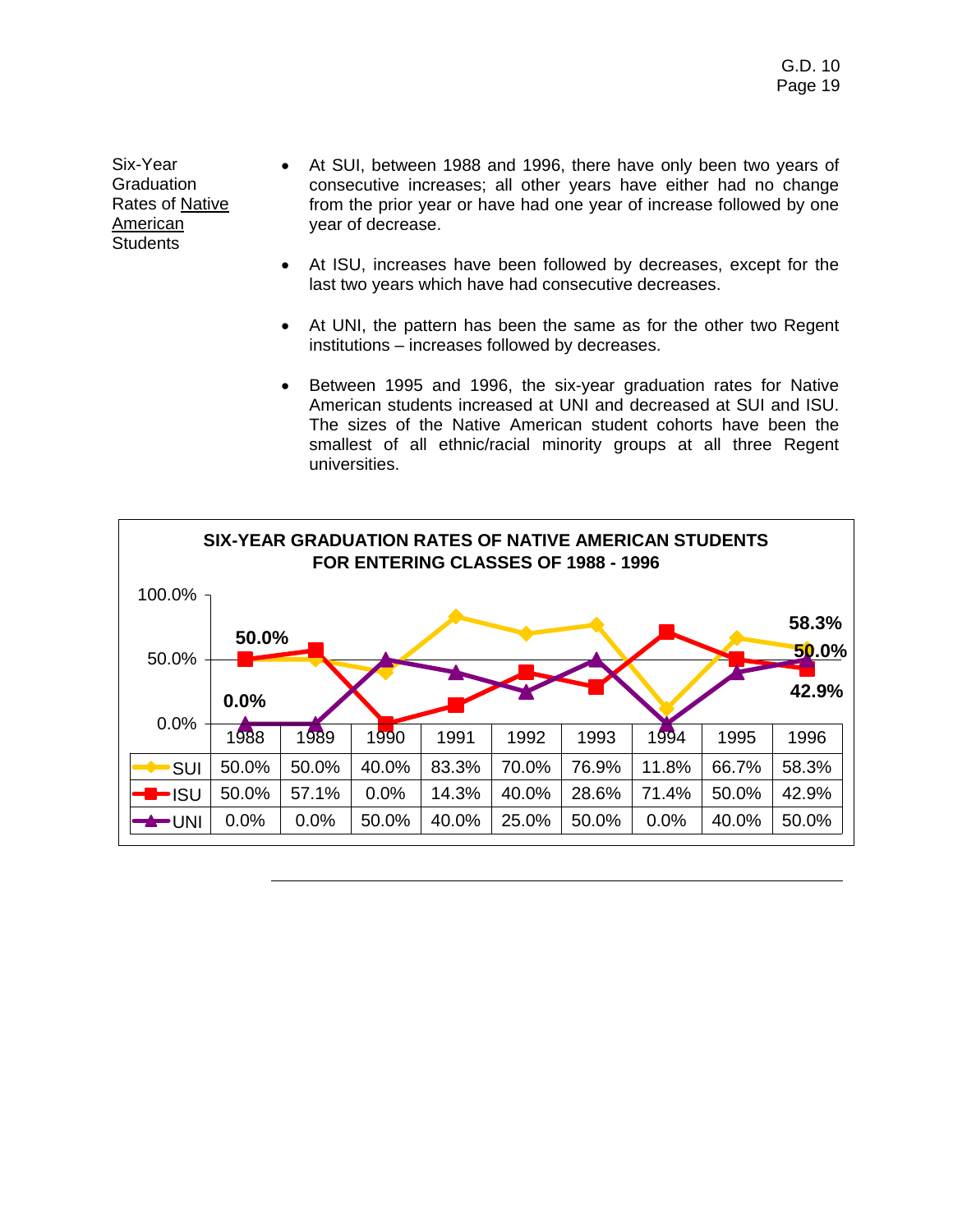Six-Year **Graduation** Rates of Hispanic-American **Students** 

- Between 1988 and 1996, there have been four years of increases and four years of decreases in the six-year graduation rates of Hispanic-American students at SUI.
- At ISU, there have been three years of consecutive decreases followed by three years of consecutive increases during that time period.
- At UNI, there have been annual increases for the past three years.
- Between 1995 and 1996, the six-year graduation rates of Hispanic-American students increased at ISU and UNI and decreased at SUI.



Diana Gonzale

Approved:

dg/h:/aa/grad-ret02(rev)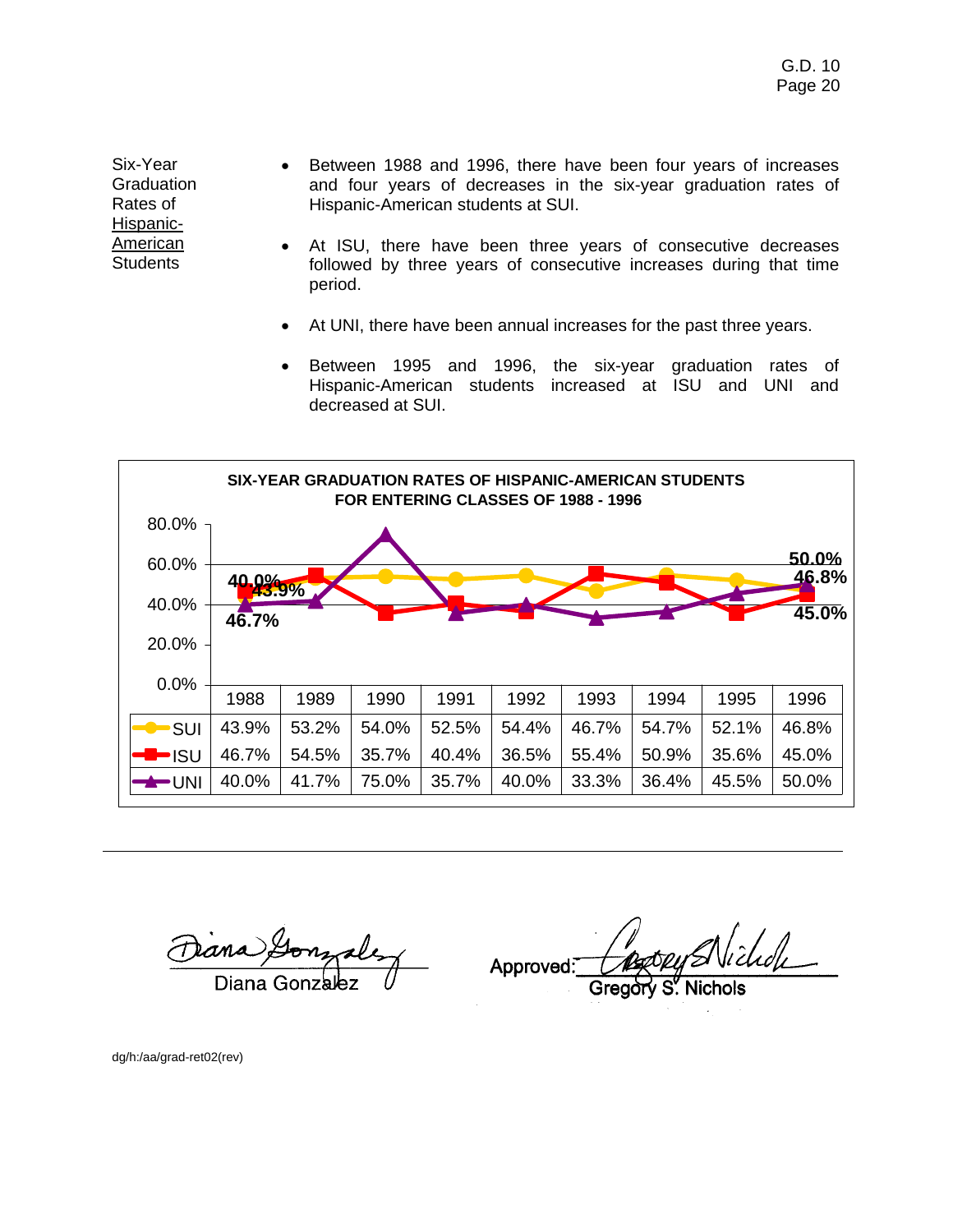### **TABLE 1RETENTION RATES AFTER 1 YEAR BY RACE/ETHNICITY FOR ENTERING CLASSES OF 1988 - 2001**

|                     | 1988  | 1989  | 1990 | 1991          | 1992          | 1993 | 1994          | 1995 | 1996          | 1997          | 1998 | 1999          | 2000          | 2001          |
|---------------------|-------|-------|------|---------------|---------------|------|---------------|------|---------------|---------------|------|---------------|---------------|---------------|
|                     | $\%$  | $\%$  | $\%$ | $\frac{0}{0}$ | $\frac{0}{0}$ | $\%$ | $\frac{0}{0}$ | $\%$ | $\frac{0}{0}$ | $\frac{0}{0}$ | $\%$ | $\frac{0}{0}$ | $\frac{0}{0}$ | $\frac{9}{6}$ |
| Native Am.          |       |       |      |               |               |      |               |      |               |               |      |               |               |               |
| <b>SUI</b>          | 87.5  | 83.3  | 80.0 | 83.3          | 90.0          | 92.3 | 58.8          | 91.7 | 91.7          | 83.3          | 83.3 | 84.2          | 66.7          | 60.0          |
| <b>ISU</b>          | 100.0 | 100.0 | 60.0 | 57.1          | 60.0          | 57.1 | 71.4          | 87.5 | 64.3          | 54.5          | 80.0 | 75.0          | 40.0          | 83.3          |
| <b>UNI</b>          | 25.0  | 0.0   | 50.0 | 80.0          | 25.0          | 75.0 | 25.0          | 60.0 | 75.0          | 0.0           | 66.7 | 60.0          | 100.0         | 50.0          |
| African-Am.         |       |       |      |               |               |      |               |      |               |               |      |               |               |               |
| SUI                 | 69.0  | 78.0  | 72.6 | 75.0          | 80.2          | 78.6 | 85.1          | 74.3 | 82.8          | 77.8          | 80.8 | 80.2          | 73.5          | 80.4          |
| <b>ISU</b>          | 71.9  | 64.1  | 81.7 | 85.2          | 69.1          | 69.1 | 71.1          | 79.0 | 68.4          | 79.5          | 82.7 | 80.7          | 85.6          | 84.9          |
| <b>UNI</b>          | 75.0  | 64.4  | 65.3 | 72.1          | 62.9          | 63.6 | 60.0          | 65.5 | 67.9          | 65.8          | 69.0 | 68.0          | 79.1          | 67.8          |
| Asian-Am.           |       |       |      |               |               |      |               |      |               |               |      |               |               |               |
| <b>SUI</b>          | 88.5  | 88.8  | 91.0 | 81.9          | 88.4          | 86.7 | 81.5          | 81.8 | 77.8          | 85.6          | 87.6 | 82.1          | 85.0          | 81.0          |
| <b>ISU</b>          | 80.4  | 86.1  | 82.8 | 71.6          | 78.7          | 80.8 | 88.0          | 90.6 | 82.9          | 89.9          | 87.7 | 89.5          | 92.0          | 82.9          |
| <b>UNI</b>          | 54.5  | 66.7  | 87.5 | 89.5          | 85.7          | 61.5 | 67.7          | 78.9 | 72.0          | 78.9          | 70.6 | 73.7          | 77.8          | 76.7          |
| Hispanic-Am.        |       |       |      |               |               |      |               |      |               |               |      |               |               |               |
| SUI                 | 75.6  | 83.0  | 78.0 | 65.0          | 75.4          | 70.0 | 84.0          | 75.3 | 75.3          | 92.2          | 79.1 | 79.1          | 79.5          | 84.5          |
| <b>ISU</b>          | 86.7  | 80.0  | 82.1 | 76.9          | 67.3          | 75.0 | 78.2          | 68.9 | 75.0          | 80.4          | 81.1 | 85.3          | 82.5          | 79.8          |
| <b>UNI</b>          | 60.0  | 66.7  | 87.5 | 78.6          | 80.0          | 73.3 | 45.5          | 68.2 | 92.9          | 40.0          | 56.3 | 64.3          | 70.4          | 73.1          |
| White               |       |       |      |               |               |      |               |      |               |               |      |               |               |               |
| SUI                 | 83.6  | 82.3  | 84.2 | 85.1          | 85.4          | 83.8 | 83.6          | 82.3 | 83.2          | 83.5          | 83.6 | 84.1          | 83.0          | 82.7          |
| <b>ISU</b>          | 85.0  | 84.3  | 81.9 | 82.1          | 82.7          | 82.2 | 81.8          | 81.4 | 83.3          | 83.9          | 84.6 | 85.2          | 83.6          | 83.7          |
| <b>UNI</b>          | 80.5  | 82.6  | 82.8 | 81.9          | 82.0          | 81.2 | 81.8          | 82.4 | 82.1          | 83.1          | 81.5 | 82.1          | 84.2          | 82.1          |
| <b>Regent Total</b> |       |       |      |               |               |      |               |      |               |               |      |               |               |               |
| SUI                 | 83.3  | 82.4  | 83.9 | 84.4          | 85.1          | 83.6 | 83.4          | 82.0 | 82.9          | 83.7          | 83.5 | 83.9          | 82.6          | 82.5          |
| <b>ISU</b>          | 84.2  | 83.2  | 81.6 | 81.4          | 81.8          | 81.1 | 81.5          | 81.5 | 82.8          | 83.6          | 84.4 | 85.1          | 83.7          | 83.4          |
| <b>UNI</b>          | 79.8  | 81.9  | 82.5 | 81.7          | 81.4          | 80.2 | 80.7          | 81.8 | 82.0          | 82.4          | 81.0 | 81.4          | 84.0          | 81.4          |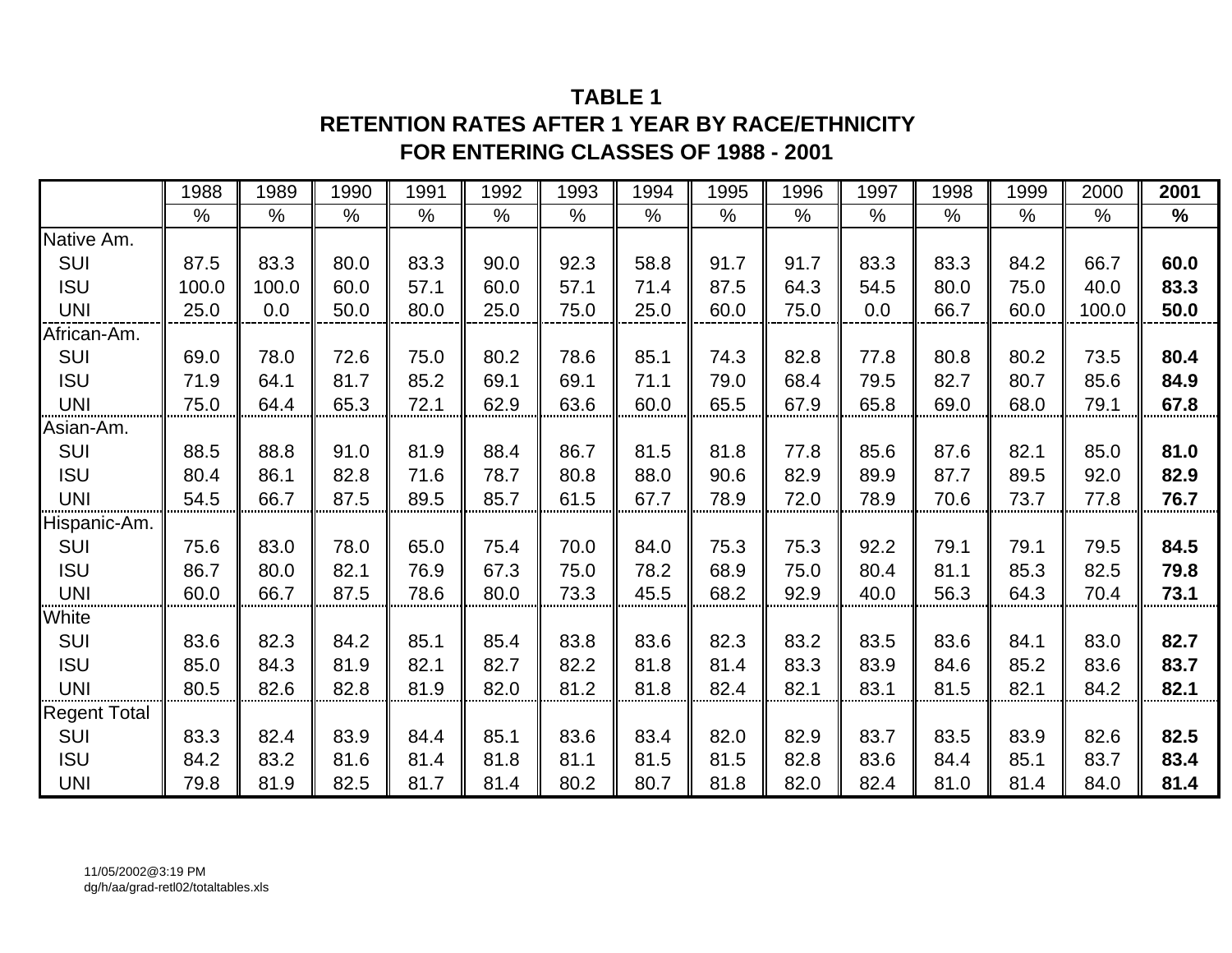### **TABLE 2RETENTION RATES AFTER 2 YEARS BY RACE/ETHNICITYFOR ENTERING CLASSES OF 1988 - 2000**

|                     | 1988          | 1989          | 1990          | 1991 | 1992          | 1993          | 1994 | 1995 | 1996          | 1997          | 1998          | 1999          | 2000          |
|---------------------|---------------|---------------|---------------|------|---------------|---------------|------|------|---------------|---------------|---------------|---------------|---------------|
|                     | $\frac{0}{0}$ | $\frac{0}{0}$ | $\frac{0}{0}$ | $\%$ | $\frac{0}{0}$ | $\frac{0}{0}$ | $\%$ | $\%$ | $\frac{0}{0}$ | $\frac{0}{0}$ | $\frac{0}{0}$ | $\frac{0}{0}$ | $\frac{0}{0}$ |
| Native American     |               |               |               |      |               |               |      |      |               |               |               |               |               |
| <b>SUI</b>          | 75.0          | 66.7          | 60.0          | 83.3 | 90.0          | 76.9          | 41.2 | 83.3 | 91.7          | 83.3          | 77.8          | 57.9          | 50.0          |
| <b>ISU</b>          | 75.0          | 71.4          | 0.0           | 57.1 | 40.0          | 42.9          | 71.4 | 75.0 | 50.0          | 63.6          | 70.0          | 56.3          | 30.0          |
| <b>UNI</b>          | 25.0          | 0.0           | 50.0          | 40.0 | 25.0          | 75.0          | 0.0  | 60.0 | 50.0          | 0.0           | 50.0          | 40.0          | 66.7          |
| African-American    |               |               |               |      |               |               |      |      |               |               |               |               |               |
| <b>SUI</b>          | 66.7          | 67.9          | 57.5          | 62.5 | 62.6          | 72.9          | 72.4 | 68.3 | 81.3          | 69.4          | 67.7          | 67.0          | 61.2          |
| <b>ISU</b>          | 53.3          | 54.1          | 70.6          | 67.2 | 52.5          | 53.6          | 56.7 | 62.9 | 54.7          | 58.1          | 65.4          | 68.3          | 71.2          |
| <b>UNI</b>          | 50.0          | 62.2          | 59.2          | 58.1 | 48.6          | 54.5          | 50.0 | 55.2 | 53.6          | 44.7          | 59.5          | 60.0          | 61.2          |
| Asian-American      |               |               |               |      |               |               |      |      |               |               |               |               |               |
| <b>SUI</b>          | 82.8          | 67.4          | 82.0          | 78.1 | 78.6          | 80.5          | 75.0 | 77.3 | 69.4          | 79.3          | 85.0          | 70.9          | 74.0          |
| <b>ISU</b>          | 73.2          | 76.4          | 75.9          | 73.0 | 73.4          | 69.9          | 77.3 | 76.6 | 70.7          | 82.8          | 80.2          | 72.1          | 75.2          |
| <b>UNI</b>          | 45.5          | 80.0          | 62.5          | 78.9 | 78.6          | 50.0          | 61.3 | 78.9 | 60.0          | 68.4          | 58.8          | 68.4          | 77.8          |
| Hispanic-American   |               |               |               |      |               |               |      |      |               |               |               |               |               |
| <b>SUI</b>          | 56.1          | 70.2          | 72.0          | 60.0 | 73.7          | 60.0          | 72.0 | 65.8 | 62.3          | 81.8          | 68.6          | 70.9          | 73.5          |
| <b>ISU</b>          | 62.2          | 61.8          | 60.7          | 51.9 | 59.6          | 66.1          | 63.6 | 55.6 | 61.7          | 74.5          | 73.6          | 73.3          | 71.8          |
| <b>UNI</b>          | 50.0          | 50.0          | 87.5          | 64.3 | 46.7          | 60.0          | 36.4 | 59.1 | 78.6          | 40.0          | 50.0          | 42.9          | 66.7          |
| White               |               |               |               |      |               |               |      |      |               |               |               |               |               |
| SUI                 | 75.5          | 75.1          | 77.0          | 78.1 | 76.5          | 75.8          | 76.6 | 76.3 | 75.9          | 76.3          | 76.2          | 75.9          | 75.5          |
| <b>ISU</b>          | 75.4          | 74.6          | 72.3          | 72.4 | 73.1          | 72.3          | 72.2 | 73.8 | 75.4          | 75.5          | 77.2          | 77.3          | 75.1          |
| <b>UNI</b>          | 73.4          | 74.4          | 74.4          | 72.6 | 72.7          | 74.4          | 73.3 | 74.0 | 75.1          | 74.6          | 74.5          | 73.8          | 76.7          |
| <b>Regent Total</b> |               |               |               |      |               |               |      |      |               |               |               |               |               |
| <b>SUI</b>          | 75.3          | 74.6          | 76.3          | 77.5 | 76.1          | 75.7          | 76.2 | 75.9 | 75.5          | 76.4          | 76.0          | 75.3          | 74.8          |
| <b>ISU</b>          | 74.3          | 73.2          | 71.7          | 71.5 | 72.1          | 70.8          | 71.8 | 73.3 | 74.4          | 75.1          | 76.5          | 76.8          | 74.7          |
| <b>UNI</b>          | 72.3          | 73.8          | 73.9          | 72.0 | 71.9          | 73.2          | 72.1 | 73.4 | 74.6          | 73.8          | 73.8          | 72.9          | 76.0          |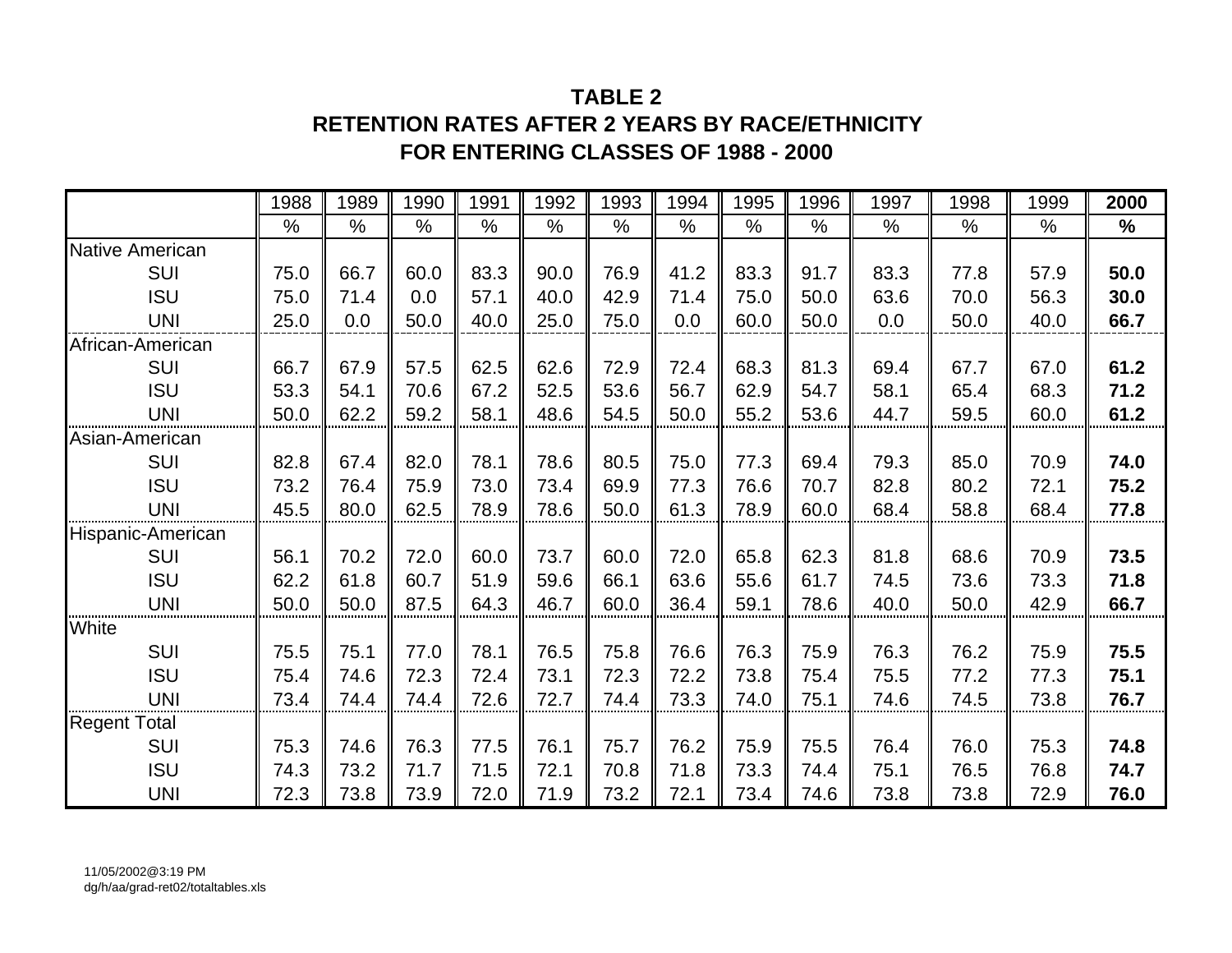## **TABLE 3 FOUR-YEAR GRADUATION RATES BY RACE/ETHNICITY FOR ENTERING CLASSES OF 1988 - 1998**

|                                                               | 1988                 | 1989                 | 1990                 | 1991                 | 1992                 | 1993                 | 1994                 | 1995                 | 1996                 | 1997                 | 1998                 |
|---------------------------------------------------------------|----------------------|----------------------|----------------------|----------------------|----------------------|----------------------|----------------------|----------------------|----------------------|----------------------|----------------------|
|                                                               | $\frac{0}{0}$        | $\%$                 | %                    | $\%$                 | $\%$                 | $\frac{0}{0}$        | %                    | $\%$                 | $\%$                 | %                    | %                    |
| <b>Native American</b>                                        |                      |                      |                      |                      |                      |                      |                      |                      |                      |                      |                      |
| <b>SUI</b>                                                    | 12.5                 | 16.7                 | 20.0                 | 33.3                 | 40.0                 | 38.5                 | 0.0                  | 16.7                 | 41.7                 | 33.3                 | 33.3                 |
| <b>ISU</b>                                                    | 25.0                 | 42.9                 | 0.0                  | 0.0                  | 0.0                  | 14.3                 | 14.3                 | 25.0                 | 21.4                 | 27.3                 | 0.0                  |
| <b>UNI</b>                                                    | 0.0                  | 0.0                  | 0.0                  | 0.0                  | 0.0                  | 0.0                  | 0.0                  | 0.0                  | 25.0                 | 0.0                  | 0.0                  |
| African-American<br>SUI<br><b>ISU</b>                         | 11.9<br>5.2          | 16.5<br>6.6          | 8.8<br>9.2           | 12.5<br>5.7          | 14.3<br>8.6          | 15.7<br>9.4          | 23.0<br>7.2          | 16.8<br>9.7          | 26.6<br>15.8         | 9.7<br>13.7          | 14.1<br>15.4         |
| <b>UNI</b>                                                    | 0.0                  | 2.2                  | 4.1                  | 4.7                  | 8.6                  | 9.1                  | 2.5                  | 3.4                  | 3.6                  | 7.9                  | 14.3                 |
| Asian-American<br>SUI<br><b>ISU</b><br><b>UNI</b>             | 23.0<br>10.7<br>9.1  | 21.3<br>15.3<br>13.3 | 24.7<br>8.6<br>12.5  | 25.7<br>13.5<br>21.1 | 25.9<br>12.8<br>21.4 | 25.7<br>15.1<br>3.8  | 26.6<br>17.3<br>29.0 | 22.7<br>23.4<br>31.6 | 21.5<br>18.3<br>24.0 | 34.2<br>22.2<br>15.8 | 28.3<br>18.5<br>23.5 |
| Hispanic-American<br><b>SUI</b><br><b>ISU</b><br><b>UNI</b>   | 9.8<br>11.1<br>0.0   | 23.4<br>18.2<br>8.3  | 22.0<br>17.9<br>37.5 | 27.5<br>9.6<br>0.0   | 29.8<br>3.8<br>13.3  | 30.0<br>14.3<br>6.7  | 25.3<br>21.8<br>0.0  | 23.3<br>8.9<br>9.1   | 19.5<br>20.0<br>14.3 | 39.0<br>17.6<br>0.0  | 32.6<br>11.3<br>18.8 |
| White<br><b>SUI</b><br><b>ISU</b><br><b>UNI</b>               | 31.0<br>22.4<br>29.1 | 31.5<br>21.3<br>25.8 | 34.5<br>19.6<br>24.9 | 33.0<br>20.7<br>24.9 | 33.2<br>21.6<br>26.8 | 35.4<br>22.8<br>28.1 | 35.3<br>24.3<br>29.8 | 36.0<br>25.5<br>31.0 | 39.2<br>28.5<br>34.2 | 38.4<br>27.5<br>29.6 | 36.7<br>30.3<br>29.9 |
| <b>Regent Total</b><br><b>SUI</b><br><b>ISU</b><br><b>UNI</b> | 30.4<br>21.5<br>27.8 | 30.7<br>20.3<br>24.9 | 32.9<br>19.0<br>24.3 | 32.3<br>20.6<br>24.1 | 32.3<br>21.7<br>26.2 | 34.6<br>22.3<br>27.1 | 34.3<br>24.0<br>29.0 | 34.5<br>25.1<br>30.1 | 37.8<br>28.4<br>33.4 | 37.6<br>27.0<br>28.8 | 35.8<br>29.2<br>29.5 |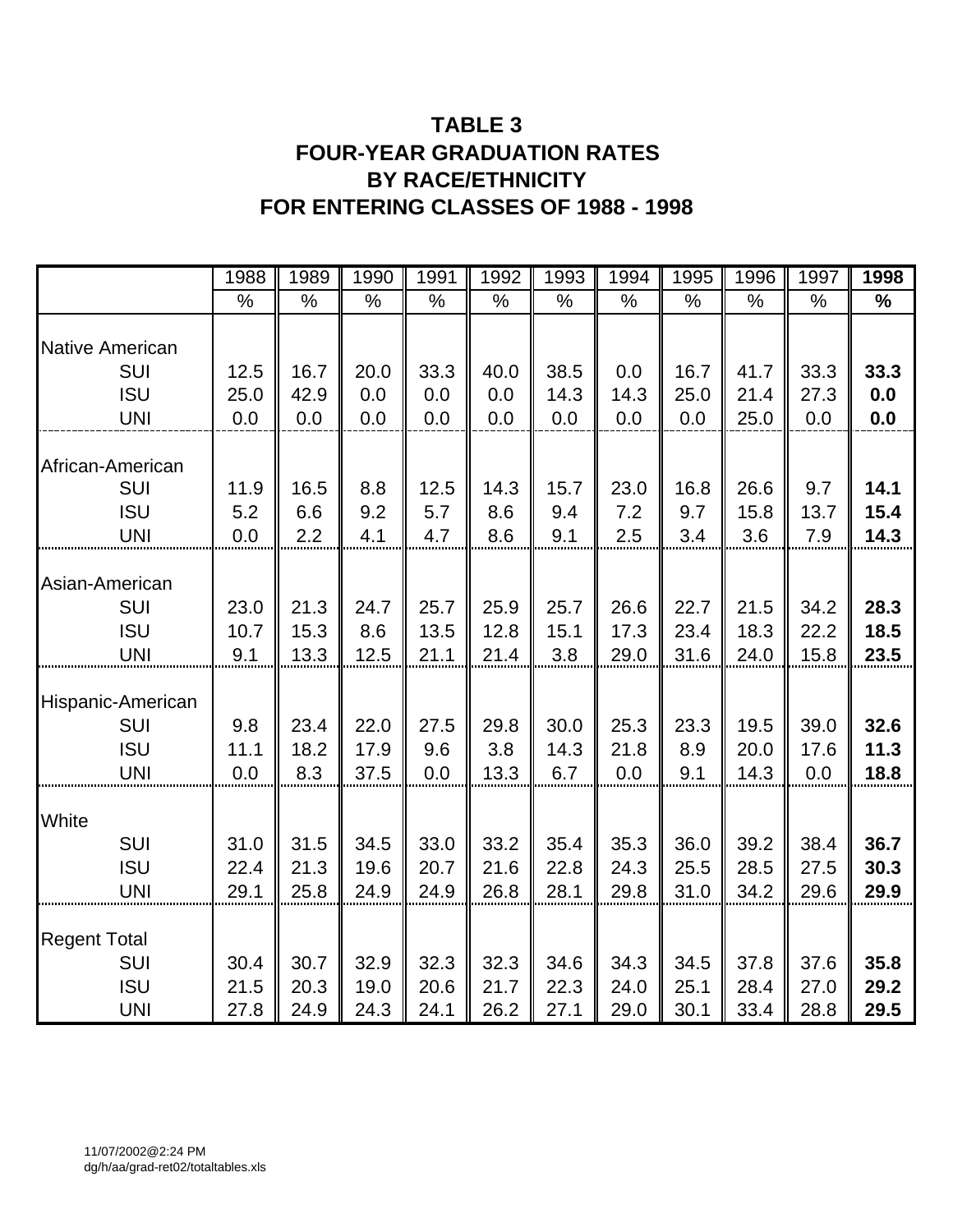### **TABLE 4 SIX-YEAR GRADUATION RATES BY RACE/ETHNICITY FOR ENTERING CLASSES OF 1988 - 1996**

|                     | 1988 | 1989 | 1990 | 1991 | 1992 | 1993 | 1994 | 1995 | 1996          |
|---------------------|------|------|------|------|------|------|------|------|---------------|
|                     | $\%$ | %    | $\%$ | %    | %    | $\%$ | $\%$ | %    | $\frac{1}{2}$ |
| Native Am.          |      |      |      |      |      |      |      |      |               |
| SUI                 | 50.0 | 50.0 | 40.0 | 83.3 | 70.0 | 76.9 | 11.8 | 66.7 | 58.3          |
| <b>ISU</b>          | 50.0 | 57.1 | 0.0  | 14.3 | 40.0 | 28.6 | 71.4 | 50.0 | 42.9          |
| <b>UNI</b>          | 0.0  | 0.0  | 50.0 | 40.0 | 25.0 | 50.0 | 0.0  | 40.0 | 50.0          |
| African-Am.         |      |      |      |      |      |      |      |      |               |
| SUI                 | 34.5 | 42.2 | 39.8 | 34.7 | 40.7 | 48.6 | 54.0 | 40.6 | 60.9          |
| <b>ISU</b>          | 37.8 | 37.0 | 37.6 | 36.1 | 27.3 | 33.5 | 34.0 | 43.5 | 40.0          |
| <b>UNI</b>          | 16.7 | 31.1 | 38.8 | 34.9 | 40.0 | 42.4 | 42.5 | 44.8 | 32.1          |
| Asian-Am.           |      |      |      |      |      |      |      |      |               |
| SUI                 | 60.9 | 44.9 | 58.4 | 56.2 | 62.5 | 67.3 | 59.7 | 60.4 | 54.2          |
| <b>ISU</b>          | 58.9 | 59.7 | 50.0 | 50.0 | 56.4 | 53.4 | 72.0 | 64.1 | 61.0          |
| <b>UNI</b>          | 36.4 | 53.3 | 43.8 | 73.7 | 64.3 | 42.3 | 41.9 | 78.9 | 40.0          |
|                     |      |      |      |      |      |      |      |      |               |
| Hispanic-Am.        |      |      |      |      |      |      |      |      |               |
| SUI                 | 43.9 | 53.2 | 54.0 | 52.5 | 54.4 | 46.7 | 54.7 | 52.1 | 46.8          |
| <b>ISU</b>          | 46.7 | 54.5 | 35.7 | 40.4 | 36.5 | 55.4 | 50.9 | 35.6 | 45.0          |
| <b>UNI</b>          | 40.0 | 41.7 | 75.0 | 35.7 | 40.0 | 33.3 | 36.4 | 45.5 | 50.0          |
|                     |      |      |      |      |      |      |      |      |               |
| White<br>SUI        | 62.0 | 62.1 | 63.9 | 64.2 | 64.8 | 63.2 | 65.1 | 66.3 | 65.5          |
| <b>ISU</b>          | 65.2 | 63.6 | 62.0 | 61.7 | 62.7 | 62.7 | 63.1 | 64.7 | 66.5          |
| <b>UNI</b>          | 62.2 | 63.2 | 60.1 | 61.2 | 63.2 | 64.3 | 63.3 | 64.9 | 67.4          |
|                     |      |      |      |      |      |      |      |      |               |
| <b>Regent Total</b> |      |      |      |      |      |      |      |      |               |
| SUI                 | 61.2 | 60.9 | 62.6 | 63.1 | 63.7 | 62.8 | 64.0 | 64.9 | 64.4          |
| <b>ISU</b>          | 63.6 | 61.6 | 60.0 | 60.1 | 61.1 | 60.4 | 62.4 | 63.7 | 65.3          |
| <b>UNI</b>          | 60.4 | 61.9 | 59.4 | 60.4 | 62.2 | 62.9 | 62.2 | 64.2 | 66.5          |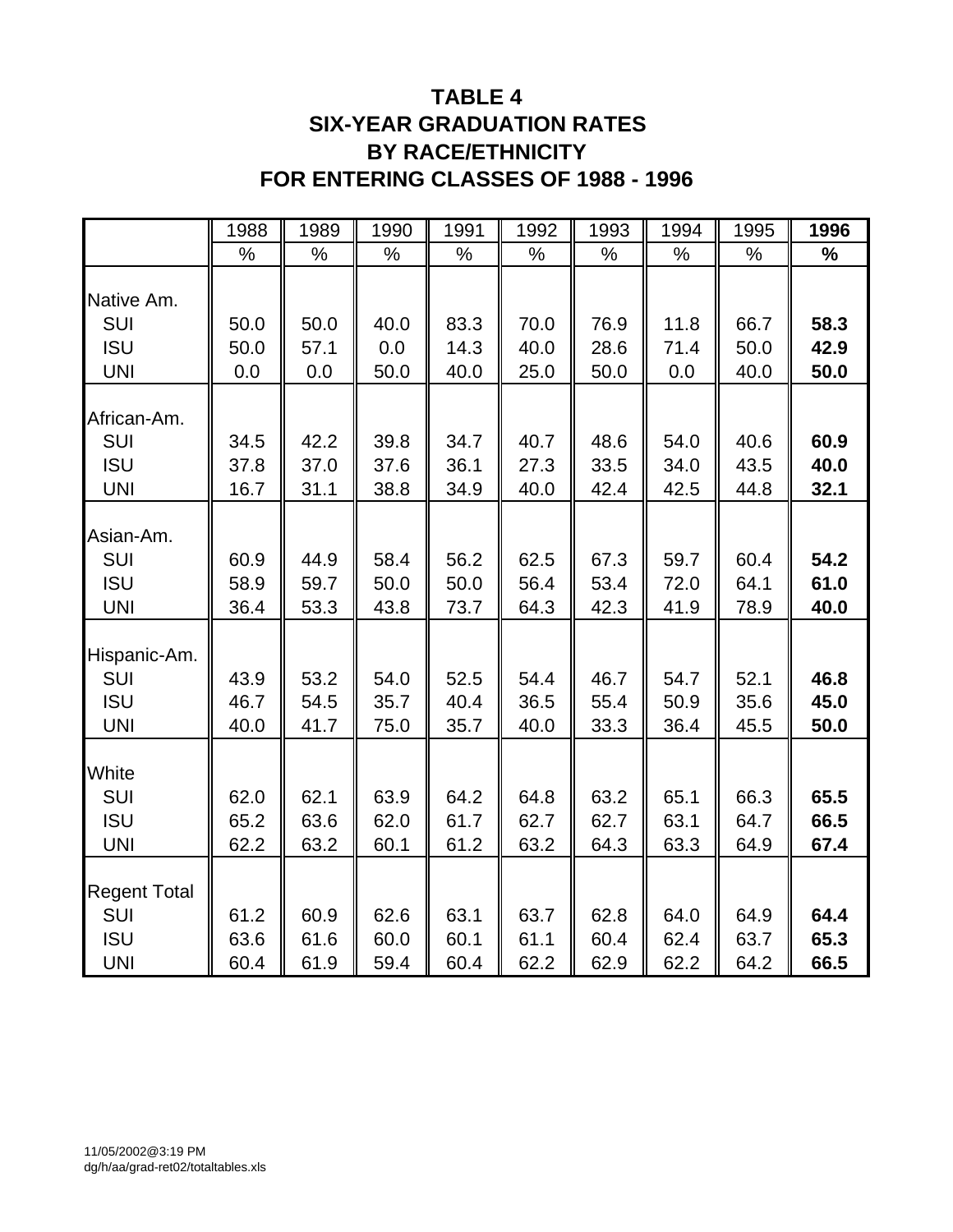## **TABLE 5ONE-YEAR RETENTION RATES BY HIGH SCHOOL RANK FOR ENTERING CLASSES OF 1988 - 2001**

|             | 1988 | 1989 | 1990 | 1991 | 1992 | 1993 | 1994 | 1995 | 1996 | 1997 | 1998 | 1999 | 2000 | 2001 |
|-------------|------|------|------|------|------|------|------|------|------|------|------|------|------|------|
|             | %    | %    | %    | %    | %    | %    | %    | %    | %    | %    | %    | %    | %    | %    |
| 90 - 99%ile |      |      |      |      |      |      |      |      |      |      |      |      |      |      |
| SUI         | 91.0 | 89.4 | 91.1 | 91.3 | 90.9 | 89.2 | 90.4 | 90.1 | 91.3 | 92.6 | 91.7 | 91.6 | 92.3 | 91.9 |
| <b>ISU</b>  | 92.0 | 89.5 | 90.3 | 90.6 | 90.3 | 88.9 | 90.2 | 91.4 | 92.3 | 92.5 | 93.3 | 93.8 | 91.5 | 93.5 |
| UNI         | 90.7 | 90.2 | 92.9 | 90.6 | 93.1 | 91.4 | 93.0 | 92.8 | 92.5 | 91.7 | 89.5 | 90.9 | 92.1 | 93.0 |
| 80 - 89%ile |      |      |      |      |      |      |      |      |      |      |      |      |      |      |
| <b>SUI</b>  | 86.0 | 84.7 | 86.5 | 89.3 | 89.1 | 85.6 | 85.6 | 86.1 | 87.4 | 87.5 | 86.9 | 91.2 | 86.8 | 89.2 |
| <b>ISU</b>  | 88.5 | 86.3 | 84.5 | 85.8 | 86.9 | 85.1 | 86.7 | 80.7 | 86.8 | 87.5 | 86.9 | 90.2 | 87.1 | 88.3 |
| UNI         | 84.9 | 88.0 | 87.8 | 87.4 | 83.7 | 87.0 | 87.8 | 88.2 | 87.2 | 87.5 | 85.2 | 85.1 | 87.9 | 85.7 |
| 70 - 79%ile |      |      |      |      |      |      |      |      |      |      |      |      |      |      |
| SUI         | 83.6 | 83.4 | 84.9 | 87.3 | 81.5 | 81.8 | 83.1 | 80.2 | 83.7 | 83.3 | 85.5 | 84.4 | 83.4 | 81.0 |
| <b>ISU</b>  | 83.8 | 82.8 | 81.3 | 82.1 | 84.6 | 80.9 | 80.4 | 80.6 | 81.9 | 82.0 | 86.0 | 82.1 | 84.4 | 83.2 |
| UNI         | 80.7 | 82.2 | 81.3 | 79.4 | 86.0 | 80.2 | 84.3 | 83.2 | 81.4 | 84.3 | 85.6 | 80.8 | 87.8 | 82.7 |
| 60 - 69%ile |      |      |      |      |      |      |      |      |      |      |      |      |      |      |
| SUI         | 82.0 | 78.5 | 83.3 | 80.2 | 82.2 | 84.9 | 79.3 | 81.2 | 80.1 | 79.8 | 80.2 | 79.6 | 81.1 | 78.3 |
| <b>ISU</b>  | 79.4 | 78.2 | 77.0 | 75.7 | 76.3 | 75.8 | 77.0 | 79.6 | 80.2 | 79.2 | 83.1 | 82.0 | 79.6 | 77.7 |
| UNI         | 77.3 | 76.1 | 76.7 | 79.9 | 74.5 | 72.2 | 76.5 | 74.7 | 76.8 | 78.8 | 78.8 | 80.4 | 81.3 | 79.0 |
| 50 - 59%ile |      |      |      |      |      |      |      |      |      |      |      |      |      |      |
| SUI         | 76.8 | 74.7 | 75.5 | 77.4 | 80.6 | 77.6 | 80.6 | 78.8 | 75.5 | 79.1 | 78.3 | 78.5 | 75.6 | 74.0 |
| <b>ISU</b>  | 75.4 | 76.6 | 72.3 | 70.2 | 73.7 | 72.2 | 69.1 | 71.8 | 71.8 | 76.2 | 72.0 | 76.5 | 77.3 | 73.5 |
| UNI         | 75.0 | 78.1 | 77.8 | 70.8 | 77.0 | 70.9 | 70.4 | 75.9 | 75.0 | 73.9 | 73.1 | 74.0 | 71.7 | 69.0 |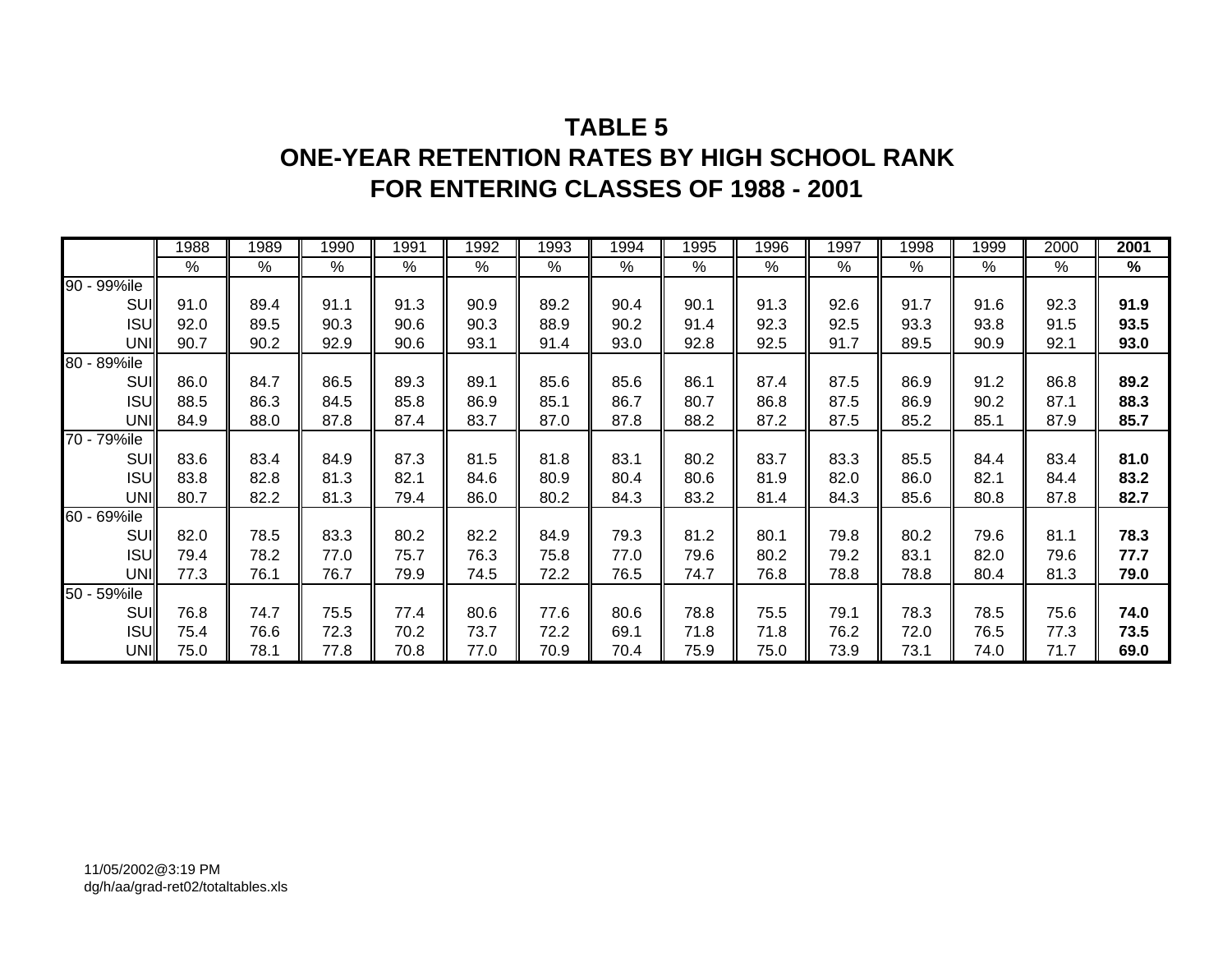## **TABLE 5ONE-YEAR RETENTION RATES BY HIGH SCHOOL RANK FOR ENTERING CLASSES OF 1988 - 2001**

|              |            | 1988 | 1989 | 1990 | 1991 | 1992 | 1993 | 1994          | 1995 | 1996 | 1997 | 1998  | 1999 | 2000 | 2001 |
|--------------|------------|------|------|------|------|------|------|---------------|------|------|------|-------|------|------|------|
|              |            | $\%$ | $\%$ | $\%$ | $\%$ | $\%$ | $\%$ | $\frac{1}{6}$ | $\%$ | $\%$ | $\%$ | $\%$  | $\%$ | $\%$ | $\%$ |
| 40 - 49%ile  |            |      |      |      |      |      |      |               |      |      |      |       |      |      |      |
|              | <b>SUI</b> | 70.8 | 74.1 | 72.7 | 74.5 | 80.0 | 79.1 | 78.3          | 70.8 | 74.9 | 76.0 | 76.1  | 73.6 | 67.7 | 74.2 |
|              | <b>ISU</b> | 80.0 | 78.0 | 69.9 | 68.5 | 63.6 | 69.2 | 69.5          | 74.7 | 70.3 | 74.0 | 71.4  | 74.7 | 74.3 | 72.8 |
|              | UNI        | 68.6 | 71.3 | 69.4 | 74.2 | 64.7 | 67.9 | 68.8          | 73.8 | 78.0 | 73.8 | 66.7  | 72.2 | 80.0 | 73.5 |
| 30 - 39%ile  |            |      |      |      |      |      |      |               |      |      |      |       |      |      |      |
|              | <b>SUI</b> | 66.7 | 59.4 | 64.1 | 66.2 | 85.1 | 68.7 | 76.3          | 74.0 | 62.5 | 69.2 | 67.9  | 74.4 | 68.2 | 69.0 |
|              | <b>ISU</b> | 66.7 | 68.4 | 77.5 | 69.0 | 65.9 | 68.0 | 81.9          | 65.4 | 63.4 | 72.7 | 62.9  | 74.7 | 66.3 | 68.8 |
|              | UNI        | 52.5 | 63.9 | 82.4 | 85.2 | 64.3 | 70.6 | 56.7          | 62.2 | 70.3 | 65.7 | 65.2  | 61.5 | 62.5 | 74.5 |
| 20 - 29%ile  |            |      |      |      |      |      |      |               |      |      |      |       |      |      |      |
|              | <b>SUI</b> | 59.0 | 55.8 | 60.0 | 73.1 | 70.0 | 81.3 | 62.5          | 65.7 | 77.8 | 75.0 | 85.2  | 72.4 | 69.6 | 77.8 |
|              | <b>ISU</b> | 75.0 | 77.1 | 55.6 | 67.3 | 48.9 | 72.5 | 70.2          | 57.6 | 60.4 | 59.7 | 61.1  | 68.9 | 66.1 | 68.0 |
|              | UNI        | 47.1 | 61.5 | 46.7 | 83.3 | 16.7 | 71.4 | 40.0          | 80.0 | 50.0 | 55.6 | 50.0  | 72.7 | 62.5 | 71.4 |
| 00 - 19%ile  |            |      |      |      |      |      |      |               |      |      |      |       |      |      |      |
|              | <b>SUI</b> | 66.7 | 70.4 | 76.5 | 50.0 | 55.6 | 70.0 | 81.3          | 55.6 | 75.0 | 83.3 | 100.0 | 50.0 | 55.6 | 0.0  |
|              | <b>ISU</b> | 50.0 | 73.7 | 61.5 | 58.8 | 58.3 | 57.1 | 38.5          | 70.6 | 76.9 | 52.9 | 50.0  | 40.0 | 63.6 | 35.7 |
|              | UNI        | 37.5 | 40.0 | 71.4 | 50.0 | 0.0  | 50.0 | 0.0           | 50.0 | 75.0 | 50.0 | 100.0 | 33.3 | 83.3 | 75.0 |
| <b>NA</b>    |            |      |      |      |      |      |      |               |      |      |      |       |      |      |      |
|              | <b>SUI</b> | 84.7 | 88.1 | 81.4 | 85.7 | 89.9 | 85.9 | 78.3          | 75.9 | 76.8 | 77.0 | 74.8  | 74.5 | 78.8 | 81.5 |
|              | <b>ISU</b> | 0.0  | 0.0  | 0.0  | 0.0  | 0.0  | 0.0  | 0.0           | 0.0  | 0.0  | 0.0  | 0.0   | 0.0  | 0.0  | 0.0  |
|              | UNI        | 58.3 | 63.6 | 66.7 | 61.9 | 76.9 | 71.1 | 63.9          | 70.5 | 73.9 | 78.8 | 70.2  | 80.2 | 84.5 | 77.7 |
| <b>TOTAL</b> |            |      |      |      |      |      |      |               |      |      |      |       |      |      |      |
|              | <b>SUI</b> | 83.3 | 82.4 | 83.9 | 84.4 | 85.1 | 83.6 | 83.4          | 82.0 | 82.9 | 83.7 | 83.5  | 83.9 | 82.6 | 82.5 |
|              | <b>ISU</b> | 84.2 | 83.1 | 81.6 | 81.4 | 81.7 | 81.0 | 81.5          | 81.5 | 82.7 | 83.6 | 84.5  | 85.1 | 83.7 | 83.4 |
|              | UNI        | 79.8 | 81.9 | 82.5 | 81.7 | 81.4 | 80.2 | 80.7          | 81.8 | 82.0 | 82.4 | 81.0  | 81.4 | 84.0 | 81.4 |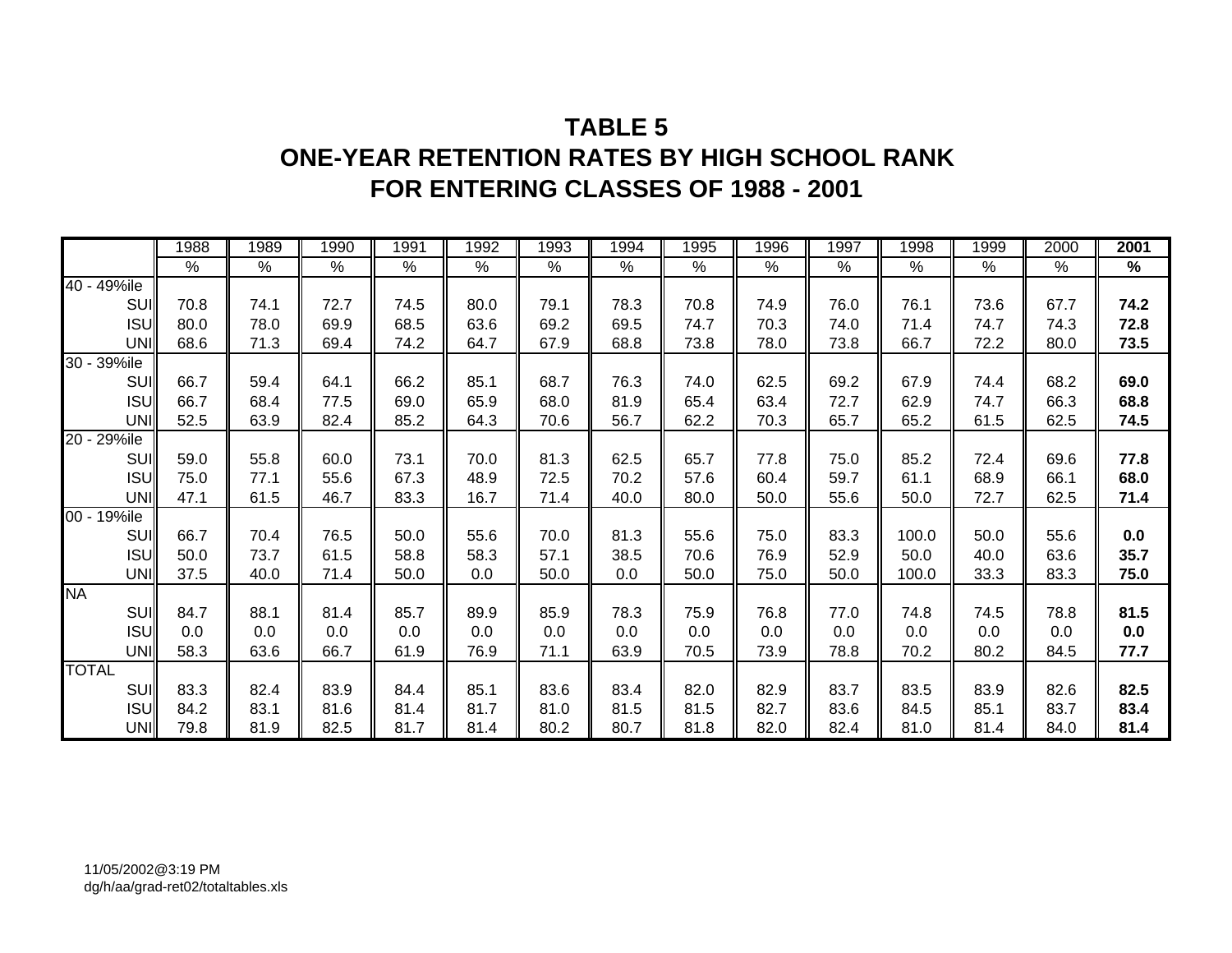### **TABLE 6**

# **SIX-YEAR GRADUATION RATES BY HIGH SCHOOL RANK FOR ENTERING CLASSES OF 1988 - 1996**

|                    | 1988 | 1989 | 1990 | 1991 | 1992 | 1993 | 1994 | 1995 | 1996 |
|--------------------|------|------|------|------|------|------|------|------|------|
|                    | $\%$ | $\%$ | $\%$ | $\%$ | $\%$ | $\%$ | $\%$ | $\%$ | $\%$ |
| 90 - 99%ile        |      |      |      |      |      |      |      |      |      |
| SUI                | 80.9 | 77.5 | 77.2 | 79.2 | 78.5 | 78.2 | 79.8 | 79.8 | 78.5 |
| <b>ISU</b>         | 79.0 | 76.3 | 76.4 | 64.9 | 76.8 | 77.2 | 78.5 | 80.4 | 83.7 |
| UNI                | 81.4 | 76.8 | 79.3 | 77.3 | 81.1 | 79.3 | 82.4 | 80.3 | 81.8 |
|                    |      |      |      |      |      |      |      |      |      |
| 80 - 89%ile        |      |      |      |      |      |      |      |      |      |
| SUI                | 65.2 | 67.6 | 66.7 | 69.0 | 70.6 | 66.3 | 67.3 | 72.8 | 72.5 |
| <b>ISU</b>         | 69.1 | 64.7 | 64.1 | 67.0 | 68.1 | 65.8 | 69.8 | 65.7 | 69.1 |
| UNI                | 69.6 | 73.3 | 70.6 | 67.0 | 65.3 | 72.9 | 70.0 | 75.7 | 74.9 |
| 70 - 79%ile        |      |      |      |      |      |      |      |      |      |
| SUI                | 59.0 | 61.7 | 63.5 | 63.1 | 59.1 | 63.4 | 62.8 | 63.2 | 66.0 |
| <b>ISU</b>         | 62.5 | 61.0 | 57.8 | 57.2 | 62.8 | 60.7 | 59.6 | 64.0 | 63.6 |
| UNI                | 60.8 | 63.1 | 58.6 | 60.7 | 67.0 | 62.8 | 65.1 | 67.2 | 67.6 |
|                    |      |      |      |      |      |      |      |      |      |
| 60 - 69%ile        |      |      |      |      |      |      |      |      |      |
| SUI                | 54.5 | 48.5 | 57.1 | 57.5 | 58.1 | 60.8 | 53.8 | 60.5 | 58.0 |
| <b>ISU</b>         | 54.4 | 56.0 | 52.3 | 50.3 | 51.9 | 50.8 | 56.4 | 56.1 | 57.8 |
| UNI                | 55.8 | 51.0 | 49.1 | 54.3 | 53.8 | 53.5 | 53.0 | 55.4 | 58.7 |
| 50 - 59%ile        |      |      |      |      |      |      |      |      |      |
| SUI                | 44.4 | 42.1 | 50.6 | 51.4 | 55.5 | 47.3 | 57.1 | 56.0 | 51.7 |
| <b>ISU</b>         | 51.0 | 48.6 | 45.8 | 46.4 | 46.9 | 45.5 | 47.3 | 49.3 | 50.8 |
|                    |      |      |      |      |      |      |      |      | 54.0 |
| UNI                | 44.9 | 52.9 | 48.7 | 46.9 | 50.9 | 45.3 | 51.1 | 53.1 |      |
| 40 - 49%ile        |      |      |      |      |      |      |      |      |      |
| SUI                | 39.0 | 45.1 | 37.8 | 44.4 | 46.3 | 44.2 | 56.7 | 48.9 | 51.1 |
| <b>ISU</b>         | 47.5 | 43.3 | 39.8 | 36.3 | 32.9 | 38.4 | 36.2 | 44.9 | 42.9 |
| UNI                | 42.3 | 42.6 | 33.1 | 36.6 | 43.5 | 48.2 | 46.9 | 44.0 | 57.1 |
|                    |      |      |      |      |      |      |      |      |      |
| 30 - 39%ile        |      |      |      |      |      |      |      |      |      |
| SUI                | 38.1 | 20.3 | 38.5 | 36.5 | 49.3 | 43.4 | 44.1 | 45.8 | 34.7 |
| <b>ISU</b>         | 40.5 | 31.6 | 42.3 | 36.9 | 41.5 | 29.3 | 37.3 | 32.7 | 38.7 |
| <b>UNI</b>         | 27.5 | 36.1 | 29.4 | 51.9 | 42.9 | 35.3 | 30.0 | 35.1 | 48.6 |
| 20 - 29%ile        |      |      |      |      |      |      |      |      |      |
| SUI                | 23.1 | 23.3 | 28.6 | 46.2 | 40.0 | 43.8 | 37.5 | 37.1 | 44.4 |
| ISU                | 36.4 | 39.6 | 28.9 | 30.9 | 22.2 | 23.5 | 40.4 | 15.2 | 37.5 |
| <b>UNI</b>         | 11.8 | 7.7  | 33.3 | 33.3 | 16.7 | 28.6 | 20.0 | 0.0  | 25.0 |
|                    |      |      |      |      |      |      |      |      |      |
| 00 - 19%ile        |      |      |      |      |      |      |      |      |      |
| SUI                | 20.0 | 14.8 | 35.3 | 20.0 | 11.1 | 60.0 | 37.5 | 11.1 | 0.0  |
| <b>ISU</b>         | 12.5 | 21.1 | 15.4 | 17.6 | 8.3  | 19.0 | 7.7  | 29.4 | 23.1 |
| <b>UNI</b>         | 0.0  | 20.0 | 14.3 | 16.7 | 0.0  | 25.0 | 0.0  | 25.0 | 50.0 |
|                    |      |      |      |      |      |      |      |      |      |
| <b>NA</b>          |      |      |      |      |      |      |      |      |      |
| SUI                | 78.0 | 72.3 | 63.9 | 67.5 | 64.3 | 61.2 | 65.1 | 59.0 | 57.7 |
| <b>ISU</b>         | 0.0  | 0.0  | 0.0  | 0.0  | 0.0  | 0.0  | 0.0  | 0.0  | 0.0  |
| <b>UNI</b>         | 45.8 | 36.4 | 41.7 | 33.3 | 53.8 | 57.9 | 42.6 | 50.0 | 55.9 |
| <b>TOTAL</b>       |      |      |      |      |      |      |      |      |      |
| SUI                | 61.1 | 60.9 | 62.6 | 63.1 | 63.7 | 62.8 | 64.0 | 64.9 | 64.4 |
| <b>ISU</b>         | 63.6 | 61.6 | 60.0 | 56.9 | 60.9 | 60.3 | 62.4 | 63.7 | 65.3 |
| <b>UNI</b>         | 60.4 | 61.9 | 59.4 | 60.4 | 62.2 | 62.9 | 62.2 | 64.2 | 66.5 |
| 11/05/2002@3:19 PM |      |      |      |      |      |      |      |      |      |

dg/h/aa/grad-ret02/totaltables.xls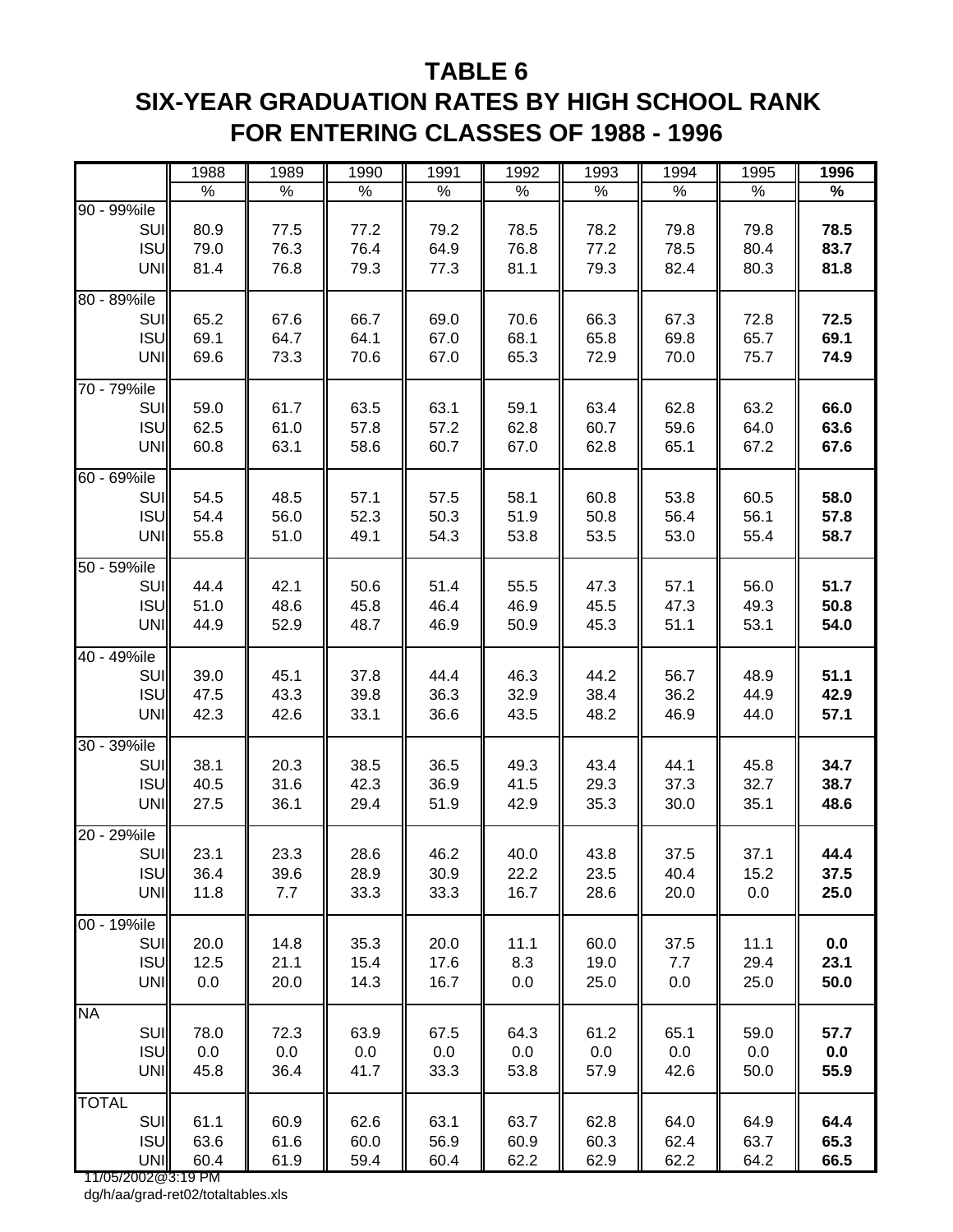## **TABLE 7**

## **ONE-YEAR RETENTION RATES BY ACT SCORE FOR ENTERING CLASSES OF 1988 - 2001**

|                      | 1988  | 1989  | 1990  | 1991 | 1992  | 1993  | 1994 | 1995 | 1996  | 1997  | 1998 | 1999 | 2000 | 2001 |
|----------------------|-------|-------|-------|------|-------|-------|------|------|-------|-------|------|------|------|------|
|                      | $\%$  | $\%$  | $\%$  | $\%$ | $\%$  | %     | $\%$ | $\%$ | %     | $\%$  | $\%$ | $\%$ | $\%$ | $\%$ |
| $\overline{32} - 36$ |       |       |       |      |       |       |      |      |       |       |      |      |      |      |
| SUI                  | 81.8  | 91.3  | 90.0  | 89.7 | 92.2  | 92.9  | 89.3 | 91.4 | 92.8  | 92.6  | 88.4 | 88.6 | 90.9 | 93.7 |
| <b>ISU</b>           | 97.3  | 93.3  | 96.8  | 92.1 | 94.2  | 82.9  | 91.4 | 95.7 | 94.1  | 95.8  | 92.9 | 92.7 | 90.3 | 91.5 |
| <b>UNI</b>           | 100.0 | 100.0 | 100.0 | 92.9 | 100.0 | 100.0 | 88.2 | 91.7 | 100.0 | 100.0 | 95.2 | 83.3 | 93.3 | 92.9 |
| $\frac{1}{27 - 31}$  |       |       |       |      |       |       |      |      |       |       |      |      |      |      |
| SUI                  | 85.7  | 87.5  | 85.4  | 88.3 | 90.2  | 84.2  | 86.9 | 86.5 | 87.0  | 87.6  | 85.7 | 88.0 | 86.1 | 86.4 |
| <b>ISU</b>           | 88.2  | 87.3  | 87.1  | 88.2 | 86.5  | 86.1  | 92.6 | 87.1 | 88.9  | 89.4  | 90.1 | 88.3 | 87.2 | 88.4 |
| <b>UNI</b>           | 88.4  | 89.1  | 88.5  | 88.8 | 88.9  | 85.2  | 88.7 | 89.7 | 84.8  | 89.3  | 87.3 | 87.0 | 92.4 | 87.7 |
| $\sqrt{22}$ -<br>26  |       |       |       |      |       |       |      |      |       |       |      |      |      |      |
| SUI                  | 83.9  | 82.8  | 84.8  | 85.2 | 85.1  | 83.4  | 83.4 | 82.1 | 82.3  | 83.6  | 83.9 | 84.1 | 82.7 | 83.3 |
| <b>ISU</b>           | 84.8  | 83.4  | 81.2  | 80.8 | 82.4  | 81.6  | 82.4 | 80.5 | 81.7  | 82.6  | 83.5 | 85.0 | 82.9 | 83.5 |
| UNI                  | 80.2  | 85.2  | 84.3  | 83.7 | 83.3  | 82.4  | 82.9 | 82.8 | 84.6  | 83.4  | 80.2 | 81.4 | 84.4 | 83.9 |
| $19 - 21$            |       |       |       |      |       |       |      |      |       |       |      |      |      |      |
| <b>SUI</b>           | 83.0  | 79.1  | 83.3  | 81.6 | 81.1  | 84.3  | 82.3 | 77.9 | 80.1  | 80.0  | 80.7 | 81.4 | 80.4 | 76.7 |
| <b>ISU</b>           | 80.7  | 80.6  | 77.7  | 78.5 | 77.6  | 77.1  | 78.9 | 77.9 | 77.7  | 79.7  | 79.7 | 81.7 | 81.3 | 78.8 |
| <b>UNI</b>           | 76.4  | 76.5  | 78.1  | 78.1 | 77.3  | 77.5  | 76.0 | 80.2 | 78.2  | 79.8  | 79.7 | 80.9 | 81.8 | 77.9 |
| $1 - 18$             |       |       |       |      |       |       |      |      |       |       |      |      |      |      |
| <b>SUI</b>           | 77.2  | 76.0  | 77.7  | 72.2 | 76.9  | 76.2  | 73.3 | 71.3 | 71.4  | 75.7  | 74.8 | 74.7 | 73.4 | 72.6 |
| <b>ISU</b>           | 74.6  | 73.9  | 69.1  | 72.3 | 72.8  | 75.6  | 70.8 | 75.6 | 72.4  | 75.9  | 75.8 | 76.9 | 79.1 | 72.4 |
| <b>UNI</b>           | 71.1  | 68.3  | 74.4  | 72.2 | 72.9  | 68.6  | 66.2 | 68.8 | 69.3  | 69.5  | 73.8 | 74.2 | 72.4 | 70.2 |
| <b>NA</b>            |       |       |       |      |       |       |      |      |       |       |      |      |      |      |
| <b>SUI</b>           | 80.8  | 80.7  | 80.4  | 79.7 | 83.2  | 83.2  | 76.5 | 80.6 | 81.8  | 77.9  | 81.8 | 74.5 | 73.9 | 75.1 |
| <b>ISU</b>           | 72.3  | 71.7  | 73.2  | 71.2 | 77.7  | 71.8  | 70.5 | 73.3 | 77.4  | 71.3  | 72.9 | 84.0 | 78.4 | 75.6 |
| <b>UNI</b>           | 62.5  | 73.7  | 70.6  | 66.7 | 50.0  | 46.7  | 75.0 | 33.3 | 78.6  | 70.0  | 85.7 | 78.6 | 89.7 | 66.7 |
| <b>TOTAL</b>         |       |       |       |      |       |       |      |      |       |       |      |      |      |      |
| <b>SUI</b>           | 83.3  | 82.4  | 83.9  | 84.4 | 85.1  | 83.6  | 83.4 | 82.0 | 82.9  | 83.7  | 83.5 | 83.9 | 82.6 | 82.5 |
| <b>ISU</b>           | 84.2  | 83.1  | 81.6  | 81.3 | 81.8  | 81.1  | 83.0 | 81.5 | 82.7  | 83.6  | 84.4 | 85.1 | 83.7 | 83.4 |
| UNI                  | 79.8  | 81.9  | 82.5  | 81.7 | 81.4  | 80.2  | 80.7 | 81.8 | 82.0  | 82.4  | 81.0 | 81.4 | 84.0 | 81.4 |

11/05/2002@3:19 PMdg/h/aa/grad-ret02/totaltables.xls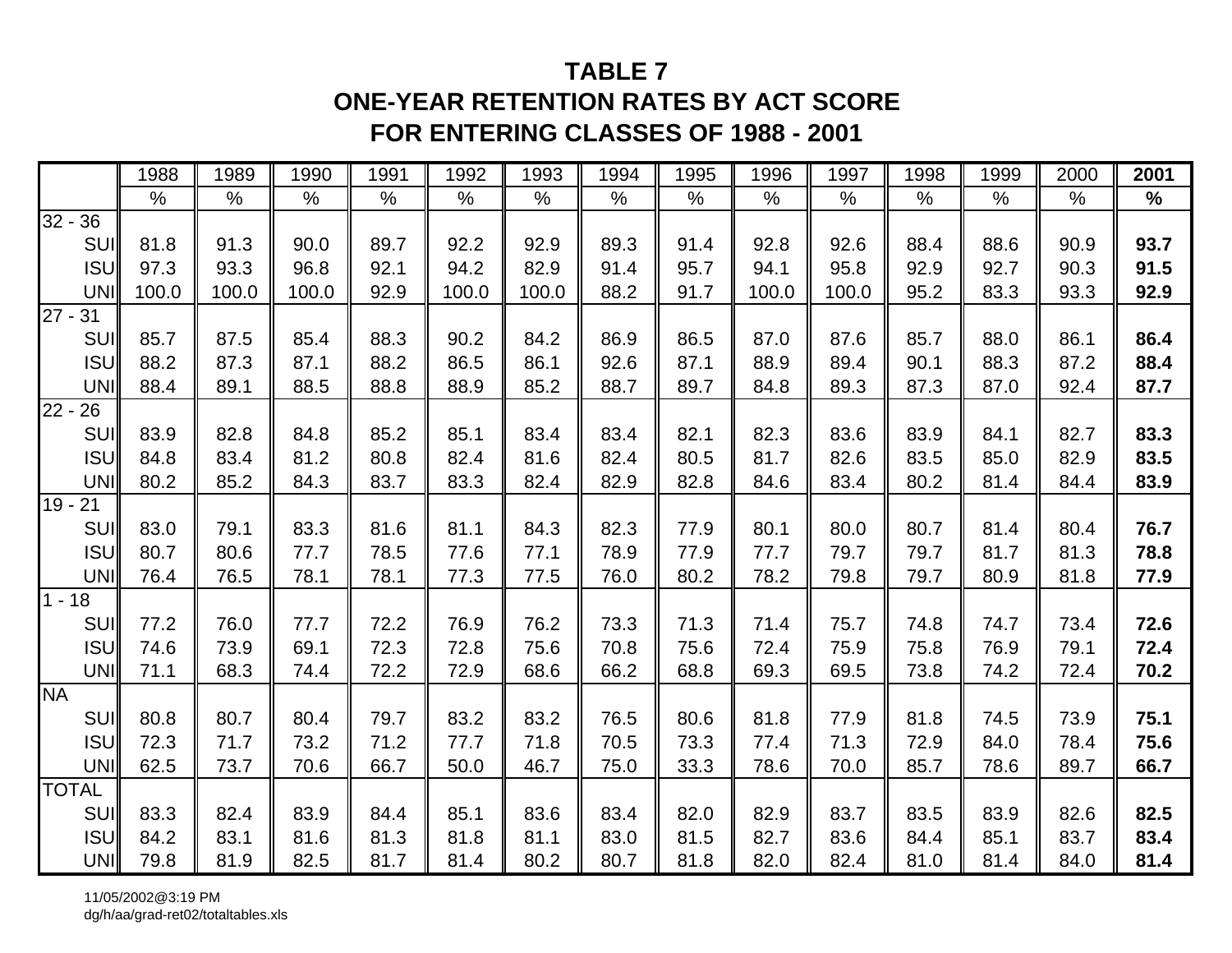# **TABLE 8 SIX-YEAR GRADUATION RATES BY ACT SCORE FOR ENTERING CLASSES OF 1988 - 1996**

|                   | 1988 | 1989  | 1990 | 1991 | 1992 | 1993  | 1994 | 1995 | 1996 |
|-------------------|------|-------|------|------|------|-------|------|------|------|
|                   | %    | %     | $\%$ | %    | %    | %     | %    | %    | $\%$ |
| $32 - 36$         |      |       |      |      |      |       |      |      |      |
| <b>SUII</b>       | 81.8 | 87.0  | 77.5 | 77.6 | 79.7 | 77.1  | 75.0 | 80.2 | 71.1 |
| <b>ISU</b>        | 83.6 | 80.0  | 82.8 | 82.0 | 84.9 | 76.6  | 75.0 | 85.1 | 82.4 |
| <b>UNI</b>        | 94.7 | 100.0 | 91.3 | 78.6 | 90.9 | 100.0 | 82.4 | 91.7 | 85.7 |
| $27 -$<br>31      |      |       |      |      |      |       |      |      |      |
| <b>SUI</b>        | 68.9 | 71.3  | 70.9 | 70.3 | 72.3 | 68.4  | 72.1 | 73.3 | 69.7 |
| <b>ISU</b>        | 69.8 | 67.0  | 67.8 | 69.2 | 68.0 | 65.4  | 75.6 | 71.0 | 74.3 |
| UNI               | 73.2 | 70.9  | 72.3 | 69.9 | 74.7 | 69.3  | 73.7 | 73.2 | 72.8 |
| $22 -$<br>26      |      |       |      |      |      |       |      |      |      |
| <b>SUI</b>        | 62.1 | 60.7  | 64.2 | 65.7 | 64.0 | 62.5  | 63.4 | 65.3 | 64.1 |
| <b>ISU</b>        | 64.5 | 62.8  | 59.6 | 58.7 | 60.5 | 60.6  | 61.9 | 62.0 | 63.8 |
| <b>UNI</b>        | 59.8 | 64.9  | 60.7 | 62.8 | 64.0 | 64.3  | 64.2 | 65.7 | 68.7 |
| $19 -$<br>21      |      |       |      |      |      |       |      |      |      |
| <b>SUI</b>        | 55.7 | 54.5  | 55.3 | 53.3 | 59.4 | 58.2  | 58.7 | 57.4 | 61.2 |
| <b>ISU</b>        | 59.6 | 57.8  | 55.3 | 54.5 | 55.9 | 56.2  | 59.3 | 60.0 | 57.7 |
| <b>UNI</b>        | 56.9 | 56.8  | 52.5 | 55.8 | 55.3 | 60.7  | 57.3 | 61.9 | 59.3 |
| $1 - 18$          |      |       |      |      |      |       |      |      |      |
| <b>SUI</b>        | 49.2 | 50.7  | 51.2 | 48.7 | 42.5 | 43.8  | 42.2 | 46.2 | 46.9 |
| <b>ISU</b>        | 44.4 | 49.8  | 37.7 | 49.6 | 48.0 | 48.4  | 51.0 | 54.5 | 49.8 |
| <b>UNI</b>        | 47.7 | 43.7  | 46.2 | 48.9 | 54.3 | 48.1  | 42.6 | 48.1 | 59.0 |
| <b>NA</b>         |      |       |      |      |      |       |      |      |      |
| <b>SUI</b>        | 55.7 | 58.0  | 53.0 | 51.4 | 54.3 | 63.0  | 62.6 | 61.7 | 62.6 |
| <b>ISU</b>        | 45.5 | 37.2  | 47.7 | 54.1 | 60.1 | 53.6  | 47.4 | 54.4 | 57.0 |
| UNI               | 40.0 | 47.4  | 47.1 | 33.3 | 33.3 | 46.7  | 41.7 | 16.7 | 64.3 |
|                   |      |       |      |      |      |       |      |      |      |
| <b>TOTAL</b>      |      |       |      |      |      |       |      |      |      |
| <b>SUI</b>        | 61.1 | 60.9  | 62.6 | 63.1 | 63.7 | 62.8  | 64.0 | 64.9 | 64.4 |
| <b>ISU</b><br>UNI | 63.5 | 61.6  | 60.0 | 59.9 | 61.0 | 60.4  | 63.6 | 63.7 | 65.3 |
|                   | 60.4 | 61.9  | 59.4 | 60.4 | 62.2 | 62.9  | 62.2 | 64.2 | 66.5 |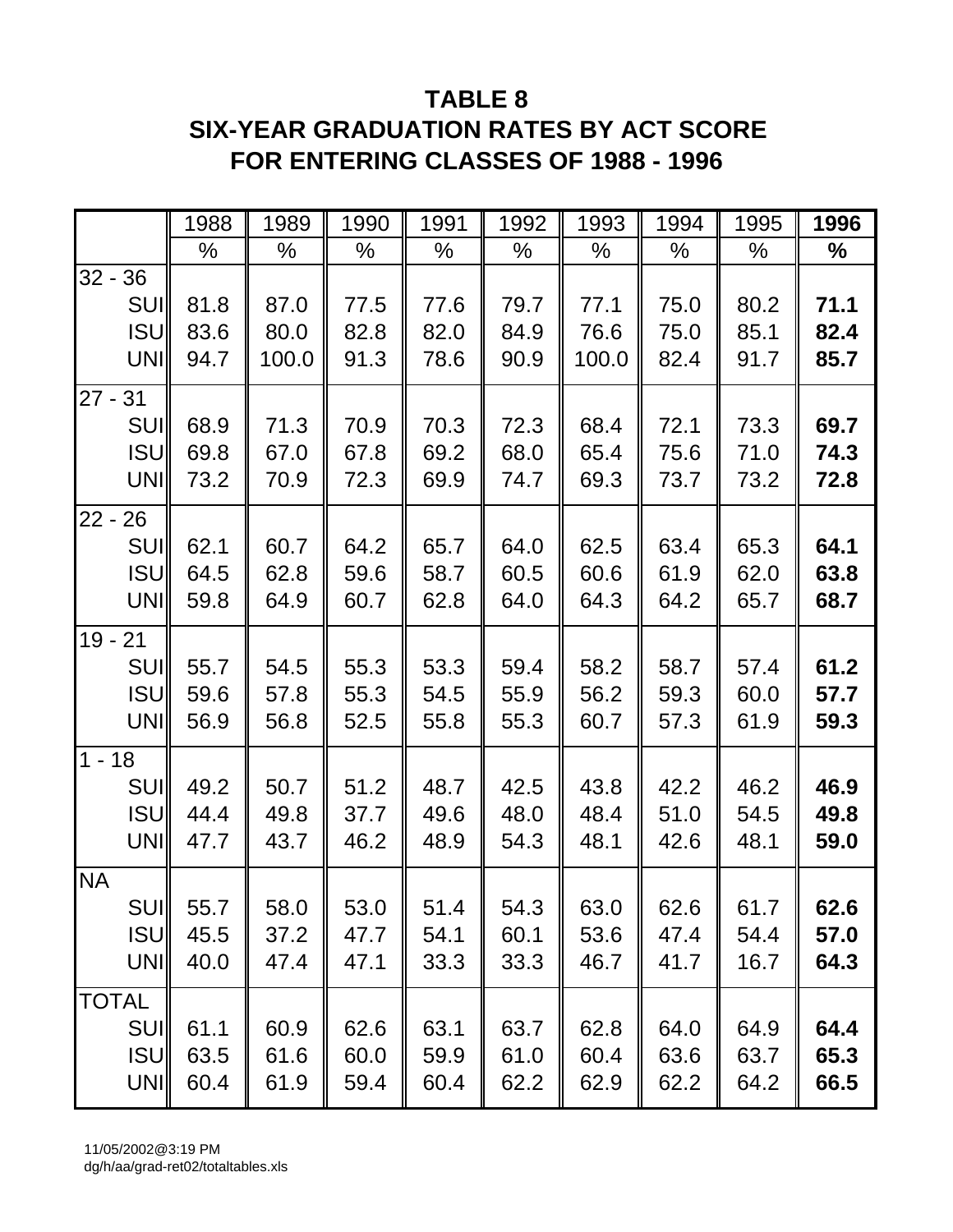## **TABLE 9 ONE-YEAR RETENTION RATES BY FIRST-TERM GPA FOR ENTERING CLASSES OF 1988 - 2001**

|                  | 1988 | 1989 | 1990          | 1991 | 1992 | 1993 | 1994            | 1995 | 1996 | 1997 | 1998 | 1999 | 2000          | 2001 |
|------------------|------|------|---------------|------|------|------|-----------------|------|------|------|------|------|---------------|------|
|                  | $\%$ | %    | $\frac{9}{6}$ | %    | %    | $\%$ | $\overline{\%}$ | $\%$ | %    | %    | %    | $\%$ | $\frac{9}{6}$ | $\%$ |
| $3.50 -$<br>4.00 |      |      |               |      |      |      |                 |      |      |      |      |      |               |      |
| SUI              | 93.8 | 90.8 | 93.5          | 92.7 | 94.0 | 94.8 | 90.9            | 94.4 | 96.5 | 94.7 | 93.4 | 94.4 | 94.6          | 92.1 |
| <b>ISU</b>       | 93.6 | 94.3 | 91.0          | 91.8 | 93.7 | 90.8 | 93.3            | 94.6 | 96.2 | 92.9 | 94.8 | 93.9 | 95.3          | 94.4 |
| UNI              | 88.6 | 93.0 | 92.7          | 94.3 | 94.8 | 91.4 | 94.5            | 95.0 | 92.5 | 93.8 | 93.3 | 92.8 | 93.7          | 93.8 |
| $3.25 -$<br>3.49 |      |      |               |      |      |      |                 |      |      |      |      |      |               |      |
| SUI              | 90.9 | 92.4 | 89.6          | 91.1 | 92.1 | 92.1 | 94.0            | 91.1 | 92.1 | 92.2 | 93.2 | 93.6 | 93.9          | 91.5 |
| <b>ISU</b>       | 93.2 | 91.8 | 89.5          | 91.4 | 94.8 | 91.2 | 93.4            | 92.0 | 92.8 | 93.3 | 92.5 | 93.2 | 90.6          | 91.8 |
| <b>UNI</b>       | 92.9 | 91.1 | 90.6          | 87.7 | 92.2 | 93.6 | 90.7            | 88.0 | 93.4 | 91.9 | 90.1 | 88.6 | 91.9          | 89.7 |
| 3.00<br>3.24     |      |      |               |      |      |      |                 |      |      |      |      |      |               |      |
| SUI              | 91.0 | 91.4 | 91.2          | 89.5 | 92.4 | 92.5 | 92.0            | 89.7 | 90.5 | 91.8 | 91.2 | 91.4 | 93.3          | 90.1 |
| <b>ISU</b>       | 92.7 | 91.7 | 92.8          | 91.7 | 90.6 | 89.9 | 92.0            | 92.0 | 90.8 | 91.8 | 91.9 | 92.5 | 88.6          | 88.9 |
| <b>UNI</b>       | 89.2 | 91.2 | 92.3          | 89.1 | 88.5 | 88.2 | 89.8            | 88.6 | 89.7 | 89.5 | 90.4 | 89.7 | 93.4          | 87.6 |
| $2.75 -$<br>2.99 |      |      |               |      |      |      |                 |      |      |      |      |      |               |      |
| SUI              | 92.4 | 87.7 | 89.5          | 91.1 | 91.3 | 88.8 | 91.6            | 91.4 | 91.7 | 90.9 | 91.8 | 90.0 | 90.7          | 87.7 |
| <b>ISU</b>       | 92.4 | 90.4 | 89.2          | 88.5 | 89.1 | 90.8 | 89.5            | 89.3 | 90.2 | 91.7 | 90.9 | 92.9 | 91.6          | 89.6 |
| <b>UNI</b>       | 92.7 | 91.1 | 89.6          | 87.5 | 91.7 | 85.1 | 90.2            | 90.9 | 88.5 | 87.4 | 83.1 | 90.8 | 91.3          | 91.6 |
| 2.74<br>$2.50 -$ |      |      |               |      |      |      |                 |      |      |      |      |      |               |      |
| SUI              | 91.0 | 88.5 | 91.5          | 91.3 | 90.6 | 89.6 | 88.9            | 87.9 | 89.2 | 89.0 | 89.8 | 90.4 | 88.0          | 87.0 |
| <b>ISU</b>       | 89.3 | 88.8 | 85.5          | 86.9 | 89.5 | 87.6 | 88.3            | 86.8 | 88.8 | 86.6 | 90.8 | 88.4 | 90.6          | 90.2 |
| UNI              | 88.0 | 89.4 | 87.3          | 88.0 | 88.8 | 88.0 | 89.5            | 87.5 | 88.9 | 88.6 | 87.9 | 90.0 | 90.1          | 89.2 |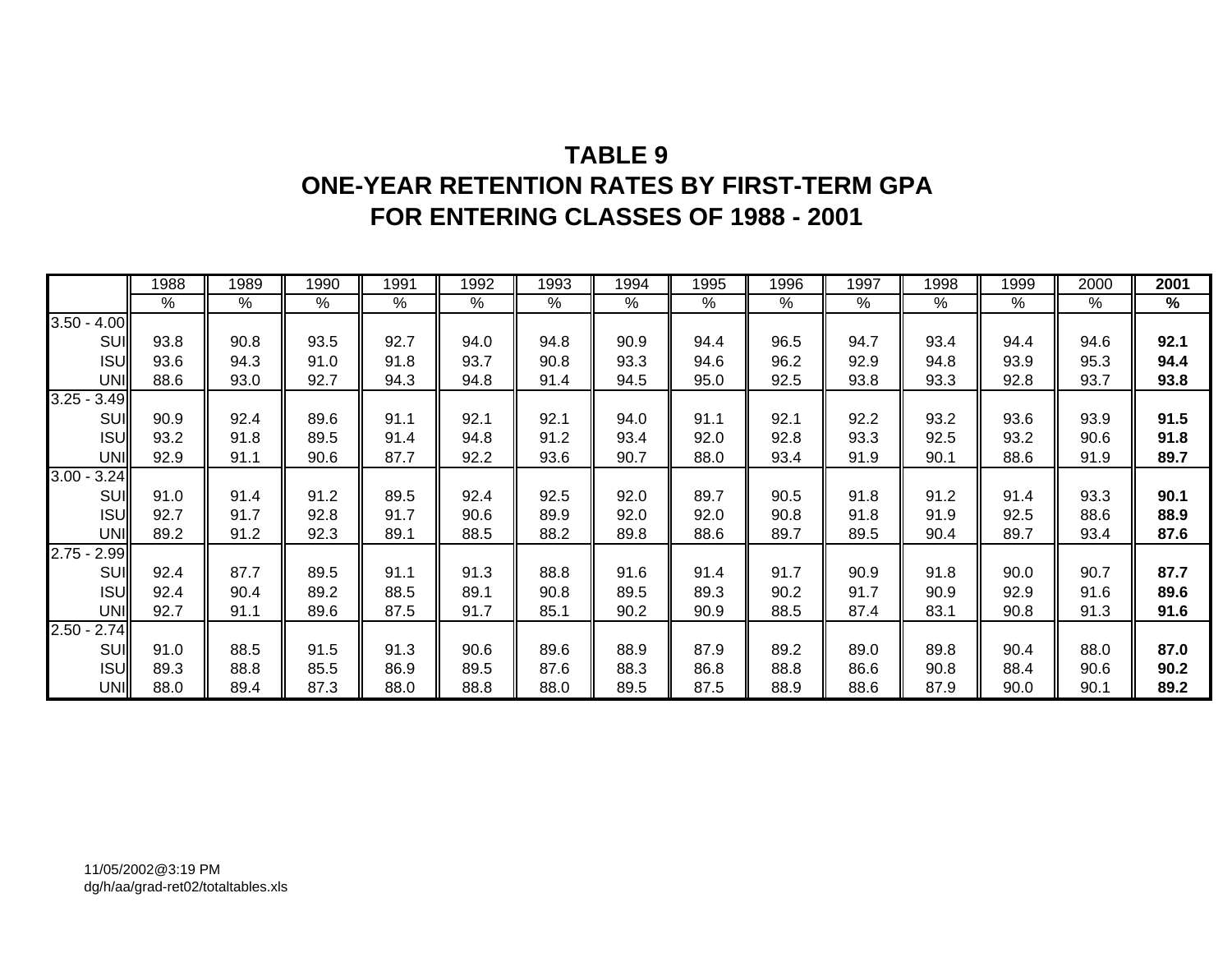## **TABLE 9ONE-YEAR RETENTION RATES BY FIRST-TERM GPA FOR ENTERING CLASSES OF 1988 - 2001**

|                  | 1988          | 1989 | 1990 | 1991 | 1992 | 1993 | 1994 | 1995 | 1996 | 1997 | 1998 | 1999 | 2000          | 2001 |
|------------------|---------------|------|------|------|------|------|------|------|------|------|------|------|---------------|------|
|                  | $\frac{9}{6}$ | %    | $\%$ | %    | %    | %    | %    | %    | %    | %    | %    | %    | $\frac{0}{0}$ | %    |
| $2.25 - 2.49$    |               |      |      |      |      |      |      |      |      |      |      |      |               |      |
| SUI              | 87.8          | 85.1 | 88.8 | 88.5 | 85.3 | 85.3 | 87.2 | 88.7 | 86.8 | 87.6 | 87.2 | 85.2 | 86.7          | 84.5 |
| <b>ISU</b>       | 87.1          | 90.8 | 87.9 | 87.3 | 87.9 | 88.0 | 84.4 | 86.7 | 85.8 | 87.4 | 88.1 | 87.8 | 89.7          | 88.4 |
| UNI              | 87.0          | 85.5 | 89.1 | 89.3 | 87.0 | 83.5 | 88.3 | 87.8 | 83.7 | 89.6 | 85.4 | 81.6 | 84.3          | 84.6 |
| $2.00 -$<br>2.24 |               |      |      |      |      |      |      |      |      |      |      |      |               |      |
| SUI              | 85.3          | 86.0 | 86.3 | 83.1 | 86.0 | 85.9 | 84.4 | 83.3 | 80.6 | 84.0 | 81.3 | 85.3 | 80.4          | 81.1 |
| <b>ISU</b>       | 84.3          | 84.4 | 82.0 | 83.8 | 83.8 | 83.0 | 83.2 | 82.9 | 83.1 | 83.7 | 86.7 | 85.9 | 84.4          | 81.9 |
| <b>UNI</b>       | 79.1          | 78.7 | 83.0 | 87.0 | 82.6 | 79.8 | 81.0 | 85.0 | 87.9 | 84.3 | 79.4 | 80.1 | 85.7          | 78.6 |
| $1.00 -$<br>1.99 |               |      |      |      |      |      |      |      |      |      |      |      |               |      |
| SUI              | 63.0          | 54.3 | 55.7 | 61.8 | 64.4 | 56.1 | 56.2 | 51.2 | 58.2 | 55.5 | 56.3 | 51.4 | 53.0          | 50.9 |
| <b>ISU</b>       | 76.1          | 75.4 | 75.5 | 72.5 | 69.2 | 72.3 | 71.9 | 73.3 | 70.4 | 74.9 | 71.0 | 73.0 | 70.3          | 70.0 |
| UNI              | 66.6          | 65.4 | 70.3 | 52.2 | 58.9 | 63.7 | 58.0 | 65.3 | 64.7 | 63.8 | 66.0 | 62.5 | 67.7          | 56.8 |
| $0.00 -$<br>0.99 |               |      |      |      |      |      |      |      |      |      |      |      |               |      |
| SUI              | 6.7           | 12.1 | 15.1 | 14.6 | 19.0 | 6.8  | 8.9  | 9.8  | 10.6 | 12.3 | 10.0 | 11.1 | 20.8          | 14.8 |
| <b>ISU</b>       | 34.1          | 21.4 | 27.7 | 29.5 | 28.3 | 23.9 | 26.0 | 19.6 | 20.6 | 29.5 | 25.0 | 27.1 | 21.1          | 28.3 |
| <b>UNI</b>       | 15.4          | 17.5 | 11.0 | 4.3  | 11.1 | 5.8  | 2.4  | 8.4  | 9.8  | 5.1  | 4.2  | 11.9 | 9.8           | 12.0 |
| <b>NA</b>        |               |      |      |      |      |      |      |      |      |      |      |      |               |      |
| SUI              | 4.1           | 13.0 | 13.0 | 5.6  | 26.0 | 28.1 | 23.8 | 18.4 | 17.7 | 18.2 | 16.2 | 15.9 | 13.8          | 57.1 |
| <b>ISU</b>       | 67.9          | 61.9 | 14.0 | 17.0 | 12.8 | 13.5 | 11.5 | 18.0 | 15.8 | 10.6 | 22.4 | 17.9 | 26.1          | 57.8 |
| <b>UNI</b>       | 0.0           | 0.0  | 0.0  | 0.0  | 0.0  | 0.0  | 0.0  | 0.0  | 0.0  | 0.0  | 0.0  | 0.0  | 0.0           | 0.0  |
| <b>TOTAL</b>     |               |      |      |      |      |      |      |      |      |      |      |      |               |      |
| SUI              | 83.3          | 82.4 | 83.9 | 84.4 | 85.1 | 83.6 | 83.4 | 82.0 | 82.9 | 83.7 | 83.5 | 83.9 | 82.6          | 82.5 |
| <b>ISU</b>       | 84.2          | 83.1 | 81.6 | 81.3 | 81.8 | 81.1 | 81.5 | 81.5 | 82.7 | 83.6 | 84.4 | 85.1 | 83.7          | 83.4 |
| <b>UNI</b>       | 79.8          | 81.9 | 82.5 | 81.7 | 81.4 | 80.2 | 80.7 | 81.8 | 82.0 | 82.4 | 81.0 | 81.4 | 84.0          | 81.4 |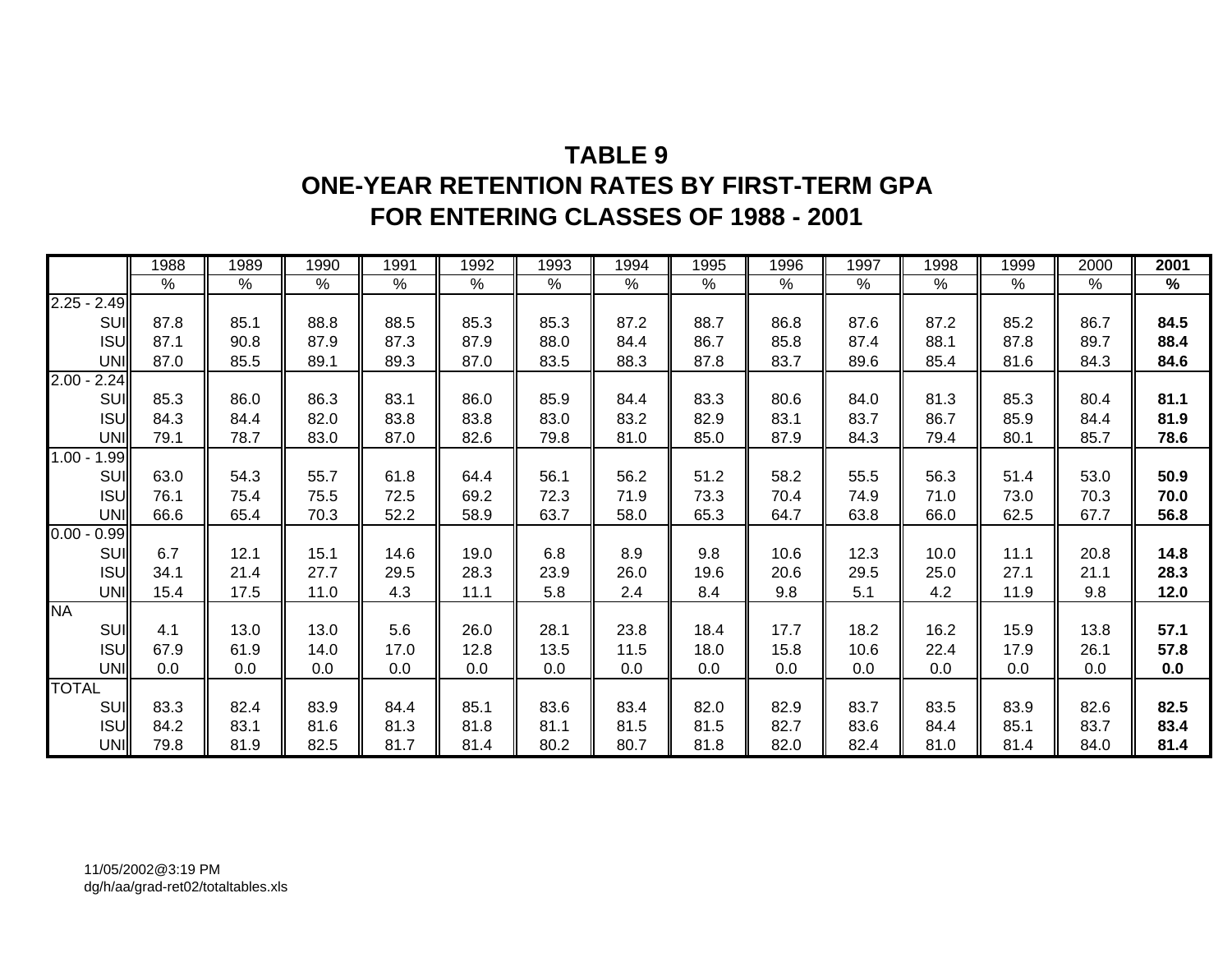## **TABLE 10 SIX-YEAR GRADUATION RATES BY FIRST-TERM GPA FOR ENTERING CLASSES OF 1988 - 1996**

|                                                                       | 1988                 | 1989                 | 1990                 | 1991                 | 1992                 | 1993                 | 1994                 | 1995                 | 1996                 |
|-----------------------------------------------------------------------|----------------------|----------------------|----------------------|----------------------|----------------------|----------------------|----------------------|----------------------|----------------------|
|                                                                       | $\%$                 | $\%$                 | $\%$                 | $\%$                 | $\%$                 | $\%$                 | $\%$                 | $\%$                 | $\%$                 |
| $3.50 - 4.00$<br>SUI<br><b>ISU</b><br>UNI                             | 88.1<br>82.6<br>84.6 | 83.0<br>84.2<br>83.4 | 86.7<br>83.9<br>84.2 | 83.7<br>81.9<br>82.1 | 84.3<br>83.9<br>85.4 | 85.9<br>82.8<br>82.0 | 83.4<br>84.8<br>84.9 | 89.7<br>87.9<br>87.1 | 87.7<br>88.3<br>83.1 |
| $3.25 - 3.49$<br>SUI<br><b>ISU</b><br>UNI                             | 81.4<br>82.5<br>81.4 | 77.5<br>79.6<br>82.7 | 79.3<br>76.4<br>76.2 | 80.6<br>78.6<br>75.4 | 79.9<br>75.9<br>82.5 | 81.1<br>78.2<br>77.2 | 85.4<br>84.6<br>78.9 | 82.8<br>84.4<br>75.4 | 79.6<br>84.3<br>87.8 |
| $3.00 - 3.24$<br>SUI<br><b>ISU</b><br><b>UNI</b>                      | 76.4<br>80.3<br>76.9 | 80.9<br>73.2<br>69.4 | 77.1<br>75.7<br>70.6 | 75.1<br>81.4<br>71.2 | 77.0<br>77.2<br>76.4 | 79.9<br>76.0<br>75.0 | 78.7<br>81.0<br>72.0 | 76.5<br>81.7<br>72.9 | 79.0<br>78.3<br>77.7 |
| $2.75 - 2.99$<br>SUI<br><b>ISU</b><br>UNI                             | 73.1<br>76.0<br>73.2 | 69.1<br>71.8<br>74.7 | 72.2<br>72.4<br>69.5 | 73.8<br>73.5<br>65.1 | 72.0<br>71.9<br>69.3 | 71.1<br>71.9<br>68.4 | 70.7<br>73.7<br>73.5 | 74.7<br>74.0<br>74.8 | 78.1<br>77.0<br>72.2 |
| $2.50 - 2.74$<br>SUI<br><b>ISU</b><br><b>UNI</b>                      | 67.4<br>72.3<br>66.9 | 63.1<br>67.5<br>65.5 | 66.2<br>66.6<br>63.0 | 68.7<br>67.3<br>72.1 | 68.1<br>71.5<br>68.0 | 68.3<br>66.8<br>71.4 | 64.7<br>70.2<br>69.4 | 67.7<br>71.6<br>68.8 | 71.2<br>71.9<br>74.6 |
| $2.25 - 2.49$<br>SUI<br><b>ISU</b><br>UNI                             | 59.8<br>64.3<br>66.8 | 58.1<br>68.1<br>63.7 | 63.0<br>62.7<br>63.0 | 52.3<br>62.0<br>55.1 | 56.9<br>64.6<br>65.2 | 53.1<br>61.5<br>60.4 | 59.4<br>60.9<br>59.9 | 63.7<br>65.5<br>67.1 | 59.1<br>68.5<br>63.2 |
| $2.00 - 2.24$<br>SUI<br><b>ISU</b><br>UNI                             | 50.1<br>57.5<br>52.0 | 48.4<br>60.2<br>50.7 | 47.2<br>54.6<br>51.1 | 54.9<br>56.4<br>54.3 | 52.3<br>56.0<br>48.8 | 51.8<br>55.2<br>60.7 | 53.6<br>55.2<br>54.8 | 51.2<br>61.2<br>63.5 | 49.1<br>55.4<br>63.6 |
| $1.00 - 1.99$<br>SUI<br><b>ISU</b><br><b>UNI</b>                      | 27.0<br>42.6<br>38.1 | 23.0<br>41.9<br>37.5 | 23.5<br>40.3<br>34.7 | 29.3<br>35.0<br>22.6 | 29.3<br>39.5<br>34.5 | 23.7<br>38.7<br>38.3 | 30.4<br>39.0<br>35.3 | 27.3<br>38.1<br>37.2 | 28.3<br>36.6<br>41.5 |
| $0.00 - 0.99$<br>SUI<br><b>ISU</b><br><b>UNI</b>                      | 0.0<br>12.3<br>7.7   | 0.0<br>7.0<br>8.8    | 3.8<br>8.7<br>4.4    | 2.1<br>5.2<br>2.9    | 7.1<br>6.2<br>3.2    | 4.5<br>7.6<br>1.4    | 2.2<br>9.8<br>1.2    | 0.0<br>6.7<br>3.6    | 4.3<br>3.8<br>4.9    |
| <b>NA</b><br>SUI<br><b>ISU</b><br><b>UNI</b>                          | 0.0<br>28.6<br>0.0   | 0.0<br>33.3<br>0.0   | 4.3<br>2.3<br>0.0    | 0.0<br>7.5<br>0.0    | 8.2<br>0.0<br>0.0    | 7.0<br>3.8<br>0.0    | 8.3<br>7.7<br>0.0    | 9.2<br>2.0<br>0.0    | 5.3<br>8.8<br>0.0    |
| <b>TOTAL</b><br>SUI<br><b>ISU</b><br><b>UNI</b><br>11/05/2002@3:19 PM | 61.1<br>63.5<br>60.4 | 60.9<br>61.6<br>61.9 | 62.6<br>60.0<br>59.4 | 63.1<br>59.9<br>60.4 | 63.7<br>61.0<br>62.2 | 62.8<br>60.4<br>62.9 | 64.0<br>62.4<br>62.2 | 64.9<br>63.7<br>64.2 | 64.4<br>65.3<br>66.5 |

dg/h/aa/grad-ret02/totaltables.xls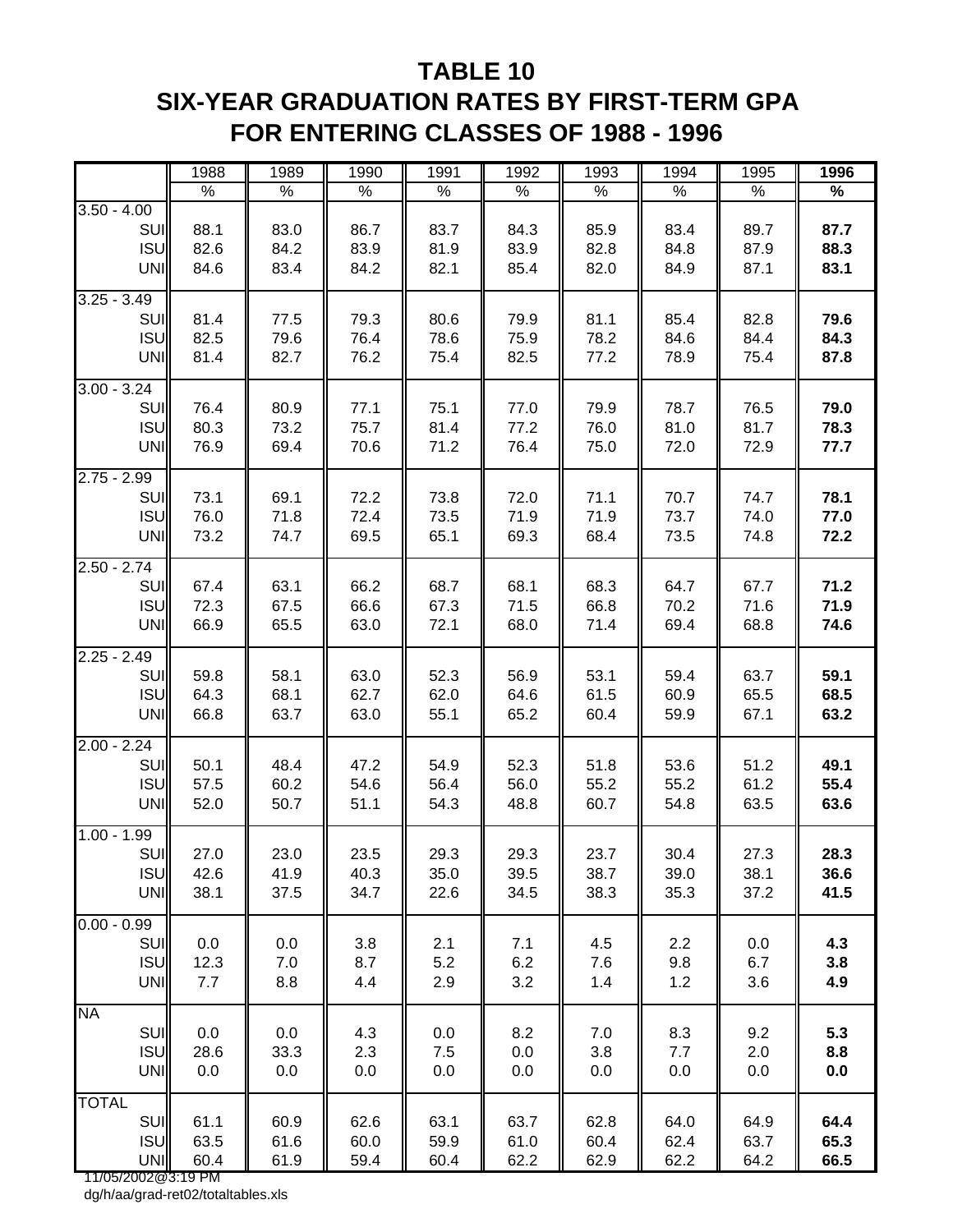# **TABLE 11ONE-YEAR RETENTION RATES BY GENDER FOR ENTERING CLASSES OF 1988 - 2001**

|              | 1988 | 1989 | 1990 | 1991 | 1992 | 1993 | 1994 | 1995 | 1996          | 1997 | 1998 | 1999 | 2000 | 2001 |
|--------------|------|------|------|------|------|------|------|------|---------------|------|------|------|------|------|
|              | %    | %    | $\%$ | %    | %    | $\%$ | %    | %    | $\frac{0}{0}$ | $\%$ | %    | %    | %    | $\%$ |
| <b>WOMEN</b> |      |      |      |      |      |      |      |      |               |      |      |      |      |      |
| <b>SUI</b>   | 83.6 | 83.6 | 84.6 | 84.4 | 85.4 | 83.8 | 83.4 | 81.8 | 81.8          | 83.7 | 84.2 | 85.4 | 82.8 | 83.5 |
| <b>ISU</b>   | 84.9 | 82.4 | 83.1 | 83.6 | 82.5 | 82.0 | 82.5 | 82.1 | 83.4          | 83.9 | 85.5 | 85.5 | 84.6 | 84.7 |
| UNI          | 79.3 | 81.3 | 81.5 | 81.5 | 81.5 | 80.3 | 81.8 | 81.3 | 81.0          | 82.0 | 81.8 | 80.8 | 83.5 | 83.2 |
|              |      |      |      |      |      |      |      |      |               |      |      |      |      |      |
| <b>MEN</b>   |      |      |      |      |      |      |      |      |               |      |      |      |      |      |
| <b>SUI</b>   | 83.0 | 81.1 | 83.0 | 84.5 | 84.8 | 83.4 | 83.5 | 82.2 | 84.4          | 83.7 | 82.7 | 81.9 | 82.4 | 81.1 |
| <b>ISU</b>   | 83.7 | 83.7 | 80.4 | 79.8 | 81.2 | 80.4 | 80.8 | 81.0 | 82.3          | 83.4 | 83.5 | 84.7 | 83.0 | 82.4 |
| UNI          | 80.5 | 82.9 | 83.9 | 82.1 | 81.2 | 80.0 | 78.9 | 82.6 | 83.5          | 83.1 | 79.6 | 82.3 | 84.8 | 78.5 |
|              |      |      |      |      |      |      |      |      |               |      |      |      |      |      |
| <b>TOTAL</b> |      |      |      |      |      |      |      |      |               |      |      |      |      |      |
| SUI          | 83.3 | 82.4 | 83.9 | 84.4 | 85.1 | 83.6 | 83.4 | 82.0 | 82.9          | 83.7 | 83.5 | 83.9 | 82.6 | 82.5 |
| <b>ISU</b>   | 84.2 | 83.2 | 81.6 | 81.4 | 81.8 | 81.1 | 81.5 | 81.5 | 82.8          | 83.6 | 84.4 | 85.1 | 83.7 | 83.4 |
| <b>UNI</b>   | 79.8 | 81.9 | 82.5 | 81.7 | 81.4 | 80.2 | 80.7 | 81.8 | 82.0          | 82.4 | 81.0 | 81.4 | 84.0 | 81.4 |
|              |      |      |      |      |      |      |      |      |               |      |      |      |      |      |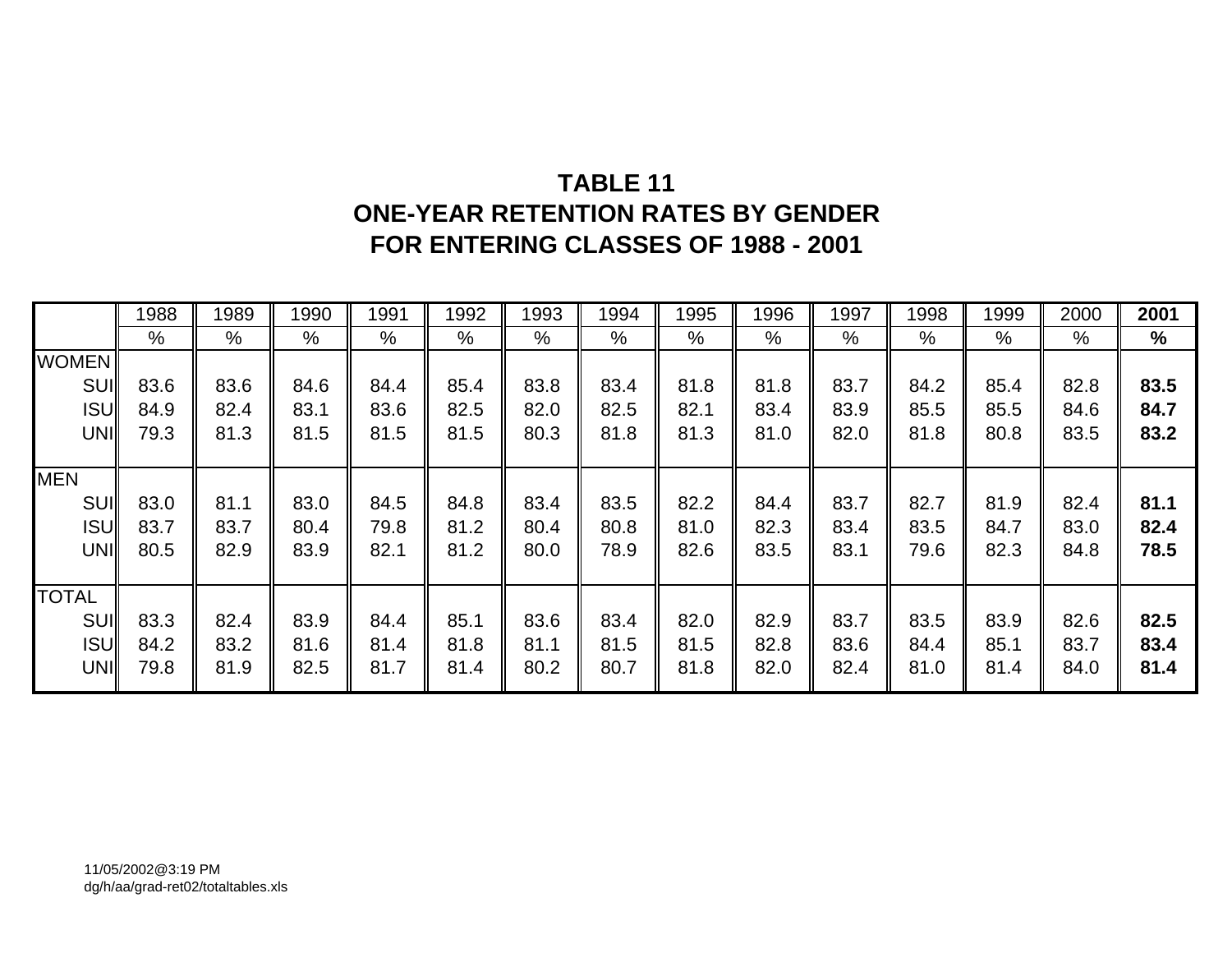## **TABLE 12**

## **SIX-YEAR GRADUATION RATES BY GENDER FOR ENTERING CLASSES OF 1988 - 1996**

|              | 1988 | 1989 | 1990 | 1991          | 1992 | 1993          | 1994 | 1995 | 1996 |
|--------------|------|------|------|---------------|------|---------------|------|------|------|
|              | %    | %    | %    | $\frac{0}{0}$ | %    | $\frac{0}{0}$ | %    | %    | ℅    |
| <b>WOMEN</b> |      |      |      |               |      |               |      |      |      |
| <b>SUI</b>   | 62.3 | 64.3 | 63.9 | 63.9          | 66.0 | 65.8          | 65.4 | 66.3 | 65.4 |
| <b>ISU</b>   | 67.3 | 64.6 | 63.0 | 65.0          | 64.8 | 64.0          | 66.2 | 66.0 | 68.1 |
| <b>UNI</b>   | 61.0 | 61.7 | 58.5 | 60.2          | 63.0 | 63.8          | 64.8 | 65.4 | 66.8 |
|              |      |      |      |               |      |               |      |      |      |
| <b>MEN</b>   |      |      |      |               |      |               |      |      |      |
| <b>SUI</b>   | 59.8 | 57.3 | 61.0 | 62.1          | 61.1 | 58.9          | 62.4 | 63.0 | 63.2 |
| <b>ISU</b>   | 60.8 | 59.5 | 57.7 | 56.5          | 58.2 | 57.7          | 59.3 | 61.8 | 63.0 |
| UNI          | 59.5 | 62.2 | 60.9 | 60.6          | 61.0 | 61.4          | 58.1 | 62.4 | 66.1 |
|              |      |      |      |               |      |               |      |      |      |
| <b>TOTAL</b> |      |      |      |               |      |               |      |      |      |
| SUI          | 61.1 | 60.9 | 62.6 | 63.1          | 63.7 | 62.8          | 64.0 | 64.9 | 64.4 |
| <b>ISU</b>   | 63.6 | 61.6 | 60.0 | 60.1          | 61.1 | 60.4          | 62.4 | 63.7 | 65.3 |
| UNI          | 60.4 | 61.9 | 59.4 | 60.4          | 62.2 | 62.9          | 62.2 | 64.2 | 66.5 |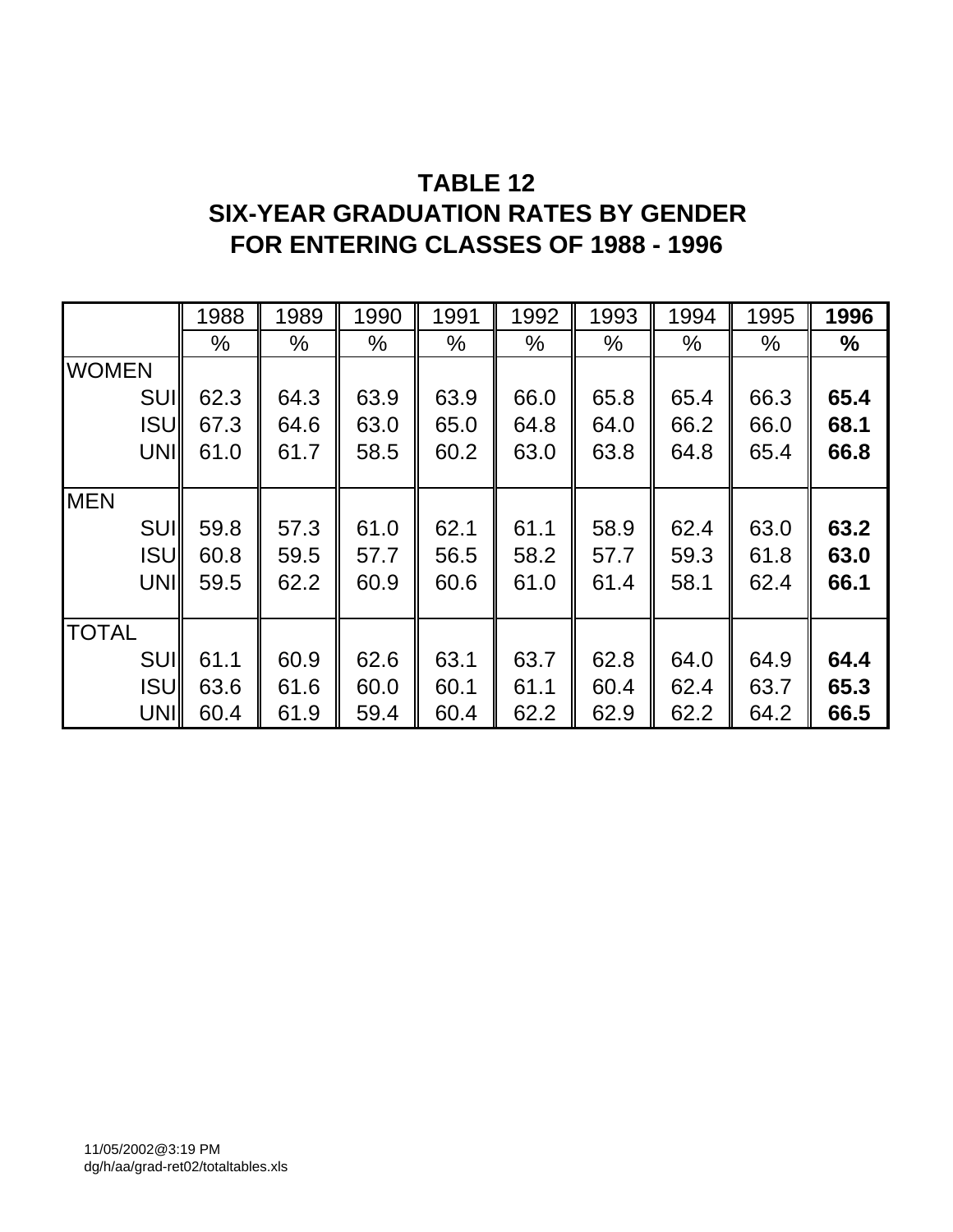# **TABLE 13ONE-YEAR RETENTION RATES BY RESIDENCE FOR ENTERING CLASSES OF 1988 - 2001**

|                 | 1988 | 1989 | 1990 | 1991 | 1992 | 1993 | 1994 | 1995 | 1996          | 1997          | 1998 | 1999 | 2000 | 2001 |
|-----------------|------|------|------|------|------|------|------|------|---------------|---------------|------|------|------|------|
|                 | $\%$ | $\%$ | $\%$ | %    | %    | $\%$ | %    | %    | $\frac{0}{0}$ | $\frac{0}{0}$ | %    | %    | $\%$ | %    |
| <b>RESIDENT</b> |      |      |      |      |      |      |      |      |               |               |      |      |      |      |
| SUI             | 83.2 | 82.2 | 83.5 | 83.4 | 84.1 | 83.8 | 83.6 | 80.7 | 83.3          | 83.8          | 83.0 | 77.3 | 82.2 | 83.0 |
| <b>ISUI</b>     | 85.7 | 84.7 | 82.4 | 82.0 | 83.6 | 82.3 | 82.1 | 81.9 | 83.4          | 83.6          | 85.1 | 85.4 | 84.3 | 84.0 |
| UNI             | 79.7 | 82.3 | 82.9 | 82.0 | 81.8 | 80.4 | 81.1 | 82.0 | 82.1          | 82.7          | 81.7 | 81.8 | 84.3 | 82.4 |
|                 |      |      |      |      |      |      |      |      |               |               |      |      |      |      |
| NONRESIDENT     |      |      |      |      |      |      |      |      |               |               |      |      |      |      |
| SUI             | 83.4 | 82.8 | 84.6 | 86.3 | 86.9 | 83.3 | 83.2 | 84.2 | 82.2          | 83.6          | 84.5 | 88.4 | 83.3 | 81.8 |
| <b>ISUI</b>     | 79.2 | 78.3 | 78.7 | 79.8 | 77.6 | 78.4 | 80.0 | 80.3 | 81.0          | 83.6          | 82.2 | 84.3 | 82.0 | 82.1 |
| UNI             | 81.8 | 65.2 | 66.7 | 72.9 | 71.0 | 75.0 | 72.8 | 77.7 | 80.0          | 76.3          | 65.2 | 73.2 | 78.5 | 66.4 |
|                 |      |      |      |      |      |      |      |      |               |               |      |      |      |      |
| <b>TOTAL</b>    |      |      |      |      |      |      |      |      |               |               |      |      |      |      |
| SUI             | 83.3 | 82.4 | 83.9 | 84.4 | 85.1 | 83.6 | 83.4 | 82.0 | 82.9          | 83.7          | 83.5 | 83.9 | 82.6 | 82.5 |
| <b>ISUI</b>     | 84.2 | 83.2 | 81.6 | 81.4 | 81.8 | 81.1 | 81.5 | 81.5 | 82.8          | 83.6          | 84.4 | 85.1 | 83.7 | 83.4 |
| UNI             | 79.8 | 81.9 | 82.5 | 81.7 | 81.4 | 80.2 | 80.7 | 81.8 | 82.0          | 82.4          | 81.0 | 81.4 | 84.0 | 81.4 |
|                 |      |      |      |      |      |      |      |      |               |               |      |      |      |      |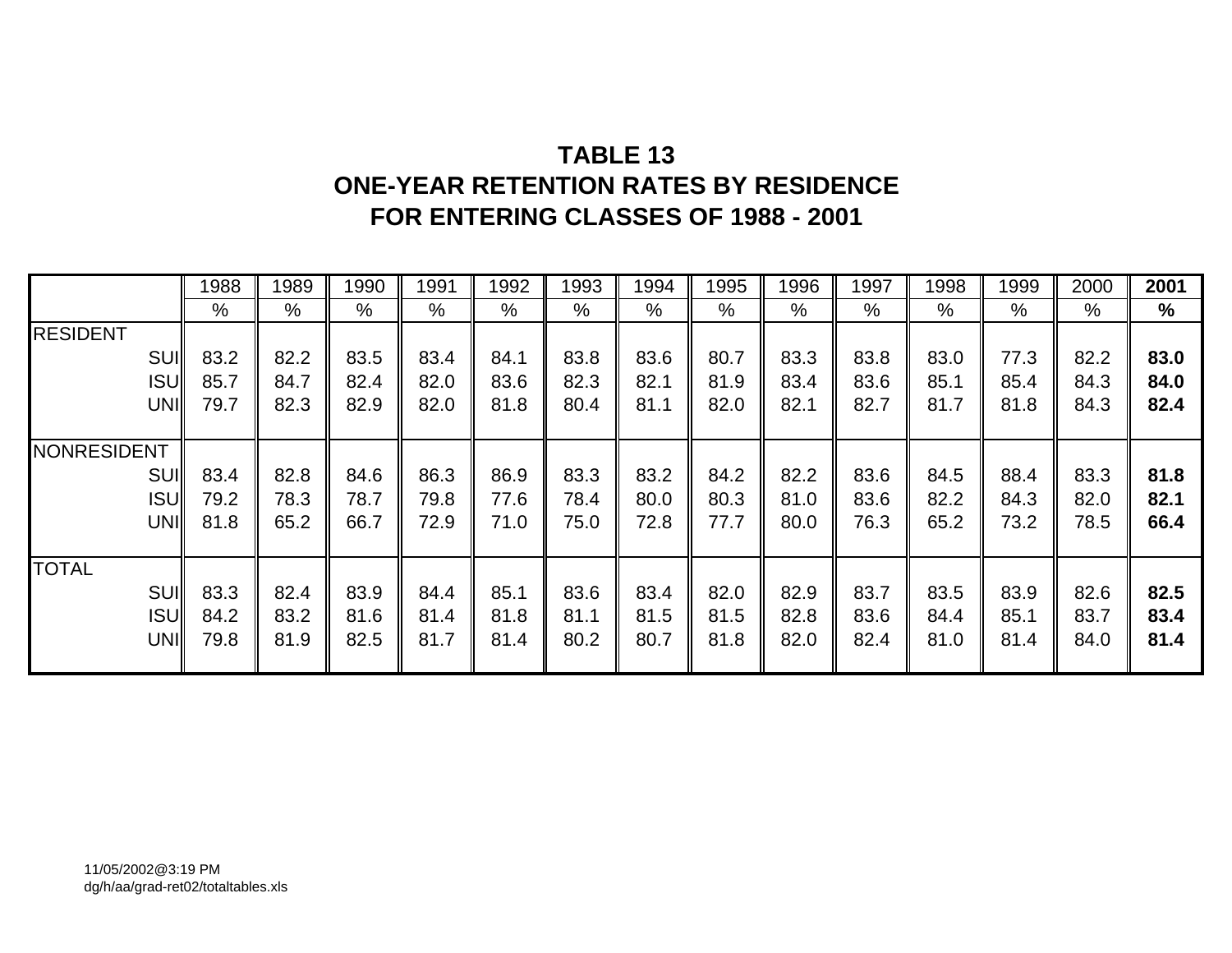## **TABLE 14**

## **SIX-YEAR GRADUATION RATES BY RESIDENCE FOR ENTERING CLASSES OF 1988 - 1996**

|                    | 1988 | 1989 | 1990 | 1991 | 1992 | 1993 | 1994 | 1995 | 1996 |
|--------------------|------|------|------|------|------|------|------|------|------|
|                    | %    | $\%$ | $\%$ | %    | $\%$ | $\%$ | %    | $\%$ | $\%$ |
| <b>RESIDENT</b>    |      |      |      |      |      |      |      |      |      |
| <b>SUI</b>         | 60.3 | 59.7 | 62.0 | 61.4 | 61.9 | 62.0 | 64.3 | 64.1 | 64.3 |
| <b>ISU</b>         | 65.9 | 64.0 | 61.9 | 61.9 | 62.9 | 63.1 | 63.1 | 65.3 | 65.9 |
| UNI                | 60.7 | 62.5 | 59.8 | 60.9 | 62.5 | 63.2 | 62.7 | 65.0 | 66.4 |
|                    |      |      |      |      |      |      |      |      |      |
| <b>NONRESIDENT</b> |      |      |      |      |      |      |      |      |      |
| <b>SUI</b>         | 62.9 | 63.4 | 63.6 | 66.1 | 66.6 | 64.1 | 63.6 | 66.3 | 64.6 |
| <b>ISUI</b>        | 55.8 | 54.3 | 53.3 | 55.0 | 56.8 | 54.4 | 60.5 | 58.7 | 63.3 |
| UNI                | 51.5 | 34.8 | 45.6 | 45.7 | 55.1 | 56.3 | 51.9 | 48.9 | 68.0 |
|                    |      |      |      |      |      |      |      |      |      |
| <b>TOTAL</b>       |      |      |      |      |      |      |      |      |      |
| <b>SUI</b>         | 61.1 | 60.9 | 62.6 | 63.1 | 63.7 | 62.8 | 64.0 | 64.9 | 64.4 |
| <b>ISUI</b>        | 63.6 | 61.6 | 60.0 | 60.1 | 61.1 | 60.4 | 62.4 | 63.7 | 65.3 |
| UNI                | 60.4 | 61.9 | 59.4 | 60.4 | 62.2 | 62.9 | 62.2 | 64.2 | 66.5 |
|                    |      |      |      |      |      |      |      |      |      |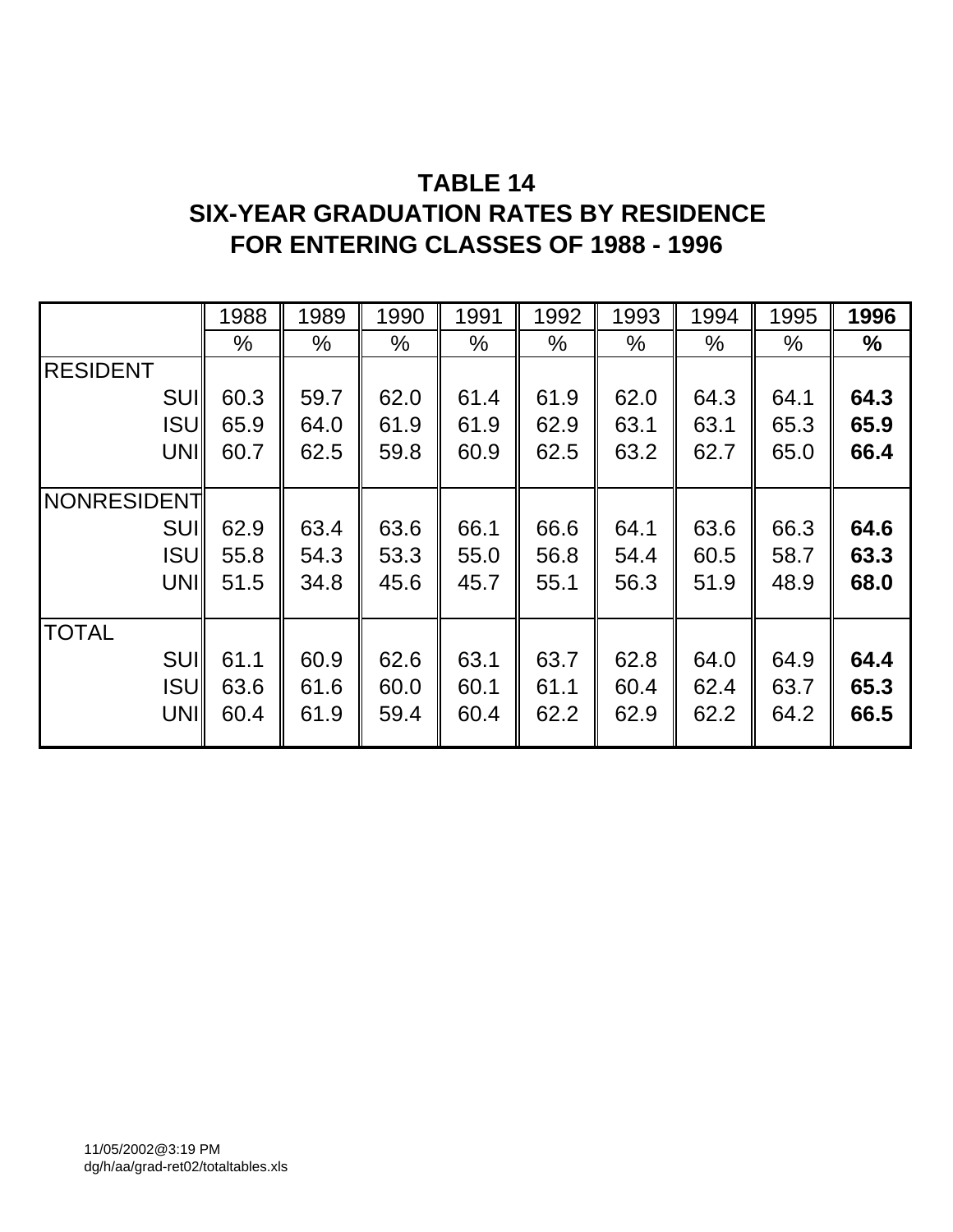## **TABLE 15**

## **ONE-YEAR RETENTION RATES BY TYPE OF TRANSFER COLLEGE FOR ENTERING CLASSES OF 1991 - 2001**

|                                |            | 1991 | 1992  | 1993 | 1994 | 1995 | 1996 | 1997 | 1998 | 1999 | 2000 | 2001          |
|--------------------------------|------------|------|-------|------|------|------|------|------|------|------|------|---------------|
|                                |            | $\%$ | $\%$  | $\%$ | $\%$ | $\%$ | $\%$ | $\%$ | $\%$ | $\%$ | $\%$ | $\frac{9}{6}$ |
| Iowa 2-yr Public, AA Degree    | <b>SUI</b> | 79.5 | 79.1  | 77.1 | 75.2 | 72.1 | 78.2 | 79.2 | 78.4 | 79.3 | 74.0 | 80.8          |
|                                | <b>ISU</b> | 83.2 | 82.0  | 80.5 | 79.8 | 83.6 | 82.4 | 80.7 | 81.7 | 84.3 | 85.4 | 81.4          |
|                                | UNI        | 86.7 | 86.1  | 84.1 | 84.0 | 83.8 | 81.9 | 82.1 | 83.9 | 87.4 | 85.8 | 86.2          |
| lowa 2-yr Public, No AA Degree | SUI        | 72.6 | 71.4  | 70.2 | 69.2 | 74.4 | 76.8 | 73.5 | 72.6 | 69.6 | 74.1 | 69.8          |
|                                | <b>ISU</b> | 77.2 | 78.0  | 78.5 | 75.8 | 75.0 | 76.9 | 77.4 | 78.5 | 80.8 | 79.0 | 78.7          |
|                                | UNI        | 82.0 | 76.8  | 80.0 | 75.1 | 73.0 | 74.8 | 74.4 | 79.2 | 73.7 | 78.5 | 73.0          |
| All Iowa 2-yr Public           | SUI        | 76.3 | 75.7  | 73.8 | 72.2 | 73.0 | 77.5 | 76.4 | 75.5 | 74.2 | 73.8 | 74.2          |
|                                | <b>ISU</b> | 78.3 | 79.0  | 78.9 | 76.6 | 76.9 | 78.5 | 78.2 | 79.4 | 81.8 | 80.9 | 79.4          |
|                                | <b>UNI</b> | 85.2 | 83.4  | 82.7 | 80.4 | 79.8 | 78.9 | 79.4 | 81.8 | 82.0 | 82.9 | 80.9          |
| Iowa Private 2-yr              | <b>SUI</b> | 62.5 | 100.0 | 83.3 | 40.0 | 88.9 | 50.0 | 25.0 | 41.2 | 66.7 | 66.7 | 75.0          |
|                                | ISU∥       | 70.8 | 69.6  | 71.4 | 74.1 | 66.7 | 73.1 | 68.0 | 60.0 | 91.7 | 87.5 | 76.9          |
|                                | UNI        | 86.8 | 80.6  | 72.2 | 78.3 | 65.1 | 73.7 | 83.3 | 69.2 | 78.6 | 70.0 | 66.7          |
| Iowa Private 4-yr              | SUI        | 73.3 | 82.3  | 68.8 | 74.3 | 73.4 | 80.2 | 74.7 | 71.6 | 78.1 | 83.7 | 72.4          |
|                                | ISU        | 73.7 | 82.8  | 82.2 | 71.6 | 81.4 | 74.0 | 78.7 | 73.8 | 81.7 | 81.3 | 79.5          |
|                                | UNI        | 79.4 | 81.7  | 72.5 | 85.0 | 73.6 | 83.5 | 81.0 | 83.5 | 77.8 | 78.8 | 81.4          |
| Iowa Public 4-yr               | <b>SUI</b> | 86.6 | 86.1  | 86.1 | 84.5 | 84.8 | 85.5 | 83.8 | 81.5 | 83.9 | 89.5 | 81.4          |
|                                | <b>ISU</b> | 83.5 | 73.1  | 84.0 | 77.9 | 76.5 | 80.4 | 81.4 | 76.4 | 79.5 | 85.6 | 77.0          |
|                                | UNI        | 84.9 | 78.3  | 87.5 | 76.9 | 81.4 | 82.1 | 83.3 | 91.4 | 79.3 | 81.7 | 71.6          |
| <b>Colleges Outside Iowa</b>   | SUI        | 80.6 | 79.5  | 74.7 | 73.9 | 78.5 | 82.8 | 81.9 | 80.7 | 77.3 | 78.5 | 79.3          |
|                                | ISU∥       | 73.6 | 74.4  | 77.2 | 76.0 | 75.3 | 75.6 | 76.0 | 75.6 | 78.6 | 78.9 | 73.5          |
|                                | UNI        | 76.9 | 78.4  | 75.8 | 75.7 | 78.6 | 80.6 | 79.0 | 74.4 | 78.4 | 75.8 | 80.6          |
| <b>TOTAL</b>                   | SUI        | 79.2 | 79.3  | 75.2 | 74.5 | 76.8 | 80.5 | 78.6 | 77.0 | 76.6 | 77.8 | 76.9          |
|                                | <b>ISU</b> | 76.6 | 77.5  | 78.9 | 75.9 | 76.5 | 77.2 | 77.6 | 77.3 | 80.9 | 80.8 | 77.7          |
|                                | UNI        | 83.7 | 82.1  | 80.5 | 80.2 | 78.5 | 79.8 | 79.9 | 81.4 | 81.0 | 81.3 | 80.2          |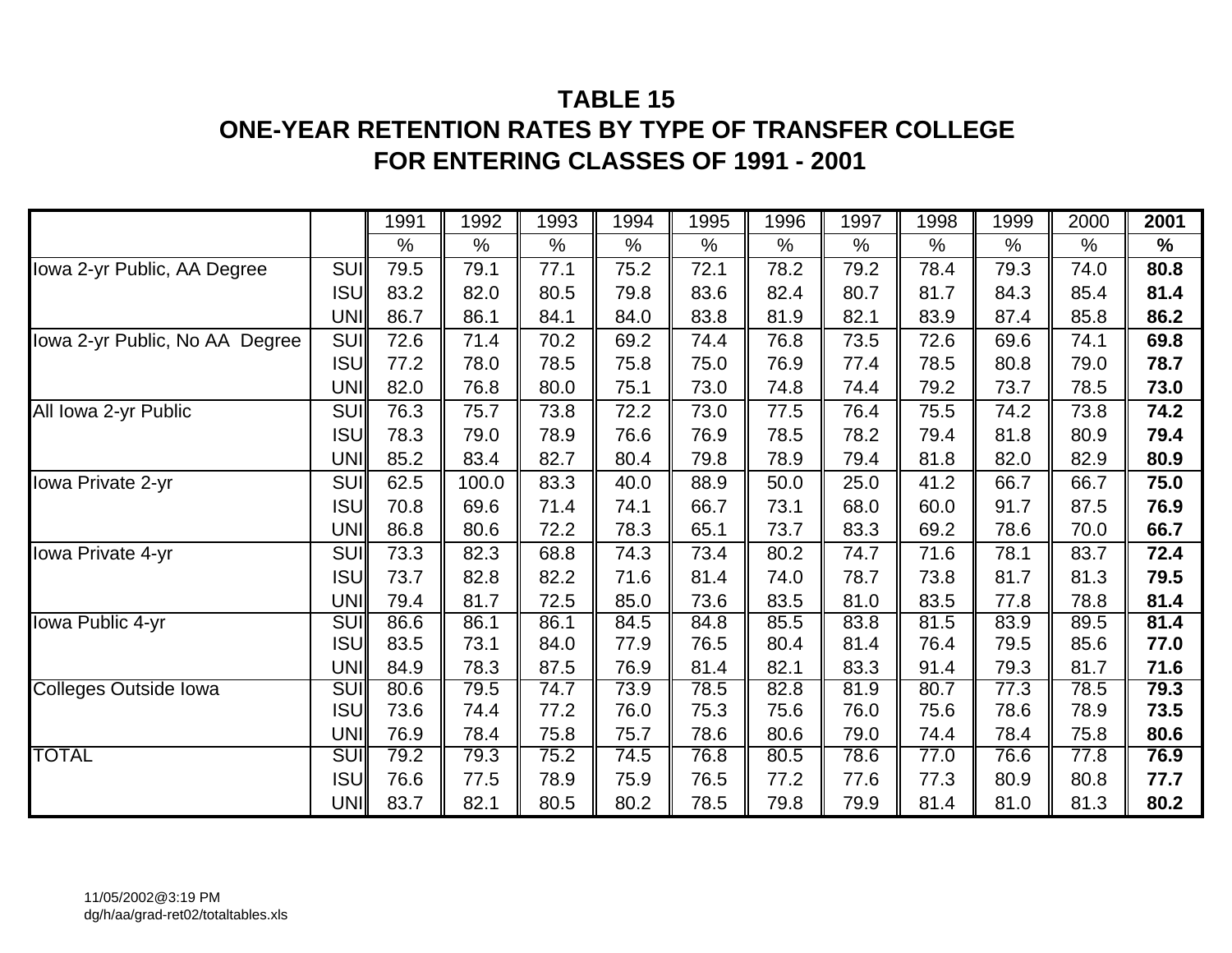# **TABLE 16 SIX-YEAR GRADUATION RATES BY TYPE OF TRANSFER COLLEGE FOR ENTERING CLASSES OF 1991 - 1996**

|                                | 1991 | 1992  | 1993 | 1994 | 1995 | 1996 |
|--------------------------------|------|-------|------|------|------|------|
|                                | $\%$ | $\%$  | %    | $\%$ | %    | %    |
| Iowa 2-yr Public, AA Degree    |      |       |      |      |      |      |
| SUI                            | 62.9 | 60.1  | 59.3 | 61.1 | 60.5 | 65.5 |
| <b>ISU</b>                     | 79.2 | 77.5  | 73.6 | 65.0 | 75.7 | 67.8 |
| <b>UNI</b>                     | 75.2 | 75.2  | 76.1 | 74.7 | 75.8 | 71.0 |
|                                |      |       |      |      |      |      |
| Iowa 2-yr Public, No AA Degree |      |       |      |      |      |      |
| SUI                            | 48.9 | 47.8  | 43.4 | 47.8 | 53.1 | 56.2 |
| ISU                            | 62.3 | 59.7  | 59.2 | 59.6 | 60.2 | 63.9 |
| <b>UNI</b>                     | 57.8 | 61.9  | 62.7 | 53.0 | 57.5 | 61.3 |
| All Iowa 2-yr Public           |      |       |      |      |      |      |
| SUI                            | 56.3 | 54.7  | 51.4 | 54.2 | 56.3 | 60.6 |
| <b>ISU</b>                     | 65.4 | 64.1  | 62.6 | 60.9 | 63.6 | 65.0 |
| UNI                            | 69.6 | 71.3  | 71.4 | 66.0 | 68.9 | 66.9 |
|                                |      |       |      |      |      |      |
| Iowa Private 2-yr              |      |       |      |      |      |      |
| <b>SUI</b>                     | 50.0 | 100.0 | 66.7 | 40.0 | 88.9 | 25.0 |
| <b>ISU</b>                     | 54.2 | 65.2  | 42.9 | 55.6 | 52.4 | 53.8 |
| <b>UNI</b>                     | 73.7 | 67.7  | 61.1 | 60.9 | 53.5 | 47.4 |
|                                |      |       |      |      |      |      |
| Iowa Private 4-yr              |      |       |      |      |      |      |
| <b>SUI</b>                     | 56.5 | 60.2  | 55.4 | 64.2 | 58.9 | 60.4 |
| <b>ISU</b>                     | 62.6 | 65.6  | 70.4 | 56.2 | 72.0 | 65.9 |
| UNI                            | 62.6 | 64.5  | 58.7 | 71.0 | 63.6 | 77.3 |
| Iowa Public 4-yr               |      |       |      |      |      |      |
| <b>SUI</b>                     | 79.1 | 78.0  | 79.5 | 75.2 | 75.0 | 79.5 |
| ISU                            | 72.7 | 68.5  | 76.4 | 72.1 | 63.5 | 76.3 |
| UNII                           | 76.7 | 73.9  | 76.8 | 67.7 | 75.7 | 71.8 |
| <b>Colleges Outside Iowa</b>   |      |       |      |      |      |      |
| SUI                            | 63.2 | 61.7  | 59.1 | 64.0 | 64.8 | 68.4 |
| ISU                            | 61.0 | 61.9  | 65.6 | 66.3 | 59.9 | 66.3 |
| UNI                            | 54.9 | 60.8  | 64.2 | 58.3 | 69.9 | 65.1 |
| <b>TOTAL</b>                   |      |       |      |      |      |      |
| <b>SUI</b>                     | 62.6 | 61.3  | 58.3 | 61.5 | 62.4 | 65.8 |
| <b>ISU</b>                     | 64.1 | 64.0  | 65.0 | 62.7 | 62.9 | 66.1 |
| <b>UNI</b>                     | 68.0 | 69.4  | 68.9 | 65.7 | 68.3 | 67.7 |
|                                |      |       |      |      |      |      |

11/05/2002@3:19 PM

dg/h/aa/grad-ret02/totaltables.xls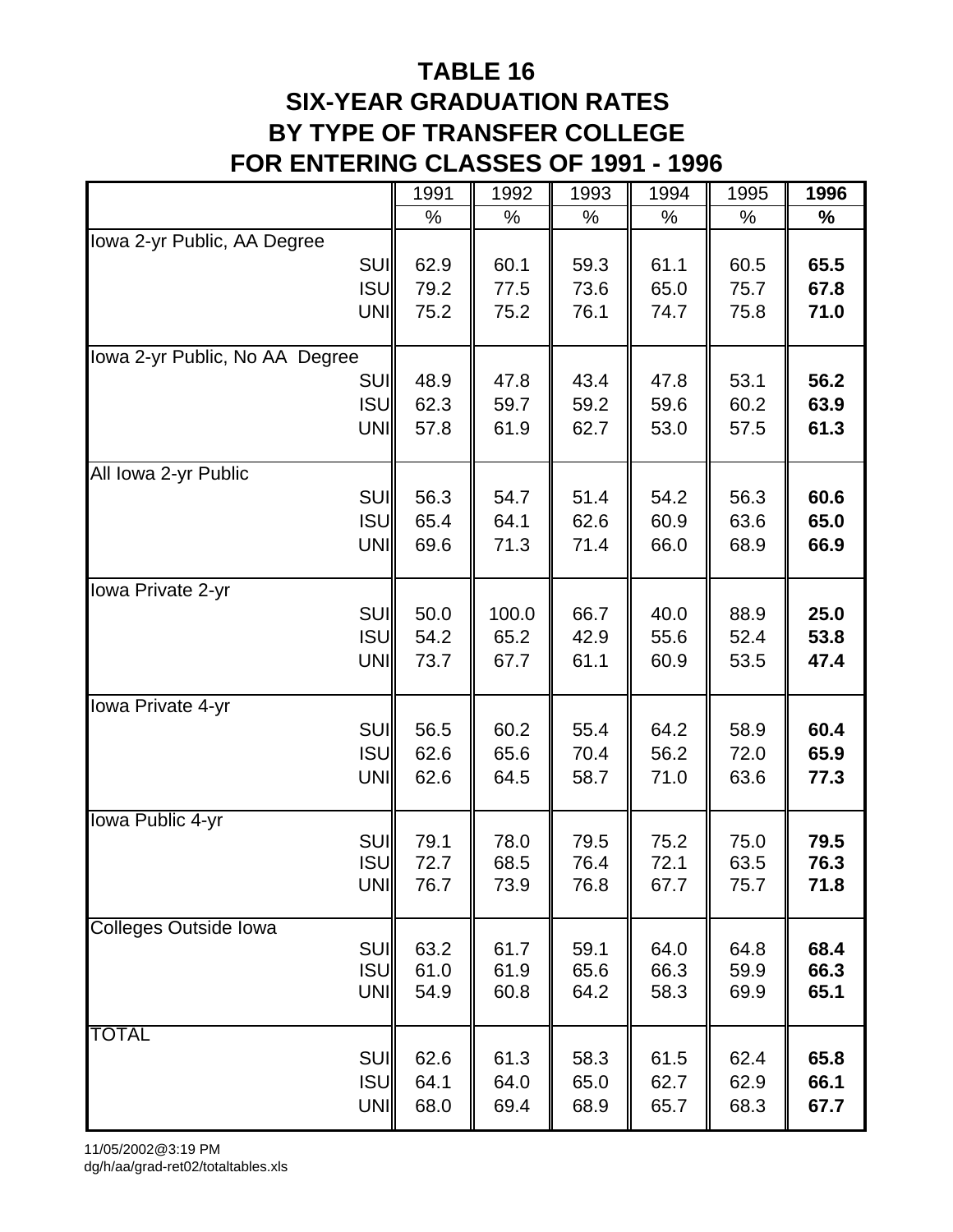## **TABLE 17**

# **SIX-YEAR GRADUATION RATES FOR TRANSFER STUDENTS BY TRANSFER GPA FOR ENTERING CLASSES OF 1988 - 1996**

|               | 1988 | 1989  | 1990 | 1991 | 1992  | 1993 | 1994 | 1995  | 1996 |
|---------------|------|-------|------|------|-------|------|------|-------|------|
|               | $\%$ | $\%$  | $\%$ | $\%$ | $\%$  | $\%$ | $\%$ | $\%$  | $\%$ |
| $3.50 - 4.00$ |      |       |      |      |       |      |      |       |      |
| SUI           | 82.2 | 79.4  | 83.7 | 81.9 | 75.7  | 73.8 | 77.8 | 78.7  | 76.1 |
| <b>ISU</b>    | 81.5 | 76.3  | 81.3 | 79.1 | 78.2  | 81.7 | 77.9 | 80.0  | 79.1 |
| <b>UNI</b>    | 87.4 | 88.1  | 85.7 | 86.5 | 86.0  | 85.8 | 75.2 | 86.1  | 85.7 |
| $3.25 - 3.49$ |      |       |      |      |       |      |      |       |      |
| SUI           | 79.4 | 79.7  | 74.3 | 77.7 | 70.0  | 68.8 | 68.8 | 69.2  | 75.2 |
| <b>ISU</b>    | 73.5 | 72.7  | 72.6 | 74.4 | 80.4  | 76.3 | 75.8 | 74.3  | 79.0 |
| UNI           | 79.7 | 85.7  | 85.7 | 78.6 | 78.4  | 84.2 | 75.7 | 74.4  | 77.3 |
|               |      |       |      |      |       |      |      |       |      |
| $3.00 - 3.24$ |      |       |      |      |       |      |      |       |      |
| SUI           | 73.3 | 68.6  | 72.3 | 76.2 | 69.9  | 65.1 | 68.0 | 68.7  | 69.5 |
| <b>ISU</b>    | 71.4 | 74.1  | 69.0 | 76.4 | 74.3  | 73.8 | 65.0 | 75.8  | 71.1 |
| <b>UNI</b>    | 72.8 | 84.1  | 81.1 | 81.9 | 84.1  | 73.0 | 75.0 | 68.8  | 76.5 |
| $2.75 - 2.99$ |      |       |      |      |       |      |      |       |      |
| SUI           | 73.4 | 62.2  | 66.5 | 58.5 | 61.5  | 59.3 | 58.9 | 58.2  | 68.3 |
| <b>ISU</b>    | 72.4 | 78.8  | 74.5 | 63.1 | 63.1  | 67.0 | 69.1 | 68.3  | 71.1 |
| <b>UNI</b>    | 72.3 | 78.0  | 73.4 | 65.4 | 70.2  | 64.4 | 68.2 | 70.0  | 71.9 |
| $2.50 - 2.74$ |      |       |      |      |       |      |      |       |      |
| SUI           | 55.4 | 53.2  | 57.3 | 51.1 | 50.0  | 54.6 | 51.5 | 58.8  | 62.0 |
| <b>ISU</b>    | 62.6 | 62.6  | 62.8 | 68.3 | 65.8  | 69.0 | 65.4 | 59.2  | 66.7 |
| UNI           | 73.0 | 66.5  | 63.2 | 61.7 | 65.3  | 66.0 | 56.5 | 69.6  | 60.3 |
|               |      |       |      |      |       |      |      |       |      |
| $2.25 - 2.49$ |      |       |      |      |       |      |      |       |      |
| SUI           | 43.7 | 54.9  | 54.4 | 42.7 | 46.3  | 35.0 | 45.2 | 42.7  | 52.1 |
| <b>ISU</b>    | 58.5 | 64.5  | 63.4 | 56.6 | 57.9  | 56.1 | 54.4 | 48.7  | 50.3 |
| UNI           | 64.9 | 64.4  | 64.3 | 59.9 | 55.2  | 54.9 | 50.0 | 53.0  | 43.5 |
| $2.00 - 2.24$ |      |       |      |      |       |      |      |       |      |
| SUI           | 51.0 | 45.5  | 38.3 | 46.8 | 41.9  | 33.3 | 42.6 | 44.4  | 47.5 |
| <b>ISU</b>    | 53.8 | 41.9  | 46.8 | 45.6 | 44.2  | 47.7 | 45.0 | 43.5  | 52.0 |
| UNI           | 48.3 | 43.8  | 42.1 | 41.6 | 36.4  | 50.0 | 52.8 | 52.7  | 50.8 |
|               |      |       |      |      |       |      |      |       |      |
| $1.00 - 1.99$ |      |       |      |      |       |      |      |       |      |
| SUI           | 23.1 | 30.8  | 35.3 | 52.2 | 37.5  | 42.9 | 40.0 | 22.2  | 22.2 |
| <b>ISU</b>    | 51.9 | 30.6  | 34.9 | 43.1 | 38.6  | 34.5 | 42.6 | 30.2  | 38.9 |
| <b>UNI</b>    | 42.9 | 0.0   | 33.3 | 33.3 | 100.0 | 50.0 | 50.0 | 40.0  | 0.0  |
| $0.00 - 0.99$ |      |       |      |      |       |      |      |       |      |
| <b>SUI</b>    | 56.8 | 58.7  | 62.9 | 53.7 | 55.6  | 53.3 | 91.7 | 47.1  | 31.8 |
| <b>ISU</b>    | 42.9 | 65.5  | 52.9 | 53.3 | 43.8  | 66.7 | 18.2 | 35.7  | 33.3 |
| UNI           | 47.2 | 18.2  | 31.4 | 38.5 | 62.5  | 81.8 | 60.0 | 33.3  | 75.0 |
| <b>NA</b>     |      |       |      |      |       |      |      |       |      |
| SUI           | 65.0 | 65.5  | 0.0  | 44.8 | 100.0 | 66.7 | 0.0  | 100.0 | 0.0  |
| <b>ISU</b>    | 54.5 | 100.0 | 50.0 | 33.3 | 26.3  | 9.5  | 10.0 | 16.7  | 0.0  |
| UNI           | 0.0  | 0.0   | 0.0  | 0.0  | 0.0   | 0.0  | 0.0  | 0.0   | 0.0  |
|               |      |       |      |      |       |      |      |       |      |
| <b>TOTAL</b>  |      |       |      |      |       |      |      |       |      |
| <b>SUI</b>    | 64.8 | 64.3  | 65.1 | 62.6 | 61.3  | 58.3 | 61.5 | 62.4  | 65.8 |
| <b>ISU</b>    | 65.9 | 65.0  | 64.5 | 65.4 | 64.0  | 65.0 | 62.7 | 62.9  | 66.1 |
| <b>UNI</b>    | 70.4 | 72.9  | 69.6 | 68.0 | 69.4  | 68.9 | 65.7 | 68.3  | 67.7 |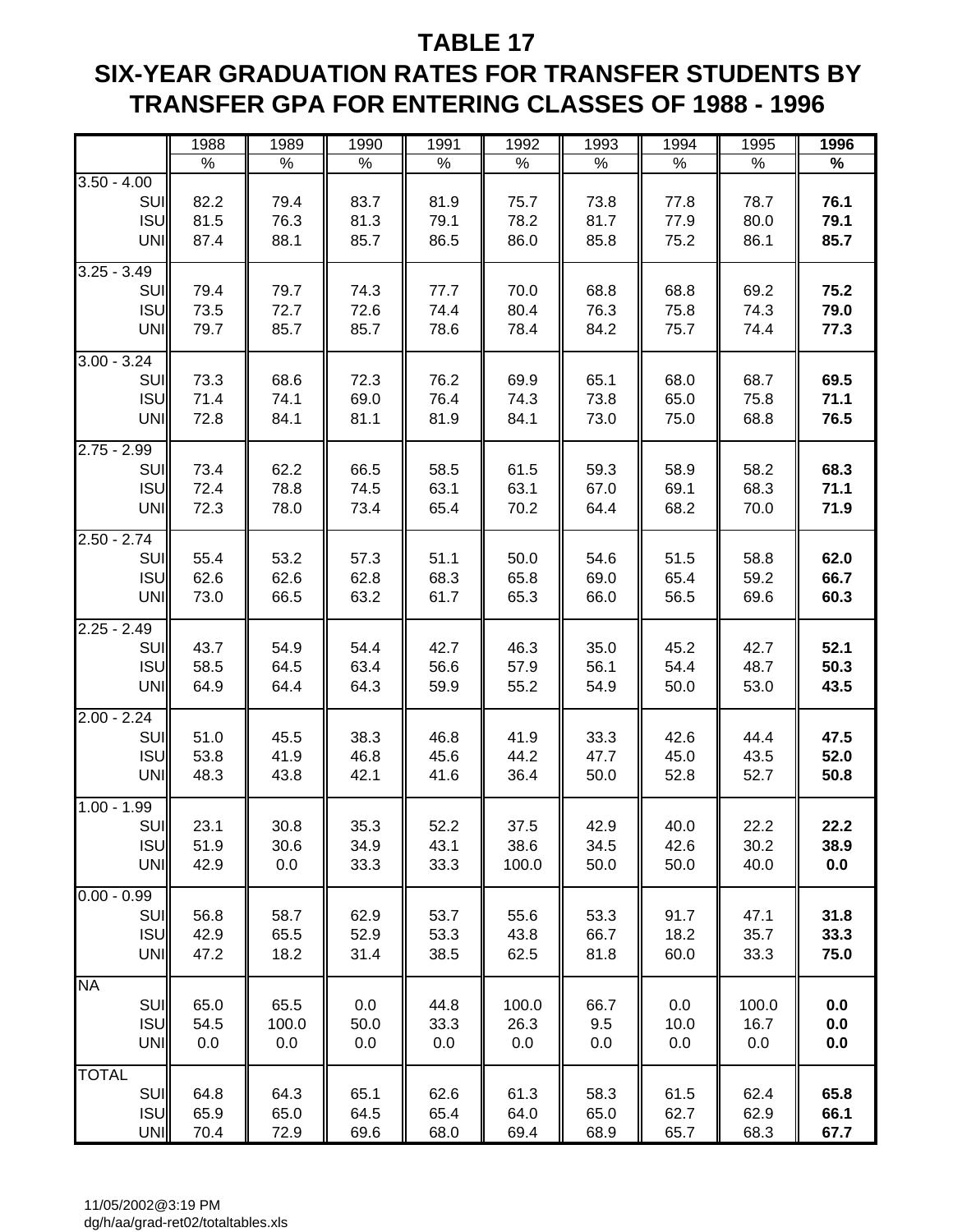### **TABLE 18 SIX-YEAR GRADUATION RATES FOR TRANSFER STUDENTS BY RACE/ETHNICITY FOR ENTERING CLASSES OF 1988 - 1996**

|                        | 1988 | 1989  | 1990  | 1991  | 1992  | 1993  | 1994 | 1995 | 1996 |
|------------------------|------|-------|-------|-------|-------|-------|------|------|------|
|                        | %    | $\%$  | %     | %     | $\%$  | $\%$  | %    | $\%$ | %    |
| <b>Native American</b> |      |       |       |       |       |       |      |      |      |
| <b>SUI</b>             | 40.0 | 20.0  | 100.0 | 0.0   | 57.1  | 33.3  | 0.0  | 66.7 | 70.0 |
| <b>ISU</b>             | 0.0  | 0.0   | 100.0 | 100.0 | 50.0  | 75.0  | 66.7 | 83.3 | 37.5 |
| <b>UNI</b>             | 0.0  | 0.0   | 0.0   | 0.0   | 100.0 | 50.0  | 0.0  | 50.0 | 20.0 |
| African-American       |      |       |       |       |       |       |      |      |      |
| <b>SUI</b>             | 63.2 | 43.8  | 25.0  | 45.0  | 62.5  | 36.8  | 56.5 | 63.2 | 44.4 |
| <b>ISU</b>             | 54.2 | 38.1  | 40.0  | 41.7  | 64.0  | 54.5  | 30.0 | 48.1 | 41.9 |
| <b>UNI</b>             | 75.0 | 30.0  | 38.9  | 27.3  | 46.7  | 50.0  | 46.7 | 66.7 | 41.7 |
| Asian-American         |      |       |       |       |       |       |      |      |      |
| <b>SUI</b>             | 62.5 | 72.4  | 68.2  | 74.2  | 58.6  | 53.3  | 65.9 | 60.8 | 73.8 |
| <b>ISU</b>             | 61.5 | 40.0  | 50.0  | 66.7  | 45.5  | 60.9  | 50.0 | 64.5 | 69.4 |
| <b>UNI</b>             | 60.0 | 50.0  | 75.0  | 50.0  | 50.0  | 100.0 | 42.9 | 77.8 | 36.4 |
| Hispanic-American      |      |       |       |       |       |       |      |      |      |
| <b>SUI</b>             | 66.7 | 57.1  | 61.5  | 75.0  | 70.0  | 56.5  | 52.2 | 82.4 | 79.2 |
| <b>ISU</b>             | 62.5 | 68.8  | 52.4  | 72.2  | 35.7  | 60.9  | 52.2 | 53.8 | 50.0 |
| <b>UNI</b>             | 33.3 | 100.0 | 40.0  | 75.0  | 75.0  | 25.0  | 60.0 | 66.7 | 50.0 |
| White                  |      |       |       |       |       |       |      |      |      |
| SUI                    | 64.4 | 64.0  | 65.2  | 61.9  | 60.7  | 57.7  | 61.0 | 61.4 | 64.9 |
| <b>ISU</b>             | 67.9 | 67.1  | 67.0  | 65.2  | 65.3  | 64.0  | 62.9 | 61.2 | 66.3 |
| <b>UNI</b>             | 70.6 | 74.0  | 70.1  | 68.8  | 70.2  | 69.6  | 66.4 | 68.6 | 69.2 |
| <b>Regent Total</b>    |      |       |       |       |       |       |      |      |      |
| <b>SUI</b>             | 64.8 | 64.3  | 65.1  | 62.6  | 61.3  | 58.3  | 61.5 | 62.4 | 65.8 |
| <b>ISU</b>             | 65.9 | 65.0  | 64.5  | 64.1  | 64.0  | 65.0  | 62.7 | 62.9 | 66.1 |
| <b>UNI</b>             | 70.4 | 72.9  | 69.6  | 68.0  | 69.4  | 68.9  | 65.7 | 68.3 | 67.7 |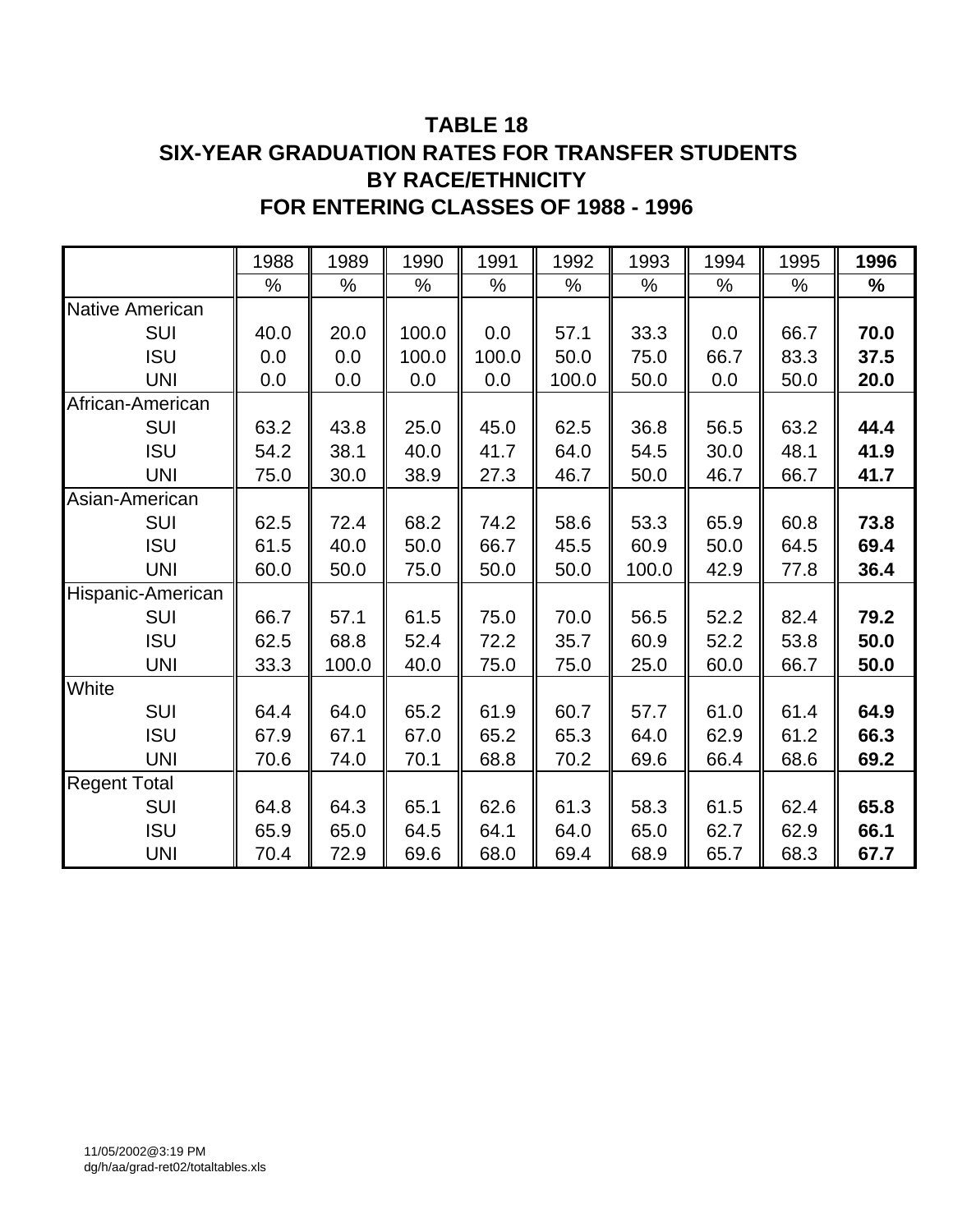### TABLE 19 **SIX-YEAR GRADUATION RATES** FOR ENTERING CLASSES OF 1986 - 1996 AT REGENT UNIVERSITIES AND PEER INSTITUTIONS

G. D. 10 Page 41

|                                         | <b>Reported Six-Year Graduation Rates</b> |      |      |      |      |      |      |      |      |
|-----------------------------------------|-------------------------------------------|------|------|------|------|------|------|------|------|
|                                         | for entering classes of:                  |      |      |      |      |      |      |      |      |
|                                         | 1986                                      | 1987 | 1988 | 1989 | 1990 | 1993 | 1994 | 1995 | 1996 |
|                                         |                                           |      |      |      |      |      |      |      |      |
| <b>UNIVERSITY OF IOWA</b>               | 60%                                       | 63%  | 62%  | 61%  | 63%  | 63%  | 64%  | 65%  | 65%  |
| <b>Comparable AAU Universities</b>      |                                           |      |      |      |      |      |      |      |      |
| University of Arizona                   |                                           |      |      |      |      |      |      |      |      |
|                                         | 49%                                       | 49%  | 51%  | 50%  | 51%  | 54%  | 52%  | 54%  | 55%  |
| Univ. of California - Los Angeles       | 74%                                       | 77%  | 77%  | 77%  | 77%  | 78%  | 79%  | 80%  | 82%  |
| Univ. of Illinois, Champaign-Urbana     | 78%                                       | 80%  | 80%  | 79%  | 78%  | 77%  | 75%  | 76%  | 79%  |
| Indiana University - Bloomington        | 65%                                       | 67%  | 70%  | 68%  | 70%  | 66%  | 68%  | 65%  | 69%  |
| University of Michigan                  | 85%                                       | 85%  | 85%  | 85%  | 84%  | 83%  | 82%  | 82%  | 83%  |
| Univ. of Minnesota - Twin Cities        | 42%                                       | 49%  | 51%  | 48%  | 52%  | 49%  | 51%  | 50%  | 50%  |
| Univ. of North Carolina - Chapel Hill   | 82%                                       | 83%  | 85%  | 84%  | 82%  | 80%  | 80%  | 79%  | 79%  |
| Ohio State University                   | 54%                                       | 65%  | 61%  | 60%  | 55%  | 56%  | 56%  | 55%  | 56%  |
| University of Texas - Austin            | 63%                                       | 62%  | 62%  | 65%  | 63%  | 67%  | 65%  | 69%  | 70%  |
| University of Wisconsin - Madison       | 70%                                       | 72%  | 73%  | 73%  | 72%  | 73%  | 74%  | 76%  | 76%  |
| <b>Median (excluding SUI)</b>           | 68%                                       | 70%  | 72%  | 71%  | 71%  | 70%  | 71%  | 73%  | 73%  |
| Mean (excluding SUI)                    | 66%                                       | 69%  | 70%  | 69%  | 68%  | 68%  | 68%  | 69%  | 65%  |
|                                         |                                           |      |      |      |      |      |      |      |      |
| <b>IOWA STATE UNIVERSITY</b>            | 63%                                       | 63%  | 64%  | 62%  | 60%  | 60%  | 62%  | 64%  | 64%  |
|                                         |                                           |      |      |      |      |      |      |      |      |
| Comparable Land Grant Universities*     |                                           |      |      |      |      |      |      |      |      |
| University of Arizona                   | 49%                                       | 49%  | 51%  | 50%  | 51%  | 54%  | 52%  | 54%  | 55%  |
| Univ. of Illinois, Champaign-Urbana     | 78%                                       | 80%  | 80%  | 79%  | 78%  | 77%  | 75%  | 76%  | 79%  |
| Michigan State University               | 69%                                       | 72%  | 70%  | 69%  | 66%  | 66%  | 64%  | 66%  | 69%  |
| Univ. of Minnesota - Twin Cities        | 42%                                       | 49%  | 51%  | 48%  | 52%  | 49%  | 51%  | 50%  | 50%  |
| North Carolina State University         | 60%                                       | 64%  | 68%  | 67%  | 67%  | 63%  | 65%  | 60%  | 62%  |
| Ohio State University                   | 54%                                       | 65%  | 61%  | 60%  | 55%  | 56%  | 56%  | 55%  | 56%  |
| <b>Purdue University</b>                | 70%                                       | 69%  | 70%  | 71%  | 69%  | 65%  | 64%  | 64%  | 62%  |
| Texas A & M University                  | 66%                                       | 66%  | 67%  | 68%  | 68%  | 71%  | 71%  | 69%  | 74%  |
| Univ. of Wisconsin - Madison            | 70%                                       | 72%  | 73%  | 73%  | 72%  | 73%  | 74%  | 76%  |      |
| Median (excluding ISU)                  | 66%                                       | 66%  | 68%  | 68%  | 67%  | 65%  |      |      | 76%  |
| Mean (excluding ISU)                    | 62%                                       | 65%  | 66%  | 65%  | 64%  | 64%  | 64%  | 64%  | 62%  |
|                                         |                                           |      |      |      |      |      | 64%  | 63%  | 65%  |
| UNIVERSITY OF NORTHERN IOWA             | 60%                                       | 61%  | 60%  | 62%  | 59%  | 63%  | 62%  | 64%  | 64%  |
|                                         |                                           |      |      |      |      |      |      |      |      |
| Comparable Public Comprehensive Univ.** |                                           |      |      |      |      |      |      |      |      |
| California State University-Fresno      | 50%                                       | 46%  | 46%  | 48%  | 47%  | 45%  | 41%  | 40%  | 42%  |
| Central Michigan University             | 56%                                       | 61%  | 57%  | 53%  | 51%  | 50%  | 52%  | 50%  | 51%  |
| Illinois State University               | 53%                                       | 55%  | 59%  | 53%  | 54%  | 53%  | 54%  | 55%  | 56%  |
| <b>Indiana State University</b>         | 36%                                       | 35%  | 35%  | 35%  | 36%  | 36%  | 38%  | 35%  | 39%  |
| Northern Arizona University             | 36%                                       | 40%  | 42%  | 38%  | 39%  | 41%  | 44%  | 42%  | 42%  |
| Univ. of North Carolina-Greensboro      | 48%                                       | 52%  | 50%  | 51%  | 46%  | 47%  | 47%  | 47%  | 46%  |
| University of North Texas               | 34%                                       | 36%  | 36%  | 38%  | 35%  | 37%  | 39%  | 36%  | 37%  |
| <b>Ohio University-Athens</b>           | 61%                                       | 65%  | 66%  | 70%  | 68%  | 70%  | 70%  | 68%  | 70%  |
| <b>Median (excluding UNI)</b>           | 49%                                       | 49%  | 48%  | 50%  | 47%  | 46%  | 46%  | 45%  | 44%  |
| Mean (excluding UNI)                    | 47%                                       | 49%  | 49%  | 48%  | 47%  | 47%  | 48%  | 47%  | 48%  |

Source: 2002 NCAA Division I Graduation Rates Annual Report. The rates are for all full-time degree seeking students.

\* Does not include peer group member University of California-Davis.

\*\* Does not include peer group members Univ. of Minnesota-Duluth and Univ. of Wisconsin-Eau Claire.

11/01/2002@6:58 AM

dg/h/aa/grad-ret02/ncaa.xls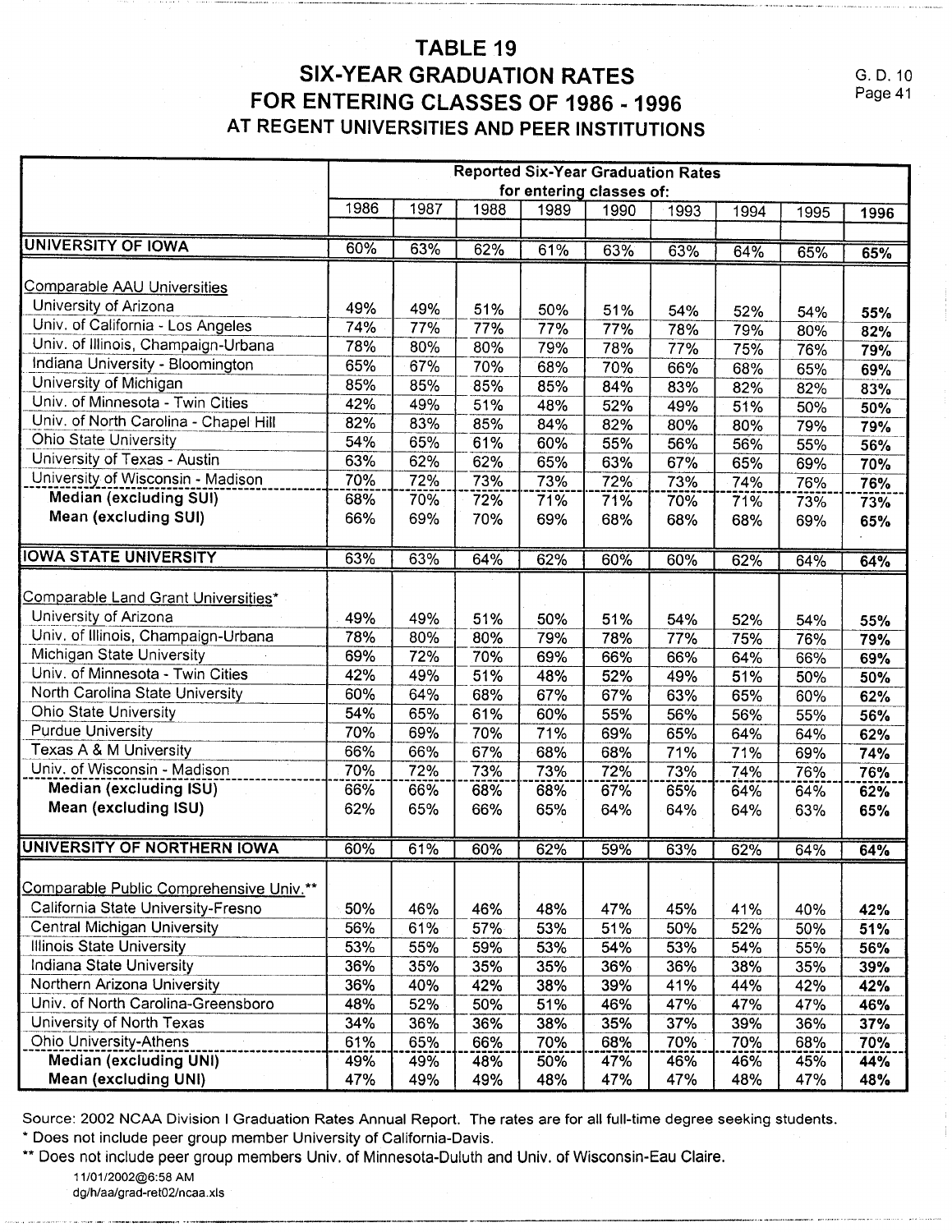### **ATTACHMENT A** NUMBER OF FIRST-TIME FRESHMEN BY RACIAL/ETHNIC GROUP **UNIVERSITY OF IOWA**

G. D. 10 Page 42

|                        |      | Number          | Returned        | Returned        | Graduated       | Graduated       |
|------------------------|------|-----------------|-----------------|-----------------|-----------------|-----------------|
| <b>Native American</b> |      | in cohort       | 2nd year        | 3rd year        | 4th year        | 6th year        |
|                        | 1988 | 8               | 7               | 6               | 1               | 4               |
|                        | 1989 | 6               | 5               | 4               | 1               | 3               |
|                        | 1990 | 5               | 4               | 3               | 1               | $\overline{2}$  |
|                        | 1991 | 6               | 5               | 5               | $\overline{2}$  | $\overline{5}$  |
|                        | 1992 | 10              | 9               | 9               | $\overline{4}$  | $\overline{7}$  |
|                        | 1993 | 13              | 12              | 10              | 5               | 10              |
|                        | 1994 | 17              | 10              | $\overline{7}$  | $\overline{0}$  | $\overline{2}$  |
|                        | 1995 | 12              | 11              | 10              | $\overline{2}$  | $\overline{8}$  |
|                        | 1996 | 12              | 11              | 11              | $\overline{5}$  | $\overline{7}$  |
|                        |      | Number          | Returned        | Returned        | Graduated       | Graduated       |
| African-American       |      | in cohort       | 2nd year        | 3rd year        | 4th year        | 6th year        |
|                        | 1988 | 84              | 58              | 56              | 10              | 29              |
|                        | 1989 | 109             | 85              | 74              | 18              | 46              |
|                        | 1990 | 113             | 82              | 65              | 10              | 45              |
|                        | 1991 | 72              | 54              | 45              | $\mathbf{9}$    | 25              |
|                        | 1992 | 91              | 73              | 57              | 13              | 37              |
|                        | 1993 | 70              | 55              | 51              | 11              | 34              |
|                        | 1994 | 87              | 74              | 63              | 20 <sup>2</sup> | 47              |
|                        | 1995 | 101             | 75              | 69              | 17              | 41              |
|                        | 1996 | 64              | 53              | 52              | 17              | 39              |
|                        |      | Number          | Returned        | Returned        | Graduated       | Graduated       |
| Asian-American∘        |      | in cohort       | 2nd year        | 3rd year        | 4th year        | 6th year        |
|                        | 1988 | 87              | 77              | 72              | 20              | 53              |
|                        | 1989 | 89              | 79              | 60              | 19              | 40              |
|                        | 1990 | 89              | 81              | 73              | 22              | 52              |
|                        | 1991 | 105             | 86              | 82              | 27              | 59              |
|                        | 1992 | 112             | 99              | 88              | 29              | 70              |
|                        | 1993 | 113             | 98              | 91              | 29              | 76              |
|                        | 1994 | 124             | 101             | 93              | 33              | 74              |
|                        | 1995 | 154             | 126             | 119             | 35              | 93              |
|                        | 1996 | 144             | 112             | 100             | 31              | 78              |
|                        |      | Number          | Returned        | Returned        | Graduated       | Graduated       |
| Hispanic-American      |      | in cohort       | 2nd year        | 3rd year        | 4th year        | 6th year        |
|                        | 1988 | 41              | 31              | 33              | 4               | 18              |
|                        | 1989 | $\overline{47}$ | $\overline{39}$ | $\overline{33}$ | $\overline{11}$ | $\overline{25}$ |
|                        | 1990 | 50              | 39              | 36              | 11              | 27              |
|                        | 1991 | 40              | 26              | 24              | 11              | 21              |
|                        | 1992 | 57              | 43              | 42              | 17              | 31              |
|                        | 1993 | 60              | 42              | 36              | 18              | 28              |
|                        | 1994 | 75              | 63              | 54              | 19              | 41              |
|                        | 1995 | 73              | 55              | 48              | 17              | 38              |
|                        | 1996 | 77              | 58              | 48              | 15              | 36              |
|                        |      | Number          | Returned        | Returned        | Graduated       | Graduated       |
| White                  |      | in cohort       | 2nd year        | 3rd year        | 4th year        | 6th year        |
|                        | 1988 | 3,370           | 2,816           | 2,543           | 1,044           | 2,088           |
|                        | 1989 | 3,080           | 2,536           | 2,313           | 969             | 1,912           |
|                        | 1990 | 2,427           | 2,043           | 1,870           | 837             | 1,552           |
|                        | 1991 | 2,491           | 2,119           | 1,945           | 823             | 1,598           |
|                        | 1992 | 2,830           | 2,417           | 2,164           | 940             | 1,833           |
|                        | 1993 | 2,863           | 2,400           | 2,171           | 1,014           | 1,808           |
|                        | 1994 | 2,909           | 2,431           | 2,229           | 1,027           | 1,893           |
|                        | 1995 | 3,109           | 2,560           | 2,372           | 1,118           | 2,060           |
|                        | 1996 | 3,107           | 2,586           | 2,357           | 1,219           | 2,034           |

11/01/2002@Time<br>dg/h/aa/grad-ret02/cohort.xls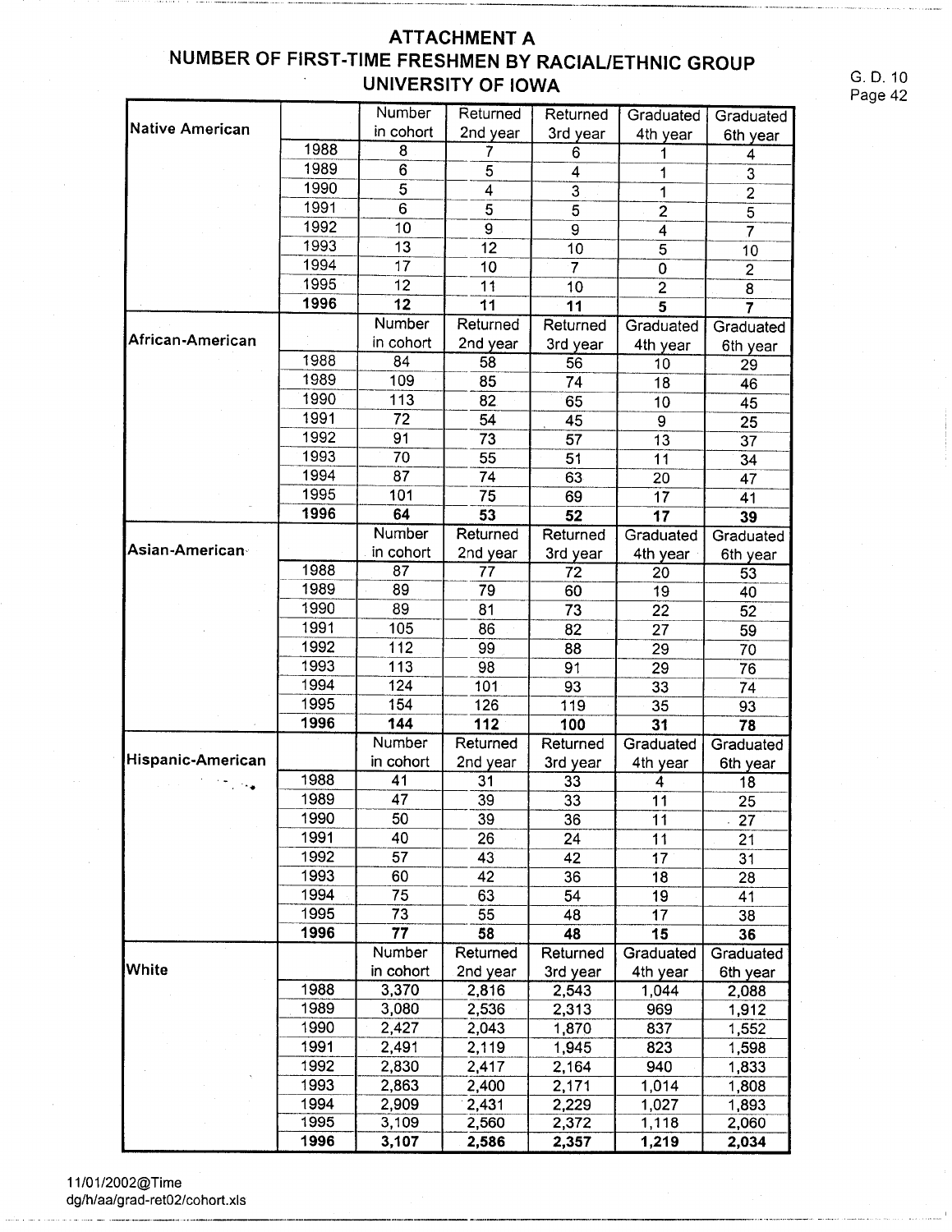### **ATTACHMENT B** NUMBER OF FIRST-TIME FRESHMEN BY RACIAL/ETHNIC GROUP **IOWA STATE UNIVERSITY**

G. D. 10 Page 43

|                        |      | Number          | Returned                | Returned        | Graduated               | Graduated               |
|------------------------|------|-----------------|-------------------------|-----------------|-------------------------|-------------------------|
| <b>Native American</b> |      | in cohort       | 2nd year                | 3rd year        | 4th year                | 6th year                |
|                        | 1988 | 4               | 4                       | 3               | 1                       | $\overline{\mathbf{c}}$ |
|                        | 1989 | 7               | 7                       | 5               | $\overline{3}$          | $\overline{4}$          |
|                        | 1990 | 5               | 3                       | 0               | 0                       | 0                       |
|                        | 1991 | 7               | 4                       | 4               | $\overline{0}$          | 1                       |
|                        | 1992 | 5               | 3                       | $\overline{c}$  | $\mathbf 0$             | $\overline{2}$          |
|                        | 1993 | 7               | $\overline{\mathbf{4}}$ | $\overline{3}$  | 1                       | $\overline{2}$          |
|                        | 1994 | 7               | 5                       | 5               | 1                       | $\overline{5}$          |
|                        | 1995 | 8               |                         | 6               | $\overline{2}$          | $\overline{4}$          |
|                        | 1996 | 14              | 9                       | 7               | $\overline{\mathbf{3}}$ | 6                       |
|                        |      | Number          | Returned                | Returned        | Graduated               | Graduated               |
| African-American       |      | in cohort       | 2nd year                | 3rd year        | 4th year                | 6th year                |
|                        | 1988 | 135             | 97                      | $\overline{72}$ | 7                       | 51                      |
|                        | 1989 | 181             | 116                     | 98              | 12                      | 67                      |
|                        | 1990 | 109             | 89                      | 77              | 10                      | 41                      |
|                        | 1991 | 122             | 104                     | 82              | 7                       | 44                      |
|                        | 1992 | 139             | 96                      | 73              | 12                      | 38                      |
|                        | 1993 | 233             | 161                     | 125             | 22                      | 78                      |
|                        | 1994 | 97              | 69                      | 55              | 7                       | 33                      |
|                        | 1995 | 62              | 49                      | 39              | 6                       | 27                      |
|                        | 1996 | 95              | 65                      | 52              | 15                      | 38                      |
|                        |      | Number          | Returned                | Returned        | Graduated               | Graduated               |
| Asian-American         |      | in cohort       | 2nd year                | 3rd year        | 4th year                | 6th year                |
|                        | 1988 | 56              | 45                      | 41              | 6                       | 33                      |
|                        | 1989 | 72              | 62                      | 55              | 11                      | 43                      |
|                        | 1990 | 58              | 48                      | 44              | 5                       | 29                      |
|                        | 1991 | 74              | 53                      | 54              | 10                      | 37                      |
|                        | 1992 | 94              | 74 <sup>°</sup>         | 69              | 12                      | 53                      |
|                        | 1993 | 73              | 59                      | 51              | 11                      | 39                      |
|                        | 1994 | 75              | 66                      | 58              | 13                      | 54                      |
|                        | 1995 | 64              | 58                      | 49              | 15                      | 41                      |
|                        | 1996 | 82              | 68                      | 58              | 15                      | 50                      |
|                        |      | Number          | Returned                | Returned        | Graduated               | Graduated               |
| Hispanic-American      |      | in cohort       | 2nd year                | 3rd year        | 4th year                | 6th year                |
|                        | 1988 | 45              | 39                      | 28              | 5                       | 21                      |
|                        | 1989 | $\overline{55}$ | 44                      | $\overline{34}$ | $\overline{10}$         | $\overline{30}$         |
|                        | 1990 | 28              | 23                      | 17              | 5                       | 10                      |
|                        | 1991 | 52              | 40                      | 27              | $\overline{5}$          | 21                      |
|                        | 1992 | 52              | 35                      | 31              | $\overline{2}$          | $\overline{19}$         |
|                        | 1993 | 56              | 42                      | 37              | 8                       | 31                      |
|                        | 1994 | 55              | 43                      | 35              | 12                      | 28                      |
|                        | 1995 | 45              | 31                      | 25              | 4                       | 16                      |
|                        | 1996 | 60              | 45                      | 37              | 12                      | 27                      |
|                        |      | Number          | Returned                | Returned        | Graduated               | Graduated               |
| <b>White</b>           |      | in cohort       | 2nd year                | 3rd year        | 4th year                | 6th year                |
|                        | 1988 | 3,388           | 2,881                   | 2,556           | 760                     | 2,208                   |
|                        | 1989 | 3,296           | 2,779                   | 2,459           | 701                     | 2,096                   |
|                        | 1990 | 2,979           | 2,440                   | 2,153           | 583                     | 1,847                   |
|                        | 1991 | 2,787           | 2,287                   | 2,019           | 576                     | 1,720                   |
|                        | 1992 | 2,833           | 2,342                   | 2,070           | 613                     | 1,777                   |
|                        | 1993 | 2,893           | 2,378                   | 2,092           | 661                     | 1,815                   |
|                        | 1994 | 2,965           | 2,424                   | 2,142           | 720                     | 1,872                   |
|                        | 1995 | 2,937           | 2,391                   | 2,167           | 749                     | 1,901                   |
|                        | 1996 | 3,170           | 2,641                   | 2,389           | 904                     | 2,109                   |

11/01/2002@6:58 AM dg/h/aa/grad-ret02/cohort.xls